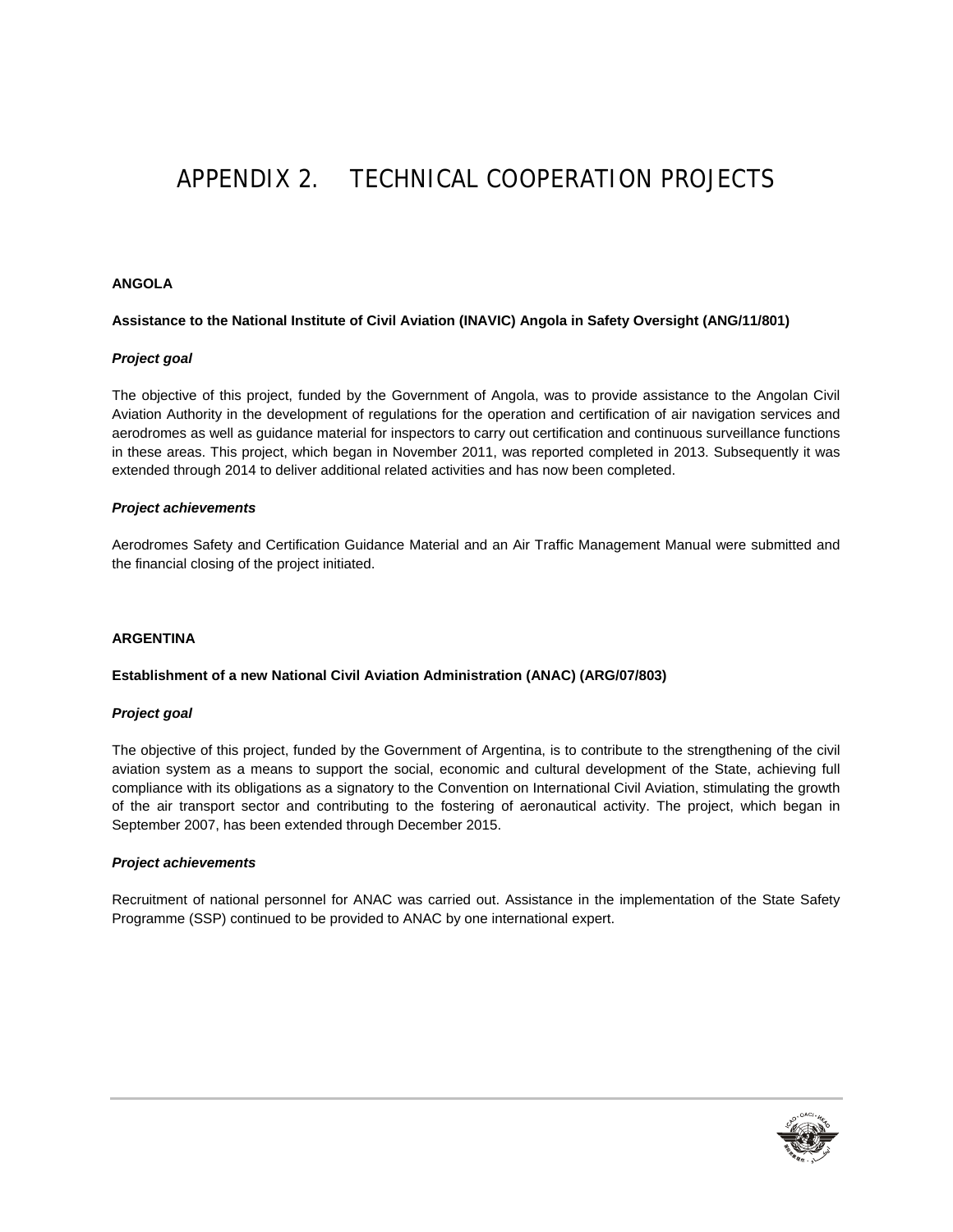# **Assistance from the Argentinean Air Force to the National Civil Aviation Administration (ARG/09/801)**

# *Project goal*

The objective of this project, funded by the Government of Argentina, is to provide support services to the National Civil Aviation Administration (ANAC), the new air navigation services provider of Argentina and the State Airline (LADE) in promotional activities that integrate remote communities within the national territory. The project comprises the recruitment of national professionals, acquisition of equipment, maintenance of services and training. This project, which began in July 2009 with an expected duration of three years, has been extended through December 2016 with a revised objective.

#### *Project achievements*

Satellite communications equipment was purchased to support Fuerza Aérea Argentina (FAA) activities in remote areas when deploying mobile satellite stations. Four ambulances, one semi-permanent hangar, one mobile tower and other medical equipment were purchased to support search and rescue activities. Contracts providing scheduled and unscheduled maintenance and logistical services to search and rescue and flight inspection aircraft were extended and expanded. Flight simulator training was provided for the crew performing flight inspection activities for CNS equipment.

# **Constitution of a new Civil Aviation Accident Investigation Board (JIAAC) (ARG/10/801)**

# *Project goal*

The objective of this project, funded by the Government of Argentina, is to enable the establishment of the new civil aviation accident investigation board (JIAAC), which was transferred from the "Fuerza Aérea Argentina" as an independent entity under the "Secretaría de Transporte, Ministerio de Planificación Federal, Inversión Pública y Servicios". The project also supports the JIAAC in obtaining human resources, logistics, equipment, infrastructure and systems to allow it to continue to efficiently carry out its responsibilities and strengthen its activities in civil aviation accident prevention. This project, which began in September 2011 with an expected duration of two years, has been extended through 2015.

#### *Project achievements*

The recruitment of technical and operational investigators as well as administrative and national professionals in support of JIAAC operations continued. Additional equipment, furniture and other items necessary to support day-today operations of the JIAAC were purchased. National Legislation and Regulations, developed by the project, were approved.

#### **Strengthening of the Air Navigation Services and updating of the CNS Systems (ARG/12/801)**

# *Project goal*

The objective of this project, funded by the Government of Argentina, is to provide assistance to the National Civil Aviation Administration (ANAC) for the efficient and uninterrupted provision of air traffic services and for the implementation of communications, navigation and surveillance (CNS) systems, in accordance with the Air Navigation Plan's Facilities and Services Implementation Document (FASID) for the Caribbean and South American

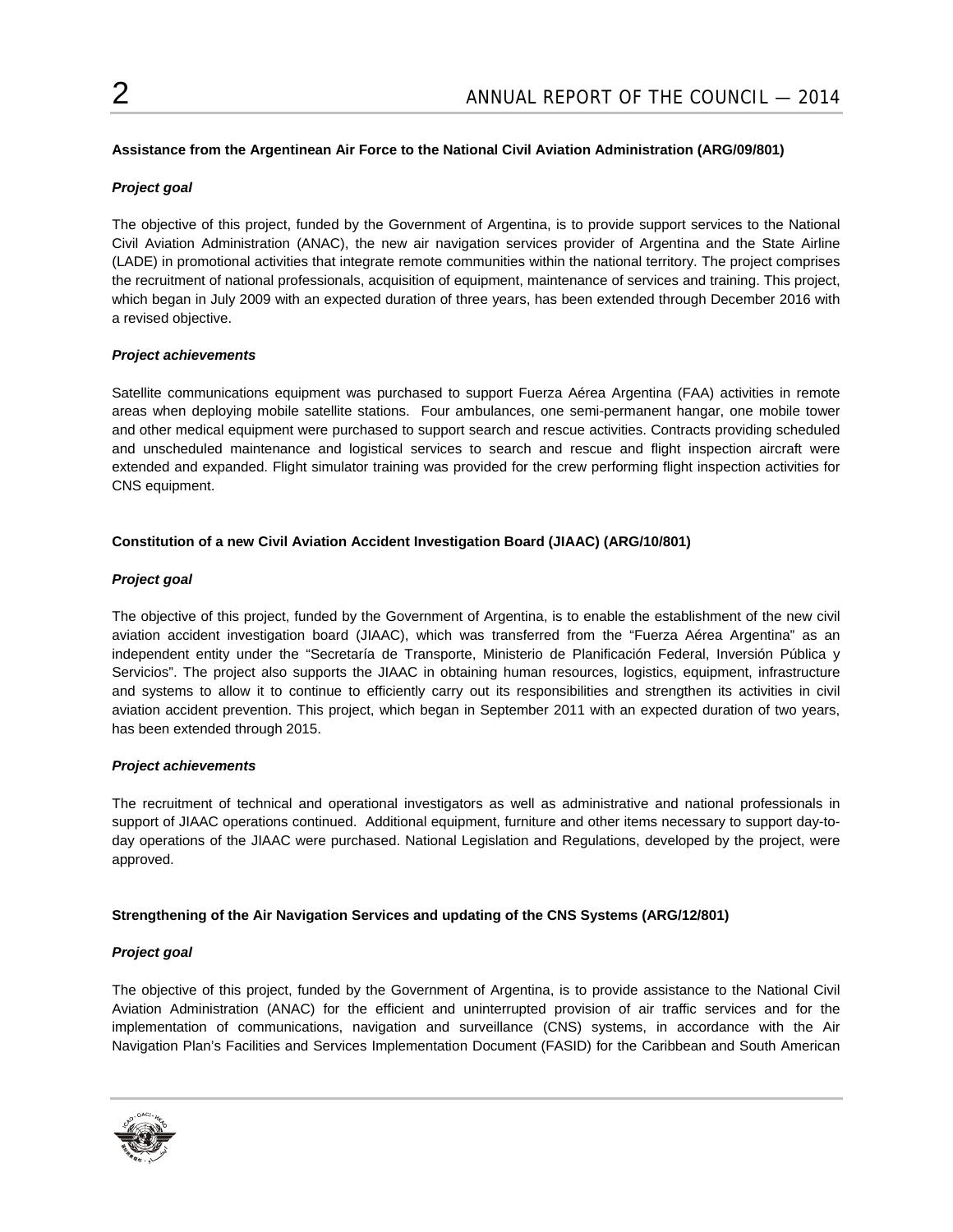Regions (CAR/SAM), by ensuring that the procured equipment is compliant with ICAO Standards and Recommended Practices (SARPs) and recommendations of the CAR/SAM Planning and Implementation Regional Group (GREPECAS). This project began in October 2012 with an expected duration of five years.

#### *Project achievements*

Equipment to upgrade CNS systems and facilities was procured, including voice communications control systems (VCCS) and instrument landing systems (ILS) for four airports; one area control centre (ACC); VHS communications equipment; three radio links; very high frequency omnidirectional radio range VHF/VOR equipment; one aeronautical flight information system (AFIS); one geographical information system (GIS); one distance measuring system (DMS) and three air traffic management systems (ATM).

#### **BAHAMAS**

#### **Civil Aviation Purchasing Service (CAPS) (BHA/10/701)**

#### *Project goal*

The objective of this project, funded by the Bahamas Civil Aviation Department (BCAD), is to procure equipment to strengthen the aeronautical authorities. This project, which began in April 2010, is ongoing.

#### *Project achievements*

The Factory Acceptance Test (FAT) was conducted and accepted; the primary and secondary radar equipment was shipped to the State and the civil works are ongoing.

#### **Assistance with Aerodrome Certification Training to the Bahamas CAA (BHA/14/601)**

#### *Project goal*

The project objective was to assist the Bahamas Civil Aviation Authority to conduct on-the-job training for Aerodrome Inspectors, as well assist the national personnel as appropriate in their duties related to the Aerodrome Certification of the Lynden Pindling International Airport (LPIA) in Nassau and Marsh Harbour International Airport in Abaco. This project, which began in March 2014 with an expected duration of three months, was completed.

#### *Project achievements*

Thirteen Aerodrome Inspectors received on-the-job training (OJT). This included training in the area of aerodrome inspection (daylight and nocturne) for LPIA and Marsh Harbour International Airport and (daylight) for Treasure Cay International Airport. LPIA inspectors also received OJT in the areas of hazards identification, risk analysis, risk elimination/mitigation and implementation planning. Twenty-six national staff were trained on Safety Management Systems (SMS) and 21 received on-the-job training on SMS implementation, aerodrome certification and basic knowledge on aerodrome inspection. Training was also provided to executives from the CAA and LPIA in the areas of civil aviation safety and SMS. In addition, safety improvement requirements were identified and a phased Work Plan elaborated. The first draft of the LPIA Safety Policy and Objectives was developed. An SMS outline, framework, implementation plan and GAP analysis, resulting in the first draft of the SMS Manual (SMSM), were completed. An

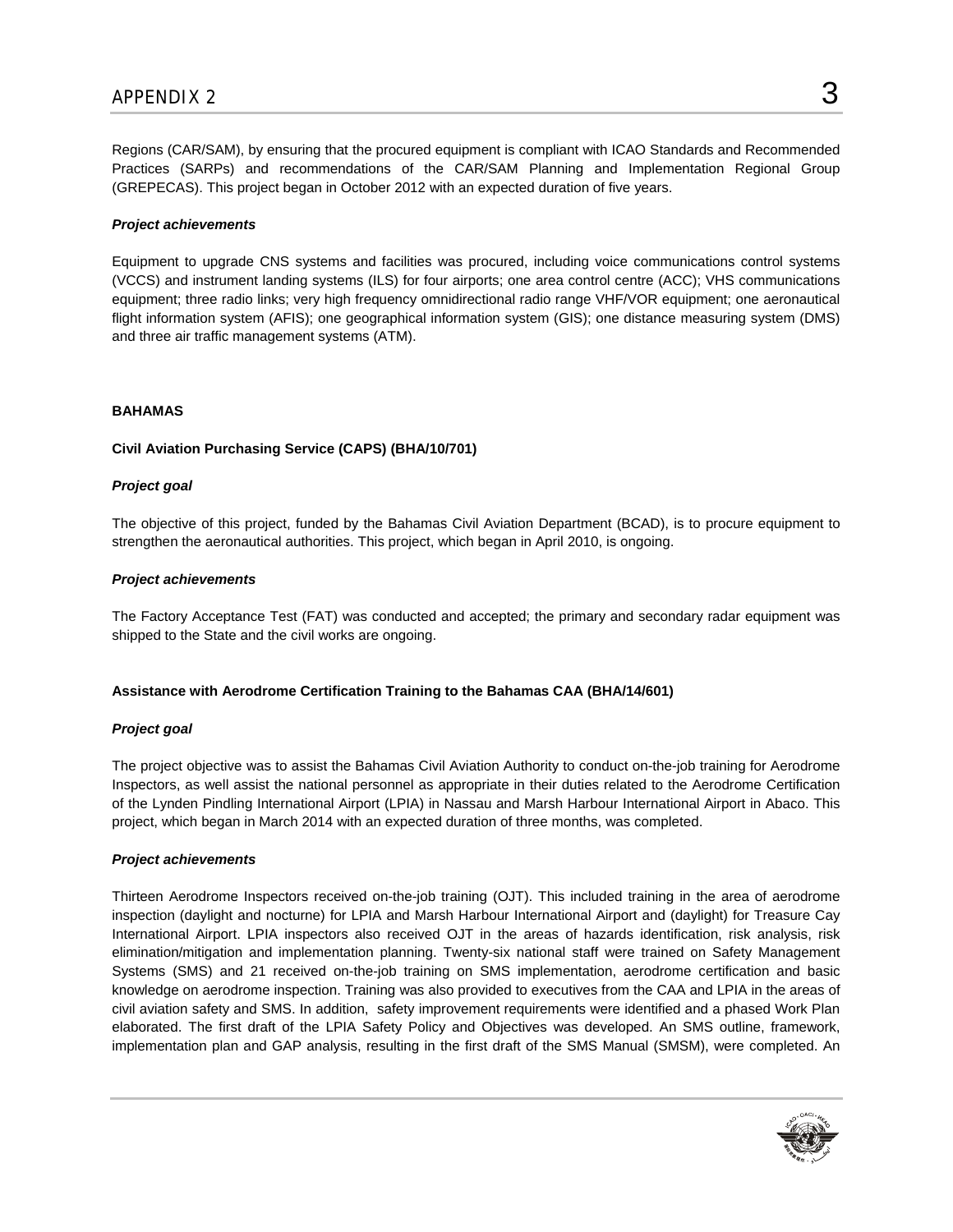aerodrome inspection checklist and 11 forms (tables) for the identification of aerodromes hazards and latent conditions for safety management were prepared. A GAP analysis and implementation plan and the first draft of the LPIA Aerodrome Operations Manual were finalized.

### **BANGLADESH**

**Installation and Commissioning of a Multi-Mode Surveillance System (Radar, ADS-B, Wide Area Multilateration-WAM) along with ATC and Communication System at Hazrat Shahjalal International Airport (HSIA), Dhaka, under PPP (BGD/13/601)** 

# *Project goal*

The objective of this project, funded by the Civil Aviation Authority of Bangladesh (CAAB), is to provide assistance to CAAB in providing an ATM/CNS expert and a surveillance systems expert who will visit Bangladesh to comment on the tender documents including the request for quotation (RFQ) and request for proposal (RFP), attend the pre-bid meeting, and support the evaluation process. This project, which began in April 2014 with an expected duration of 40 working days, has no defined timeline.

#### *Project achievements*

The ATM/CNS expert and surveillance systems expert undertook two missions to Dhaka, Bangladesh and developed equipment specifications such as a multi-lateration system for airport surface movement coverage of runways, taxiways and aprons, an Aeronautical Telecommunications Network (ATN), an Aeronautical Message Handling System (AMHS) and connected services (Automatic Dependent Surveillance-Contract (ADS-C)/Controller-Pilot Data Link Communications (CPDLC)/ATS Inter-facility Data-link Communications (AIDC)), an Air Traffic Management (ATM) flight data processing system, Communications, Navigation and Surveillance/Air Traffic Management (CNS/ATM) systems, voice and radar recording systems, a fully automated voice switch, and a Radar/Automatic Dependent Surveillance-Broadcast (ADS-B) and Very-high Frequency (VHF) local and remote communications network. In addition, specifications for the relocation and construction of a new Area Control Centre (ACC) and tower complex were developed. All specifications were developed with the purpose of complying with environmental protection standards. Specifications were also written for the project management of the procurement and installation phase and life cycle support of the systems for a period of ten years after system commissioning. The draft RFQ and RFP documents were also extensively revised to clarify their technical content. The specialists recommended that CAAB pursue the project by having a legal expert review the Draft Concession Agreement, the legal contents of the RFQ and RFP and eventually staff a Systems Integration Engineering position to manage the technical components of the project.

# **Assistance with the Preparation of the Concession Agreement for the Hazrat Shahjalal International Airport (BGD/14/601)**

#### *Project goal*

The objective of this project, funded by the Civil Aviation Authority of Bangladesh (CAAB), is to provide assistance to CAAB in preparation of the Concession Agreement relating to legal and commercial matters for the supply, installation and commissioning of a Multi-Mode Surveillance System (Radar, ADS-B, Wide Area multi-lateration-WAM) along with ATC and Communication system at Hazrat Shahjalal International Airport (HSIA), Dhaka, under a Public

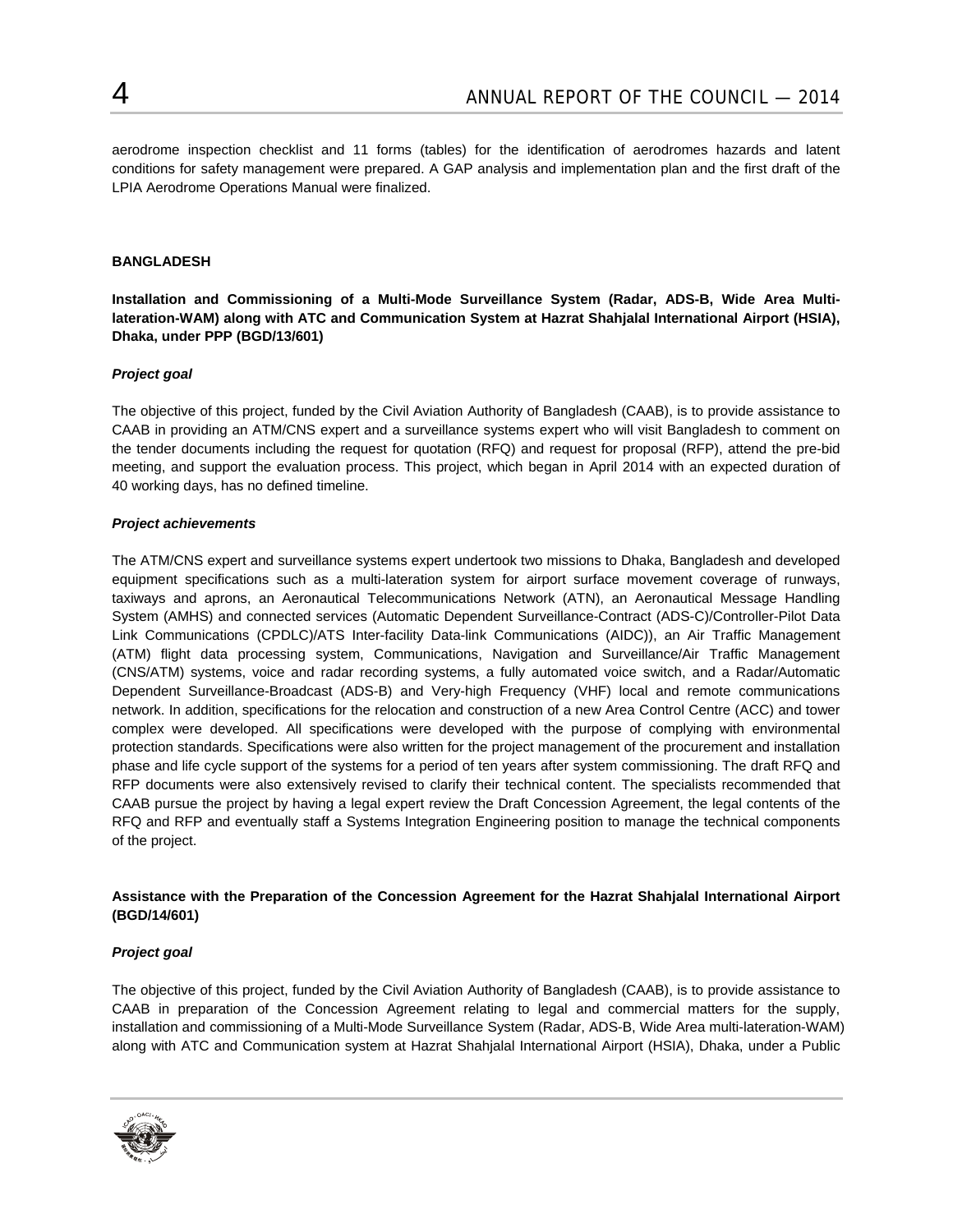Private Partnership (PPP). This project, which began in August 2014 with an expected duration of 29 working days, has no defined timeline.

### *Project achievements*

A legal/commercial expert for the public–private partnership (PPP) project was deployed to Dhaka, Bangladesh, for a familiarization visit and discussions on the PPP project. The request for quotation (RFQ) and request for proposal (RFP) were reviewed and amended from a commercial and legal perspective and a detailed Terms of the Concession Agreement was drafted for approval by CAAB.

#### **BELGIUM**

# **Aviation Security Capacity Building and Resource Management (BEL/14/801)**

# *Project goal*

The objective of this project, funded by the Belgium Civil Aviation Administration (BCAA), is to provide Capacity Building and Resource Management in the area of aviation security, through training, expert consultancy and procurement. This project started in October 2014 with an expected duration of two years.

# *Project achievements*

The recruitment and deployment of the Project Coordinator/Aviation Security Expert is ongoing.

#### **BOLIVIA (PLURINATIONAL STATE OF)**

#### **Development of National Aviation (BOL/13/801)**

#### *Project goal*

The objective of this project, funded by the Government of the Plurinational State of Bolivia, is to upgrade the legal framework and the organizational structure of the Directorate General of Civil Aviation (DGCA) in line with the State Constitution and the General Law of Transport and to strengthen the institutional capacity of the DGCA to discharge efficiently its safety oversight responsibilities and provide air transport services. This project, which began in January 2013 with an expected duration of two years, has been extended through December 2015.

#### *Project achievements*

The transition towards recruitment and full integration under the Bolivian Civil Aviation Authority of the national personnel previously contracted through the ICAO/Bolivia project progressed as scheduled.

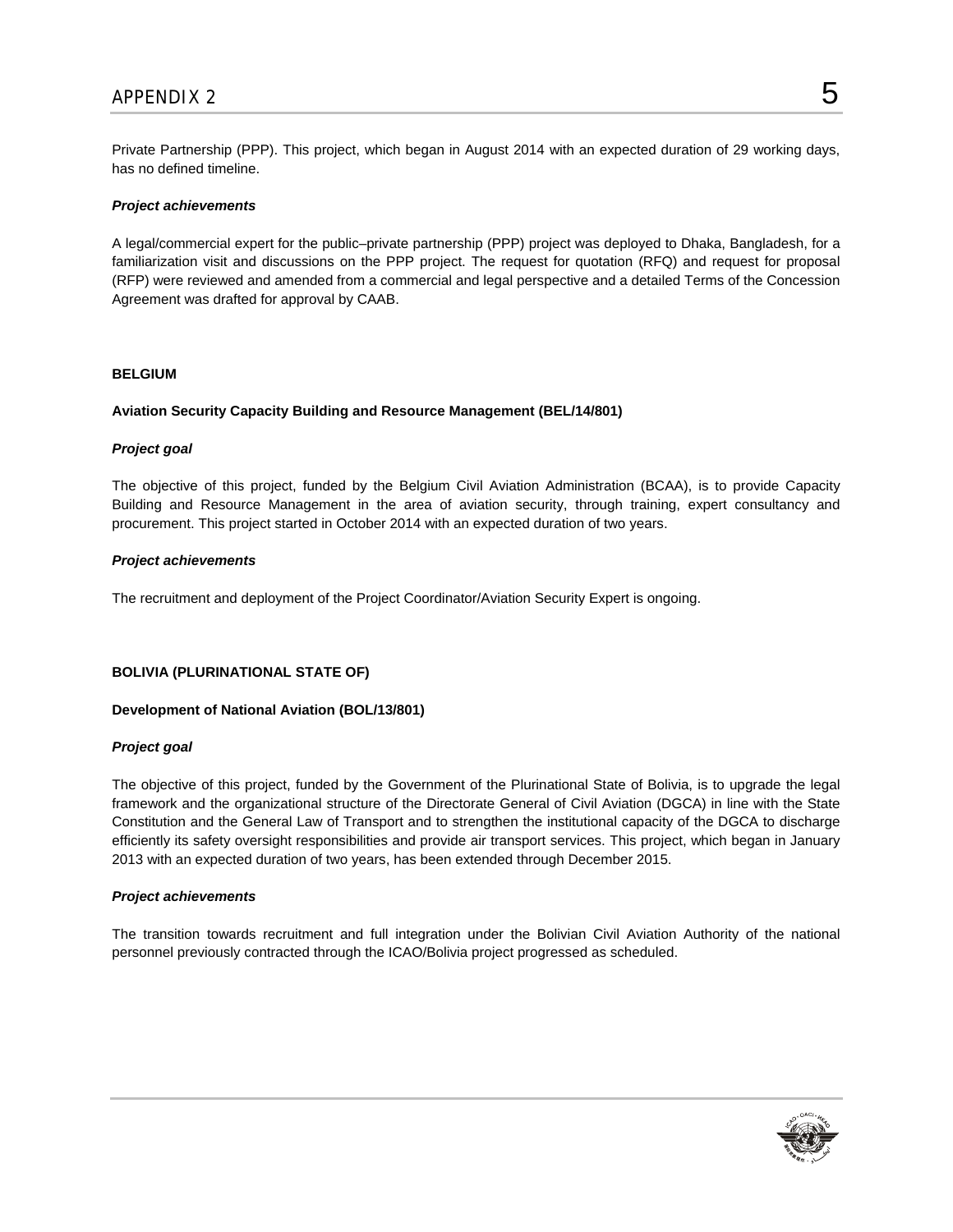# **CABO VERDE**

### **Enhancement of services provided by Aeroportos e Segurança Aérea SA (CIV/12/802)**

#### *Project goal*

The objectives of this project, funded by the Aeroportos e Segurança Aérea SA, are assisting in the implementation of a Safety Management System (SMS); enhancement of the service provider's capabilities in the areas of quality management and production of aeronautical information publications; upgrading of the aeronautical rescue coordination centre; implementation of a runway safety programme; and development of contingency plans for air traffic control as well as of flight inspection procedures for navigation aids, policy and procedures manuals, SMS compatible organizational structures and training programmes. The project also assists in the certification/ authorization of the service provider as required and in the correction of ICAO/CAA-identified deficiencies. This project began in October 2013 with an expected duration of 36 months.

#### *Project achievements*

An Air Navigation Safety/Safety Management expert was deployed to Cabo Verde in November.

#### **ANS safety oversight capability (CVI/12/801)**

#### *Project goal*

The objective of this project, funded by the government of Cabo Verde, is to assist the State in enhancing its safety oversight capabilities in the field of air navigation services by addressing the corresponding findings and recommendations of the ICAO Universal Safety Oversight Audit Programme (USOAP). This project, which began in August 2012 with an expected duration of six months, has been extended through June 2015.

#### *Project achievements*

An Air Navigation Safety expert was recruited and is pending deployment.

#### **CAMEROON**

### **Assistance to the Cameroon Civil Aviation Authority for the validation of the type certificate of an aircraft (CMR/12/801)**

#### *Project goal*

The objective of this project, funded by the Cameroon Civil Aviation Authority (CCAA), was to assist Cameroon in the validation of the type certificate of an aircraft. The ICAO team comprising, inter alia, specialists in flight test (engineering and pilot), structure, as well as production and maintenance, was to assist the Commission established by Cameroonian authorities in the validation of the type certificate of a foreign aircraft before its acquisition by a local airline. This project, which began in September 2012 for an initial duration of three months, was completed.

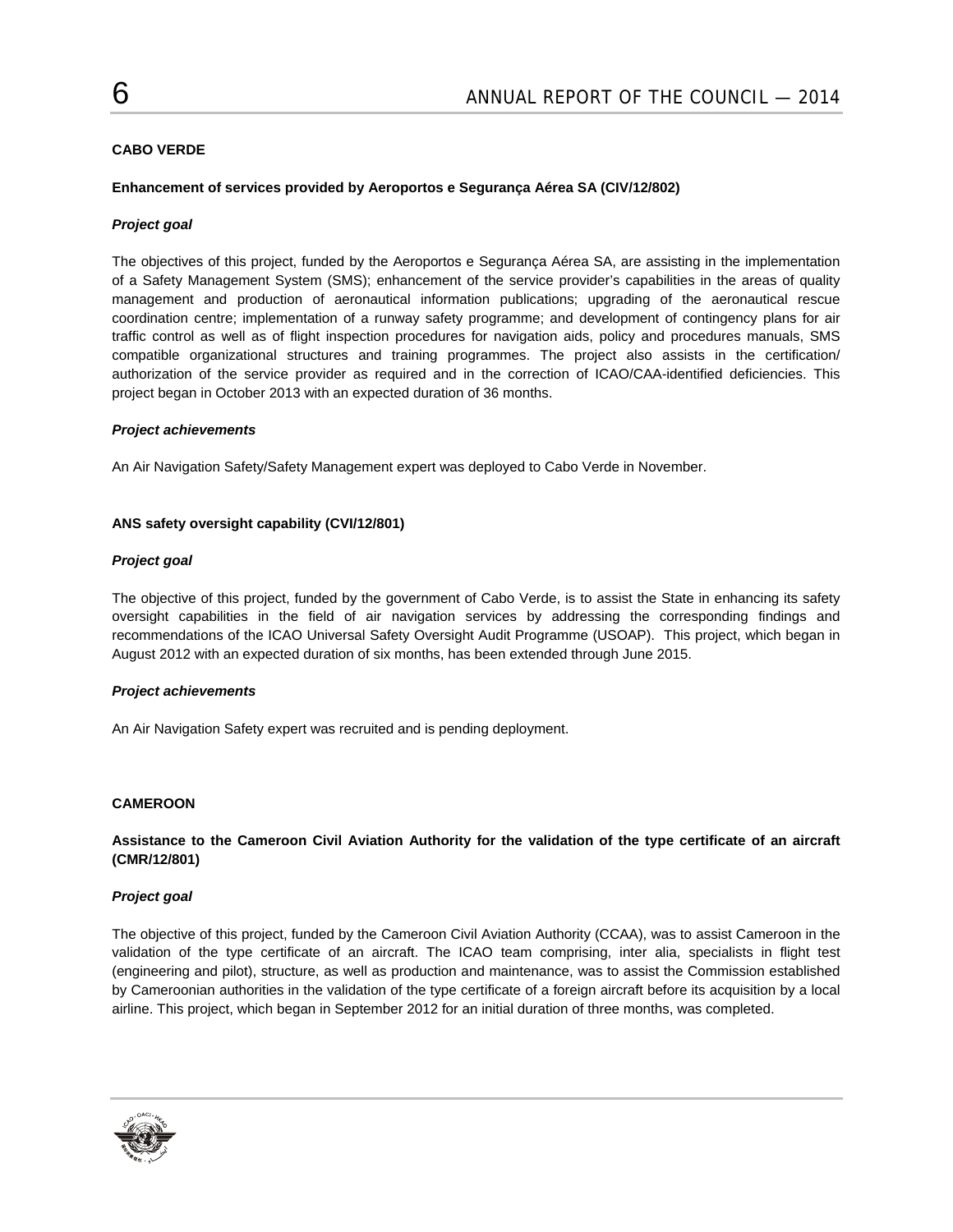# *Project achievements*

A detailed final report of the project was submitted to Cameroon with recommendations concerning the validation of the type certificate. The report was subsequently approved by Cameroon and the closing of the project initiated.

# **CENTRAL AFRICAN REPUBLIC**

**Assistance to the United Nations Multidimensional Integrated Stabilization Mission in the Central African Republic (MINUSCA) with aerodrome improvement (SUD/09/802)** 

#### *Project goal*

The objective of this project, funded by the United Nations Department of Peacekeeping Operations (UNDPKO), was to assist MINUSCA in identifying options for the maintenance, rehabilitation and construction of airside surfaces and infrastructure of airfields and aerodromes in the Central African Republic. This project, which began in May 2014 with an expected duration of one month, was completed.

#### *Project achievements*

An Aerodromes engineer was deployed to Bangui and carried out the assessment of airports and aerodromes in Bambari, Bangui, Bossangoa, Bouar, Bria and Kaga-Bandoro. The results of the assessments as well as recommendations were submitted to UNDPKO through a report.

# **CHAD**

### **Assistance to the Autorité de l'Aviation Civile (ADAC) of Chad – Certification of air operators (CHD/12/801)**

#### *Project goal*

The objective of this project, funded by the Government of Chad, was to assist in the certification of air operators, to provide on-the-job training to national inspectors, and to assist in updating national regulations. This project, which began in October 2013 with an expected duration of six months, was completed.

#### *Project achievements*

International experts were recruited in the fields of flight operations and airworthiness. A review of the legislation and procedures related to the delivery of air operator certificates was carried out and recommendations provided to ADAC. Assistance was provided in the certification of air operators. On-the-job training was delivered during this activity, and training files were created for national inspectors. The project terminal report was submitted and the closing of the project initiated.

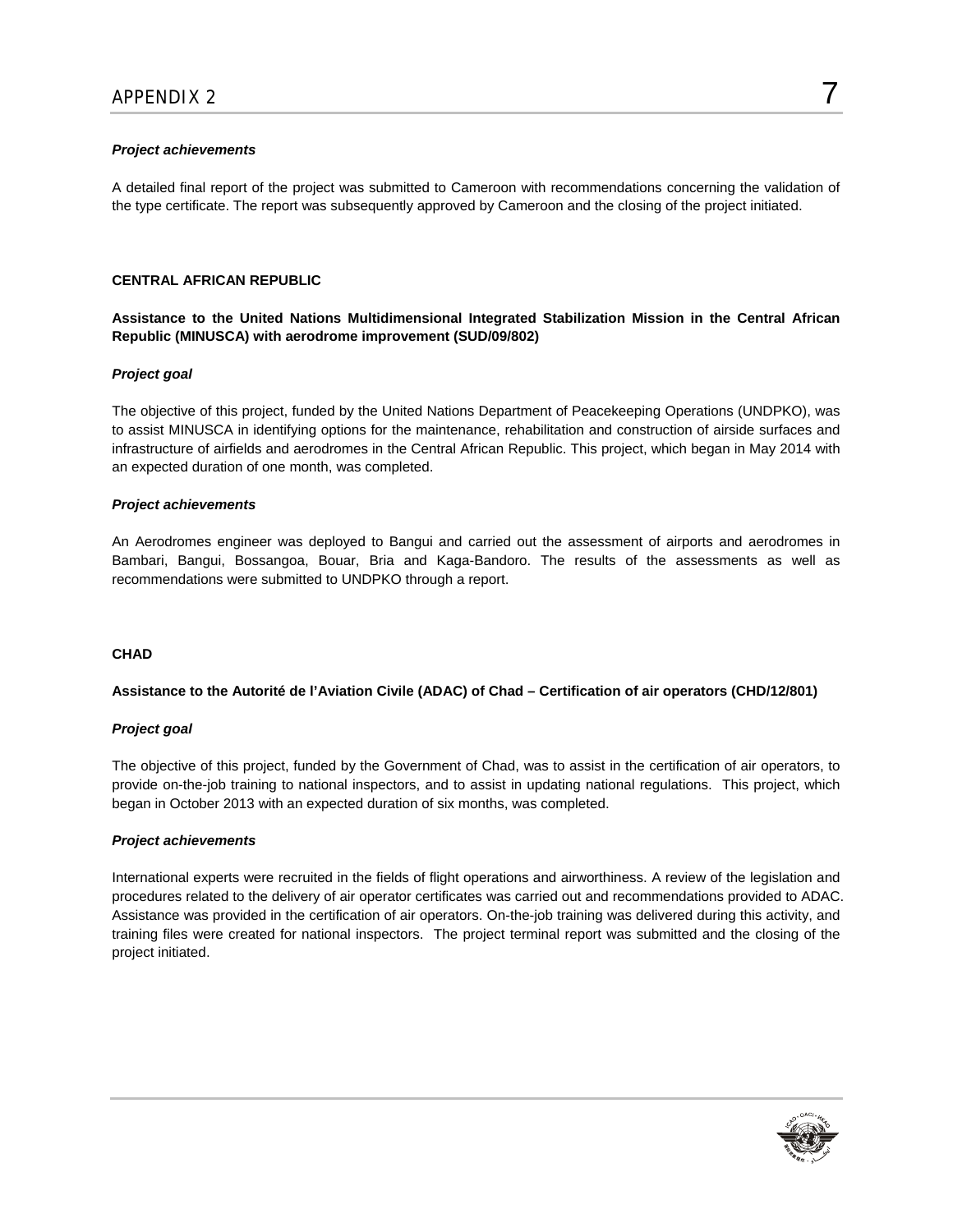# **CHINA, SPECIAL ADMINISTRATIVE REGION (SAR) MACAO**

# **Pre-study for the procurement of aeronautical information management (AIM) equipment for the Civil Aviation Authority of Macao SAR, China (MAC/02/702)**

# *Project goal*

The objective of this project, funded by the Civil Aviation Authority of Macao (CAAM), is to provide assistance to CAAM in the preparation of the strategy/roadmap for the transition from aeronautical information services (AIS) to aeronautical information management (AIM) and the procurement of the required equipment. This project, which began in May 2013, was extended through December 2014.

#### *Project achievements*

A protocol between ICAO and CAAM for the provision and installation of an aeronautical information management (AIM) system was submitted to CAAM for approval.

# **CONGO**

# **Assistance to the Agence Nationale de l'Aviation Civile (ANAC) of Congo – Certification of air operators (PRC/13/801)**

# *Project goal*

The objective of this project, funded by the government of the Republic of Congo, is to assist in the certification of air operators, to provide on-the-job training to national inspectors, and to assist in updating national regulations. This project, which began in October 2013 with an expected duration of twelve months, was extended through January 2015.

#### *Project achievements*

Regulations related to the certification of air operators were amended, and guidance material for the operators was developed. Procedures for national inspectors were developed in the areas of flight operations, airworthiness and personnel licensing. Assistance was provided in the certification of air operators, including the delivery of on-the-job training to national inspectors with a view to enabling them to conduct subsequent safety oversight activities independently. The competencies of national inspectors were assessed and personal training plans developed and implemented.

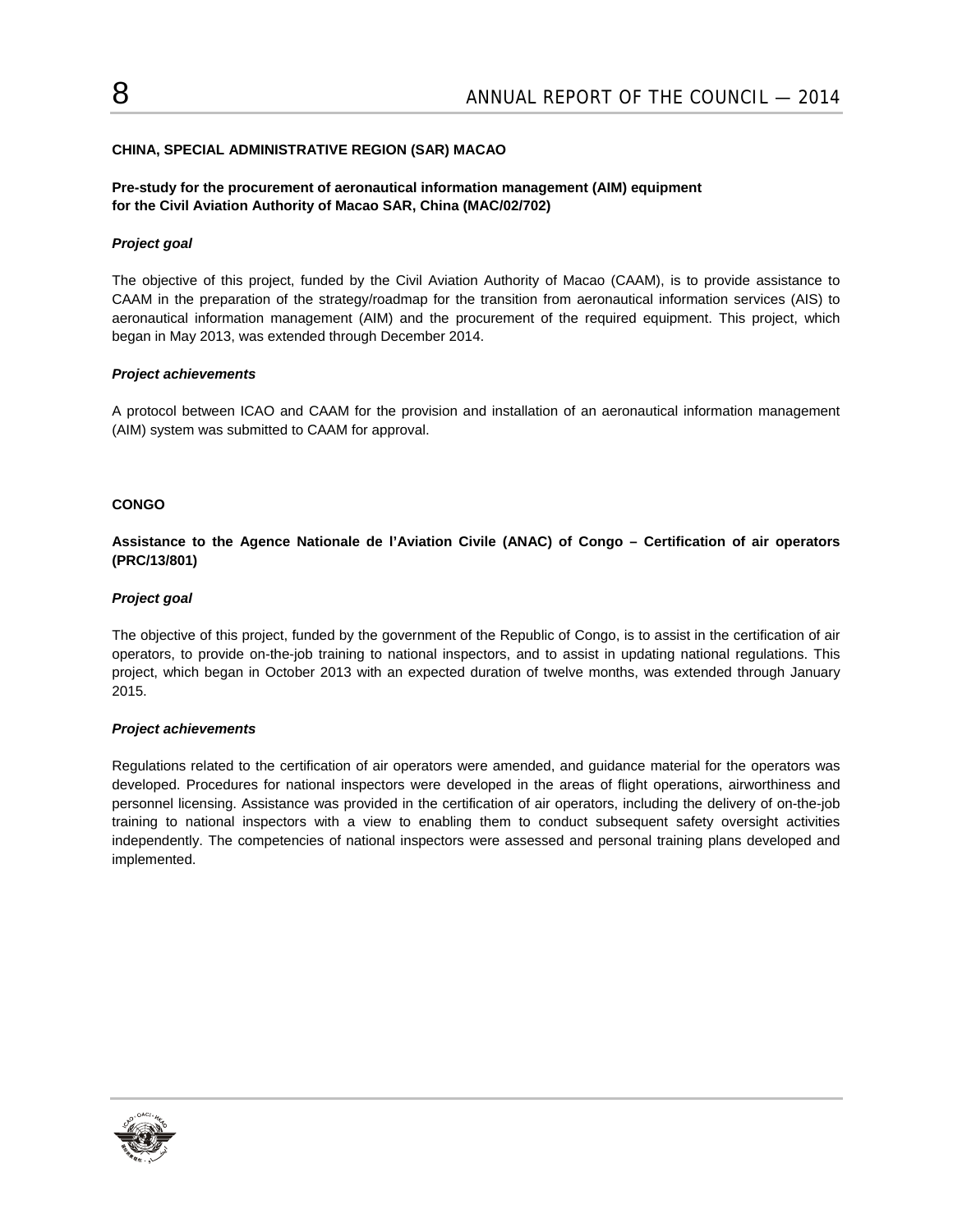# **COSTA RICA**

#### **Development of the Juan Santamaria International Airport (AIJS) (COS/11/801)**

#### *Project goal*

The objective of this project, funded by the "Technical Council of Civil Aviation" (CETAC), is to carry out civil works at the Juan Santamaria International Airport at San José in order to provide better services and meet demands with regard to the State's economic, tourism and commercial development. This project began in August 2011 with an expected duration of five years.

#### *Project achievements*

A contract for the supervision of the construction of a new building to move the current hangar installations of the "Cooperativa Autogestionaria de Servicios Aeroindustriales" (COOPESA) at the AIJS was negotiated. The construction of a remote ramp is 98 per cent completed, pending only the installation of a fire alarm system.

# **International Airport of the South Zone (COS/11/802)**

#### *Project goal*

The objective of this project, funded by the Government of Costa Rica, is to develop an international airport in the Brunca Region of Costa Rica, including environmental, social and economic impact studies, technical feasibility studies, and design and construction of the airport in a "completely green concept", respecting all sensitive ecological and archaeological conditions of this zone. This project began in August 2011 with an expected duration of five years.

#### *Project achievements*

A tender for a social and economic impact study was carried out, and the results of ICAO's evaluation were submitted to the State for decision.

# **Development of the Daniel Oduber Quiros International Airport in Liberia City (COS/11/803)**

#### *Project goal*

The objective of this project, funded by the Government of Costa Rica is to develop the Daniel Oduber Quiros International Airport in Liberia according the approved master plan, including the rehabilitation of the pavement, the preparation of the projects, the execution of the required civil works, the design and construction of base of operations facilities, the relocation of a fire station and a VHF omnidirectional radio range (VOR), and the improvement of safety-related conditions. This project began in August 2011 with an expected duration of six years.

#### *Project achievements*

Pending a decision by the government whether to continue with the implementation of this project and transfer the corresponding funds, no activities were implemented in 2014.

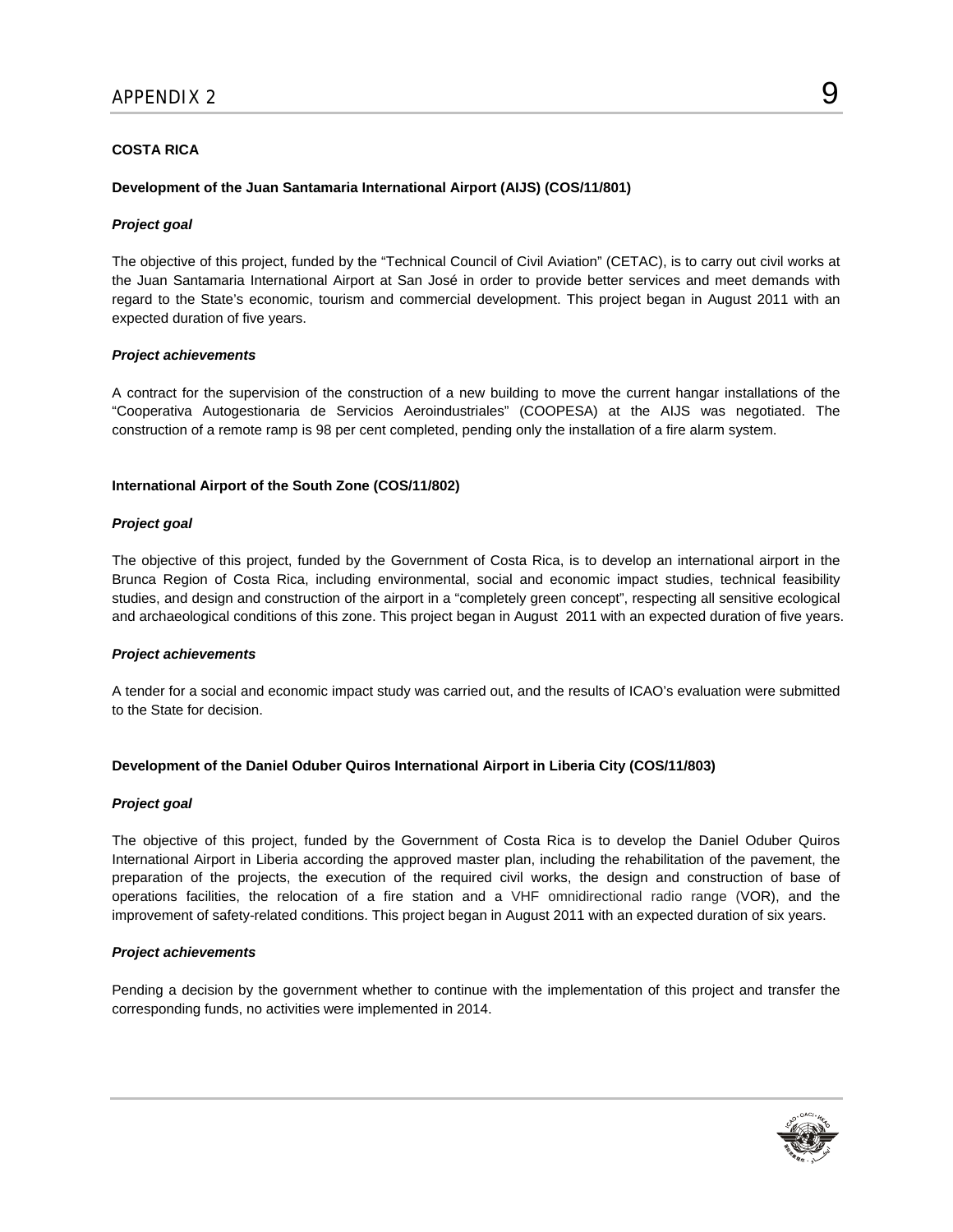# **New Metropolitan Airport 2025 (COS/11/805)**

# *Project goal*

The objective of this project, funded by the Government of Costa Rica, is to determine the technical viability of the selected site to construct the new metropolitan airport. This project began in August 2011 with an expected duration of five years.

### *Project achievements*

Due to the reorientation of government priorities, implementation activities in 2014 were minimal.

# **Murcielago Airport (COS/12/801)**

# *Project goal*

The objective of this project, funded by the Government of Costa Rica, is to improve the physical characteristics of Murcielago Airport as well as its safety-related conditions, and to equip the airport with equipment necessary for night operations. This project, which began in April 2012 with an expected duration of nine months, has been extended through December 2015.

# *Project achievements*

A tender for civil works was carried out. The results of ICAO's evaluation were presented to the State. A tender for a portable lighting system was concluded and a recommendation was sent to the DGCA for decision.

#### **Civil Aviation Purchase Services (COS/12/701)**

#### *Project goal*

The objective of this project, funded by the Government of Costa Rica, is to procure equipment for the Civil Aviation Authority of Costa Rica. This project, which began in May 2012, is ongoing.

#### *Project achievements*

The evaluation of bids was completed and ICAO's recommendations submitted to the State for review. A contract was prepared for the procurement of a passenger loader and submitted to the State for approval. A tender for the procurement of an automated weather observation system (AWOS) was completed, and the results of ICAO's evaluation of offers received and recommendation submitted to the State.

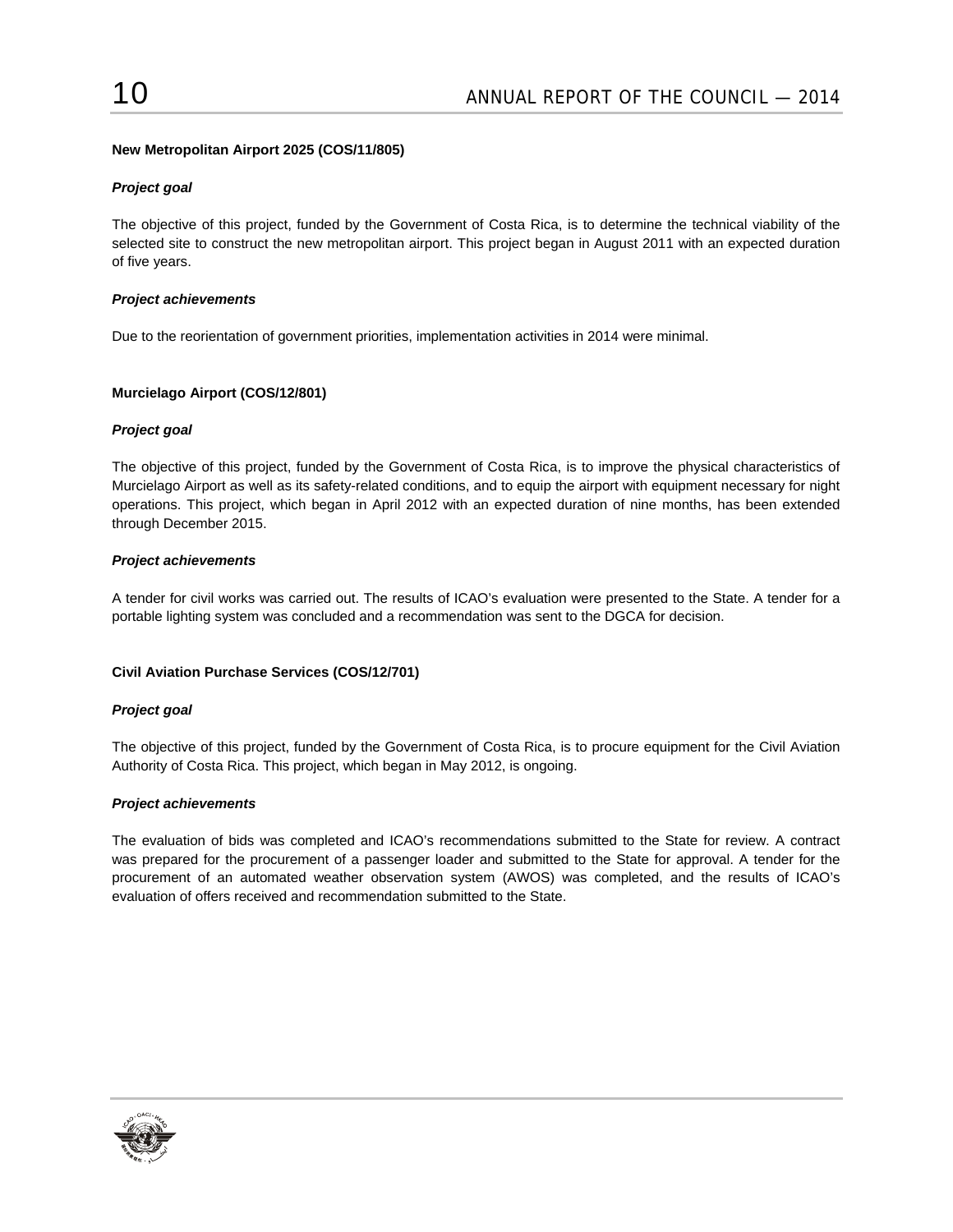# **DJIBOUTI**

### **Assistance to the Direction de l'aviation civile et de la météorologie of Djibouti (DJI/13/601)**

#### *Project goal*

The objectives of this project, funded by the Government of the Republic of Djibouti, are to assist the State in capacity building and to increase the efficiency of the civil aviation administration. This project began in September 2014 with an expected duration of five months.

#### *Project achievements*

A civil aviation adviser was recruited for one month for the first phase of the project. The situation of the civil aviation authority was assessed and corresponding recommendations submitted to the State.

#### **ECUADOR**

#### **Strengthening of the Civil Aviation Sector (ECU/11/802)**

#### *Project goal*

The objective of this project, funded by the Government of Ecuador, is to provide assistance to the Directorate General of Civil Aviation of Ecuador, in support of the Government's national strategies and economic development plans for the air transport sector, civil aviation programmes and projects, including aeronautical and airport infrastructure, airspace management processes, safety oversight and human resources, at the technical, operational and organizational level. The project began in October 2011 with an expected duration of three years.

#### *Project achievements*

The procurement of flight inspection aircraft equipped with an automated flight inspection system (AFIS) was completed.

# **EL SALVADOR**

**Preparation of a policy for airport slot allocation at the International Airport El Salvador (AIES) (SLV/13/801)** 

#### *Project goal*

The objective of this project, which was funded by the Government of El Salvador, was to improve the usage of slot time during peak hours, in response to air traffic congestion at the International Airport of El Salvador (AIES) and to improve the efficiency of the distribution of the landing and take-off permits in response to the congestion. This project, which began in September 2013 with an expected duration of one month, was completed in 2013, subsequently extended through 2014 to deliver additional related activities, and has now been completed.

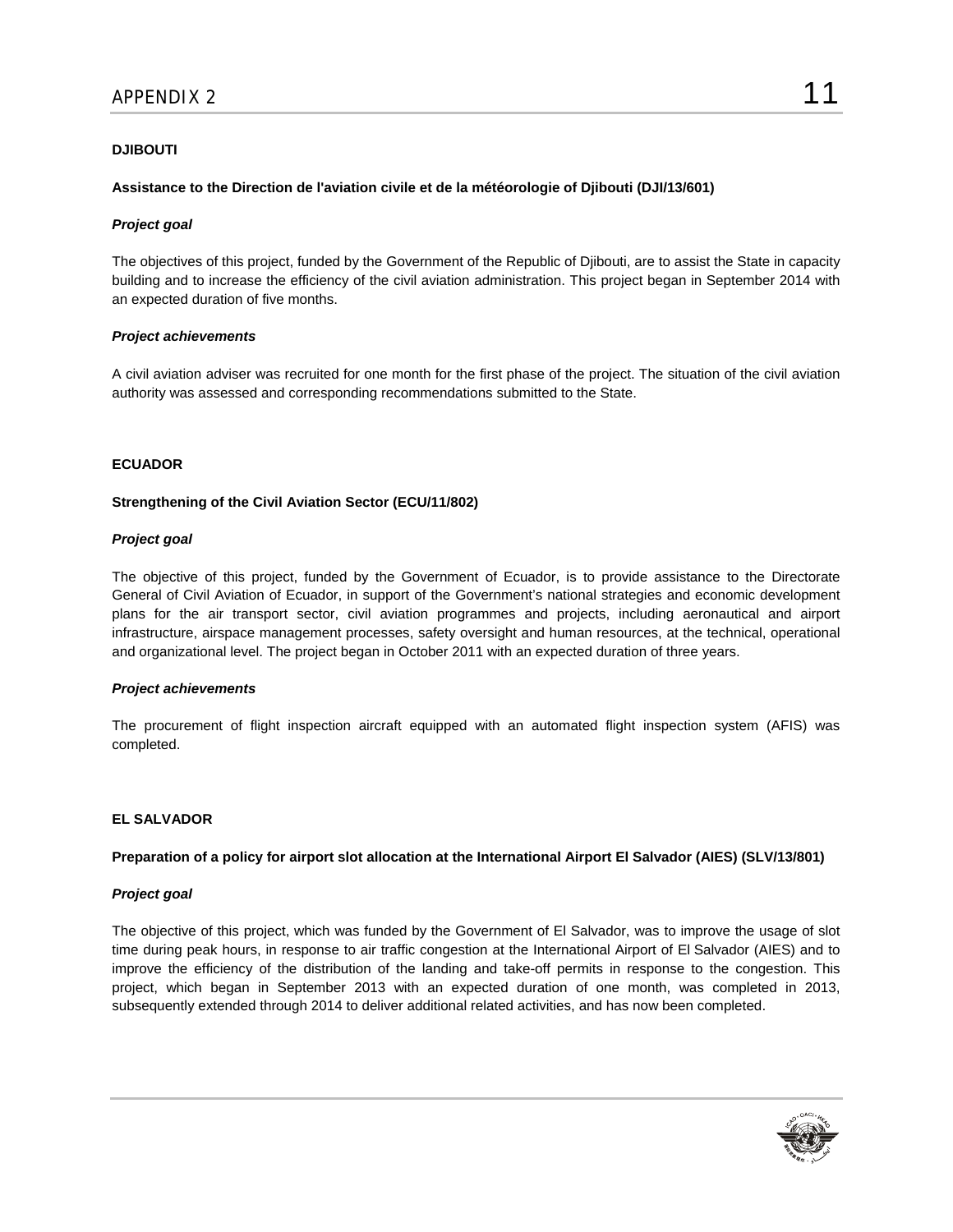# *Project achievements*

A report with recommendations on the most efficient usage of time slots during peak hours of air traffic and improvement of slot monitoring and coordination was submitted to the State.

# **PNUD El Salvador (SLV/13/802)**

# *Project goal*

The objective of this project, funded by the Government of El Salvador, is to integrate new aeronautical communication systems with existing communication, navigation, surveillance/air traffic management (CNS/ATM) systems, in order to improve air traffic management. This project began in September 2013 with an expected duration of 2.6 months.

#### *Project achievements*

This project was placed on hold by the Government.

# **Development of Airport and Air Navigation Services Charges Proposals (SLV/13/803)**

# *Project goal*

The objective of this project, funded by the Government of El Salvador, was to develop and implement a fee structure for the provision of airport services. This project began in November 2013 with an expected duration of three months and was completed.

#### *Project achievements*

A report with recommendations for the implementation of an improved system for the collection of airport charges was submitted to the State.

#### **EQUATORIAL GUINEA**

#### **Reinforcement of national and institutional capacity in civil aviation (EQG/13/801)**

#### *Project goal*

The objective of this project, funded under a cost-sharing arrangement between the Government and the United Nations Development Programme, is to establish an autonomous Civil Aviation Authority (CAA), with the appropriate level of staffing and competency for the performance of its safety oversight functions in the areas of operations and airworthiness of aircraft and for the licensing of aircraft and flight operations personnel. This project began in January 2013 with an expected duration of three years.

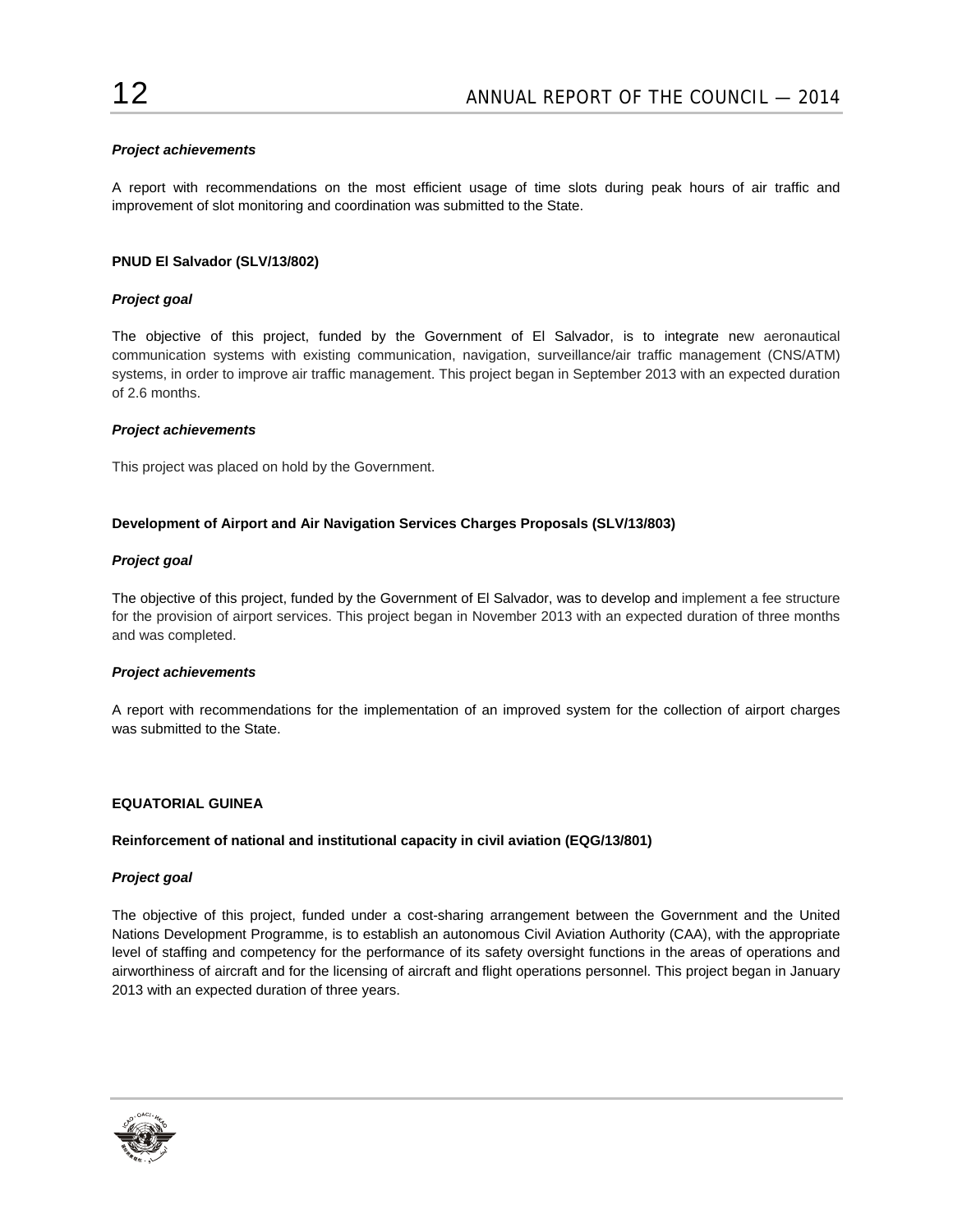### *Project achievements*

Assistance was provided in the establishment of the Civil Aviation Ministry and the autonomous Civil Aviation Authority (Equatorial Guinea Aviation Authority, AAGE) as well as in the construction of a new building to house the AAGE and the development of a new website. The process of certification and recertification of Equatoguinean operators in accordance with ICAO Standards and Recommended Practices (SARPs) and national regulations continued. The 2014 Operational Safety Programme was approved and implemented. The certification and surveillance of Approved Maintenance Organizations (AMOs) and Continuing Airworthiness Management Organizations (CAMOs) progressed. Seven Aircraft Maintenance Programmes were approved. Fourteen wet lease contracts were approved. Regulations RACGE OPS were updated based on the new Civil Aviation Law. Type Certificate validations progressed. Audits and inspections were performed in the areas of flight operations (OPS) and airworthiness (AIR). On-the-job training (OJT) of OPS/AIR personnel continued. The Civil Aviation Law was approved. The Corrective Action Plan for the 2007 USOAP audit findings for OPS/AIR/PEL was revised and updated.

# **Assistance to Equatorial Guinea in human resources related matters (EQG/13/601)**

# *Project goal*

The objective of this project, funded by the Government of Equatorial Guinea, was to conduct a training needs assessment in order to determine the civil aviation training requirements of the Equatorial Guinea Aviation Authority and analyse the possibility of better exploiting its Civil Aviation Training Centre within the Africa region. This project, which began in October 2013 with an expected duration of two months, was completed.

# *Project achievements*

A training needs assessment was carried out, the results of which, including recommendations on how best to develop the Civil Aviation Training Centre within the region, were provided to the Government.

# **Assistance to Equatorial Guinea in the purchase of a meteorological radar (EQG/13/602)**

#### *Project goal*

The objective of this project, which is funded by the Government of Equatorial Guinea, was to assist the State in the procurement of a meteorological radar. This project, which began in October 2013 with an expected duration of one month, was completed.

#### *Project achievements*

Technical specifications for the procurement of a meteorological radar were prepared, and a report was submitted and accepted by the State.

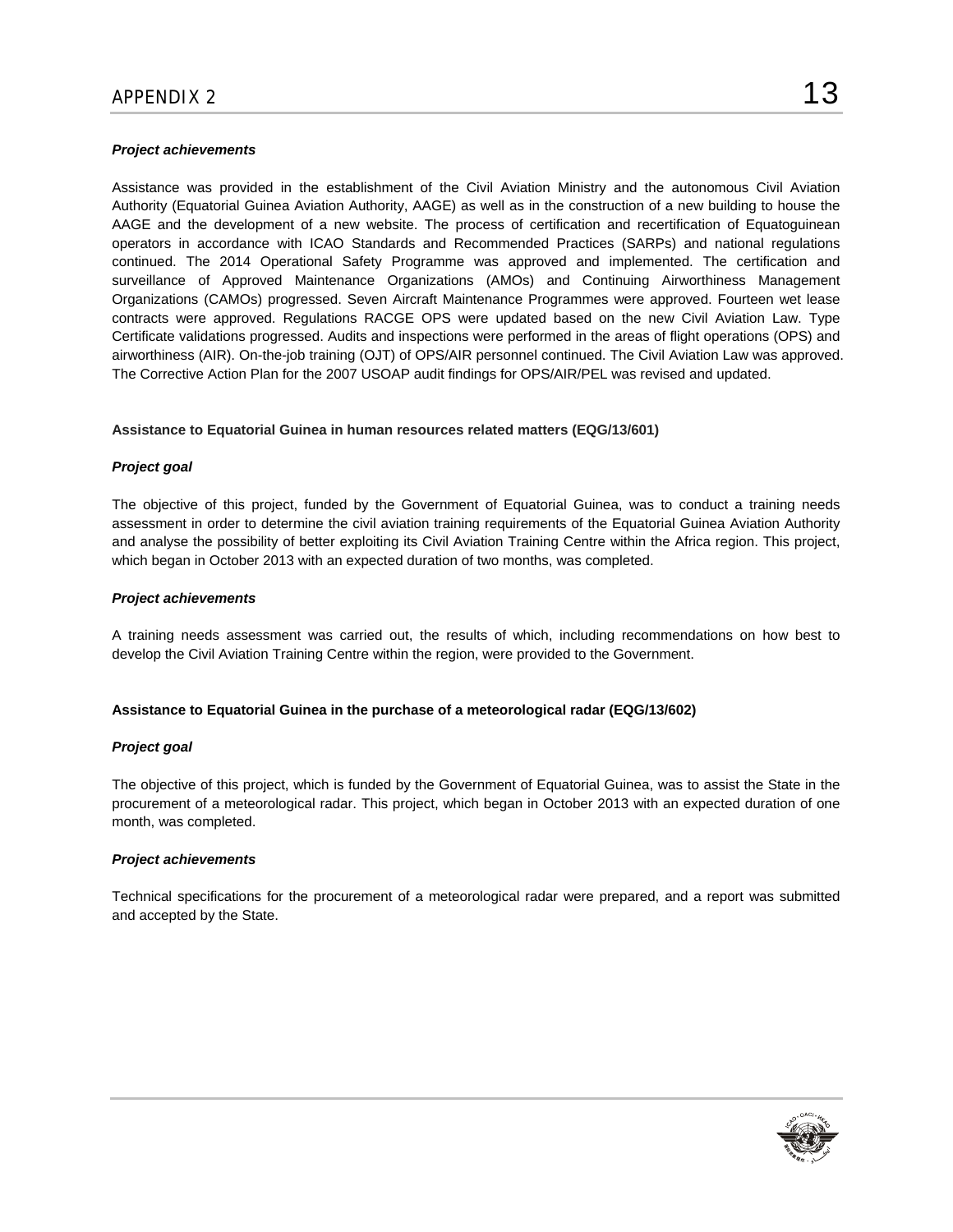# **ETHIOPIA**

# **CAPS – Procurement of an Approach Multilateration (MLAT) Surveillance System and an Advanced Surface Movement Guidance and Control System (A-SMGCS) (ETH/04/701)**

# *Project goal*

The objective of this project, funded by the Civil Aviation Authority of Ethiopia, is to procure an MLAT surveillance system and an A-SMGCS. This project, which began in 2014, is ongoing.

#### *Project achievements*

Technical specifications were developed for the MLAT surveillance system and for the A-SMGCS.

# **FIJI**

# **Assessment for the Development of a National Civil Aviation Master Plan (FIJ/14/602)**

#### *Project goal*

The objective of this project, funded by the Civil Aviation Authority of Fiji (CAAF), is to provide assistance to CAAF in the preparation of the Fiji National Civil Aviation Master Plan (NCAMP) by sending an exploratory mission to Fiji to conduct a gap-analysis in order to develop a comprehensive project document for the development of the NCAMP, in accordance with ICAO SARPs and guidance material as well as best practices. This project, which was expected to begin in December 2014, has an expected duration of one month.

#### *Project achievements*

The selection and deployment of the Civil Aviation Advisory Expert has been initiated with CAAF.

#### **GREECE**

#### **Capacity Building in Safety Oversight (GRE/00/801)**

#### *Project goal*

The objective of this project, funded by the Government of Greece, is to further develop the capability of the Hellenic Civil Aviation Authority (HCAA) to provide safe, efficient and cost-effective aviation services, to regulate flight safety functions and to ensure that it is in conformity with ICAO Standards and Recommended Practices (SARPs). This project, which began in 2000, has been extended through June 2015.

#### *Project achievements*

The project continued to provide support to the HCAA to exercise its safety oversight responsibilities in the field of flight operations and with the development of a sustainable airworthiness system.

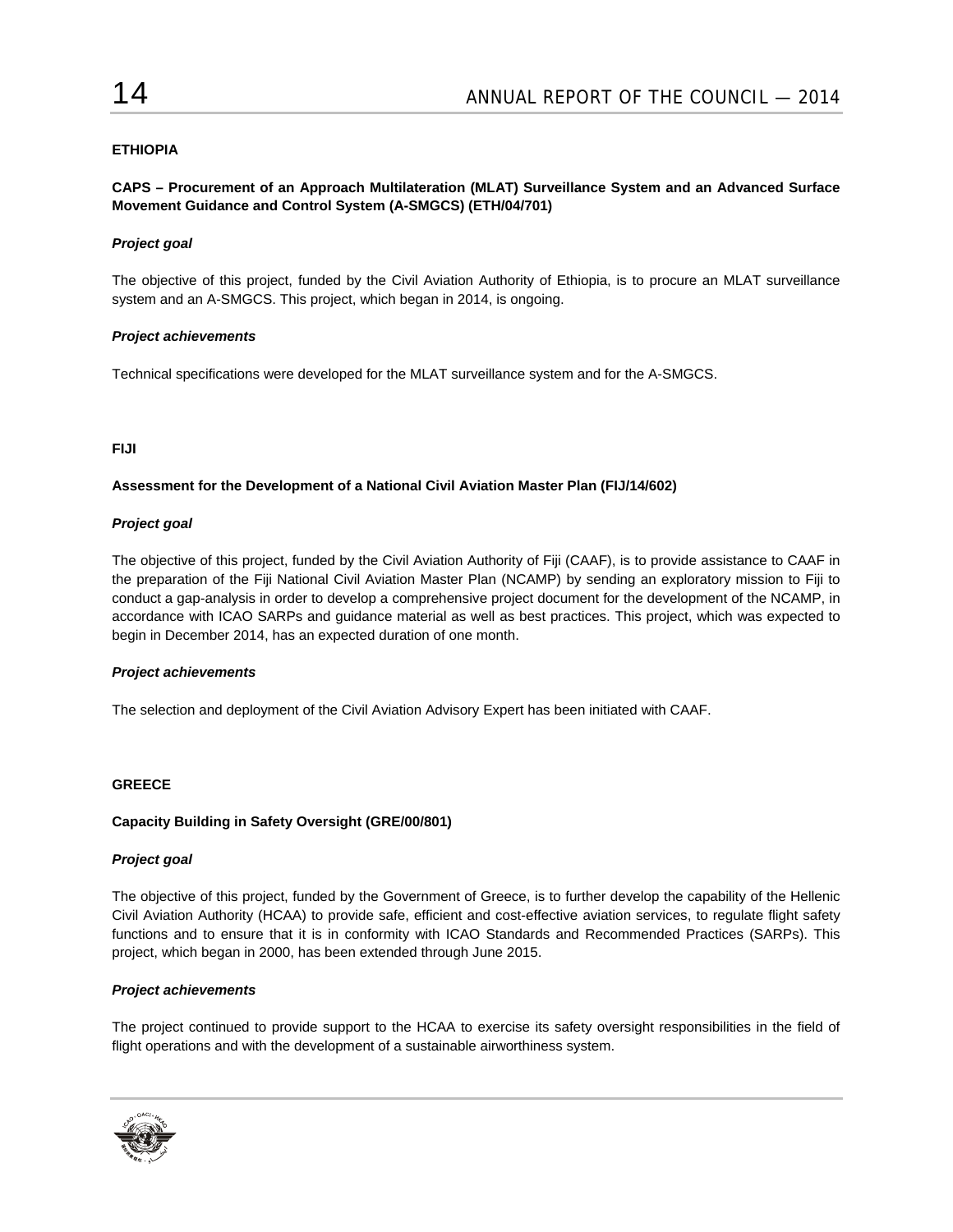# **HAITI**

# **Assistance to the Office Nationale de l'Aviation Civile (OFNAC) and the Autorité Aéroportuaire Nationale (AAN) (HAI/11/602)**

### *Project goal*

The objective of this project, funded by the World Bank/Office Nationale de l'Aviation Civile (OFNAC), is to provide an assessment of the damage to key navigational and communication infrastructure, including visual aids for air navigation, aerodrome installations, services and equipment, as well as damage to associated access roads to Portau-Prince/Toussaint Louverture International Airport and public parking areas as a result of the earthquake of January 2010, and to provide recommendations, as appropriate. The project will also provide an assessment of the organizational structure and training needs in the air traffic management field, its technical personnel and any other field relevant to the operation and maintenance of the improvements being considered and will provide recommendations, as appropriate. This project, which began in 2011, with an expected duration of three months, has been extended to December 2015.

#### *Project achievements*

Due to the reorientation of government priorities, there were no activities under this project.

#### **INDIA**

#### **ICAO-India Developing Countries Training Programme (IND/12/801)**

#### *Project goal*

The objective of this project, which is funded by the Airports Authority of India (AAI), is for ICAO to assist in the administration of a programme to train participants from developing countries selected by the India Aviation Academy (IAA), at New Delhi. The assistance covers the distribution of information to ICAO Member States and the issuance of letters of fellowship awards as well as letters of rejection. This project, which began in October 2008 with an expected duration of three years, has been extended through October 2015.

#### *Project achievements*

ICAO recruited an international aerodrome (Annex 14) instructor and an instructors' course instructor to support AAI in the development and delivery of the Aerodromes (Annex 14 — *Aerodromes*) and instructor courses conducted at IAA. ICAO awarded a total of 12 fellowships to participants from ten developing countries for both courses.

#### **Traffic Forecast for airports in the national capital region (IND/10/806)**

#### *Project goal*

The objective of this project, funded by the Airports Authority of India (AAI), was to provide the Government of India, Ministry of Civil Aviation and Airports Authority of India (AAI) with a traffic forecast for airports in the National Capital Region for the next 20 years covering international and domestic traffic on annual basis. The forecast was to be

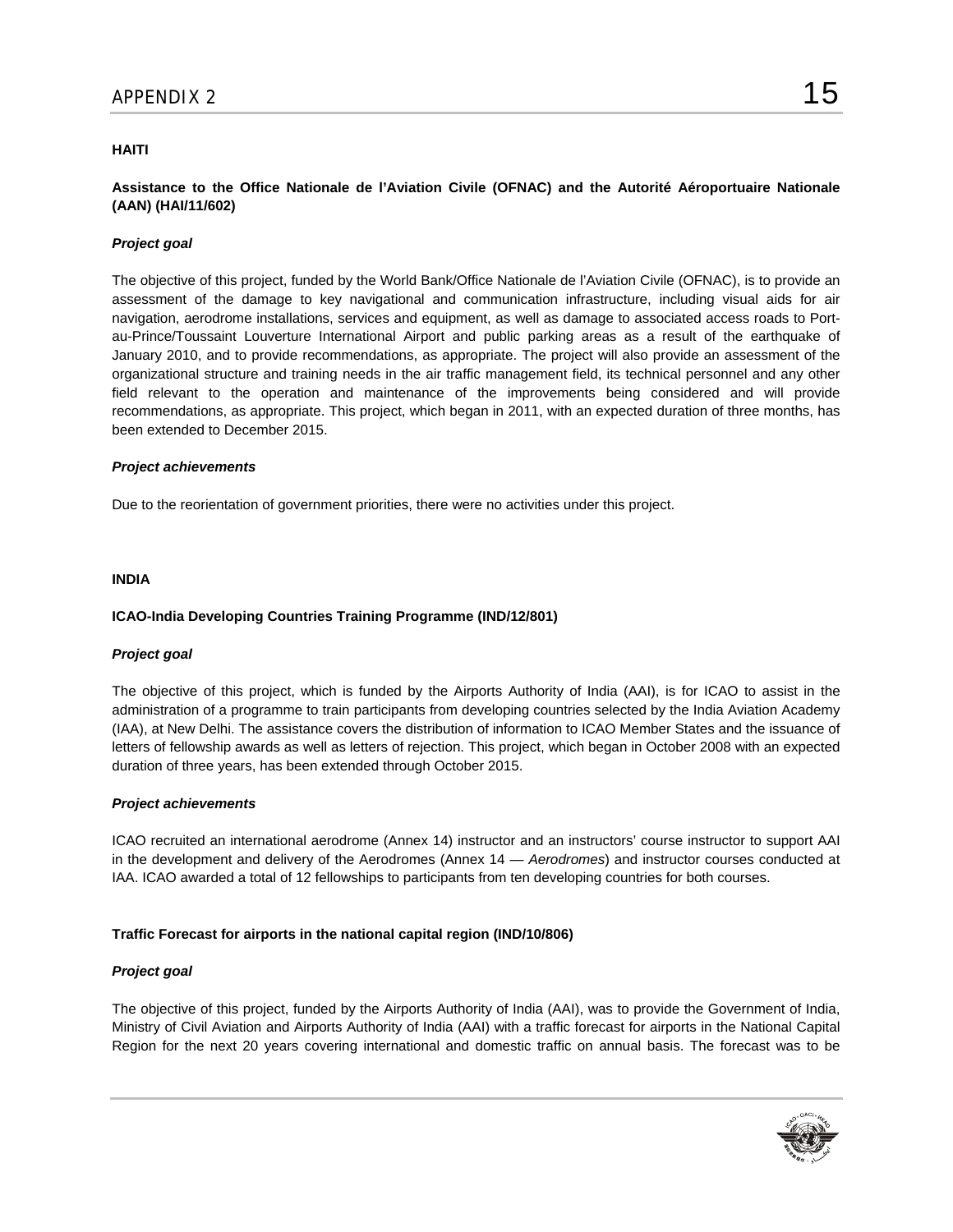made on two different assumptions, i.e. another international airport at Bhiwadi, Rajasthan will be developed in the region and the present Indira Gandhi International Airport at Delhi remains the sole airport in the National Capital Region. This project was reported as completed in 2011 but was reopened in January 2014 with an expected duration of eight weeks and was completed.

### *Project achievements*

An on-site visit was conducted by the Air Traffic Forecasting Expert/Team Leader. A detailed report was prepared, with the assistance of a National Officer of Air Traffic Forecasting, for presentation to AAI and stakeholders. The final report including conclusions and recommendations was submitted to AAI.

#### **Assistance to AAI for Assessment of Impact of Metro Line Passing near Chennai Airport (IND/13/601)**

# *Project goal*

The objective of this project, funded by the Airports Authority of India (AAI), was to assess the impact of a new metro line under construction at Chennai Airport, with regards to possible interference with airport airside/CNS systems operations and to propose mitigation measures. This project, which began in April 2014 with an expected duration of one month, was completed.

# *Project achievements*

A Navigational Aids Systems Expert was fielded to India for an on-site visit. During an on-site visit, an assessment of the navaids and communications equipment at Chennai Airport and of the potential impact of the metro line was carried out by the Navigational Aids Systems Expert. The final report including conclusions and recommendations for mitigation measures was submitted to AAI.

#### **INDONESIA**

# **Enhancement of safety oversight capability of the Directorate General of Civil Aviation (INS/07/802)**

#### *Project goal*

The objective of this project, funded by the Directorate General of Civil Aviation (DGCA), is to enhance its capability in flight safety oversight through improved organization, increased availability of properly trained and well-qualified safety oversight inspectors and surveyors, updated legislation, regulations and procedures, and to improve implementation and compliance with ICAO Standards and Recommended Practices (SARPs), guidance material and the Global Aviation Safety Plan (GASP) in order to take a proactive approach to flight safety and the reduction of aircraft accidents. The project, which began in 2009 with an expected duration of three years, was extended through April 2015.

# *Project achievements*

International experts in the fields of flight operations, air navigation, airports and airworthiness continued their activities. The project continued to focus on capacity building with the objective of achieving sustainability. Civil Aviation Safety Regulations and associated Staff Instructions related to airworthiness, air operations and air

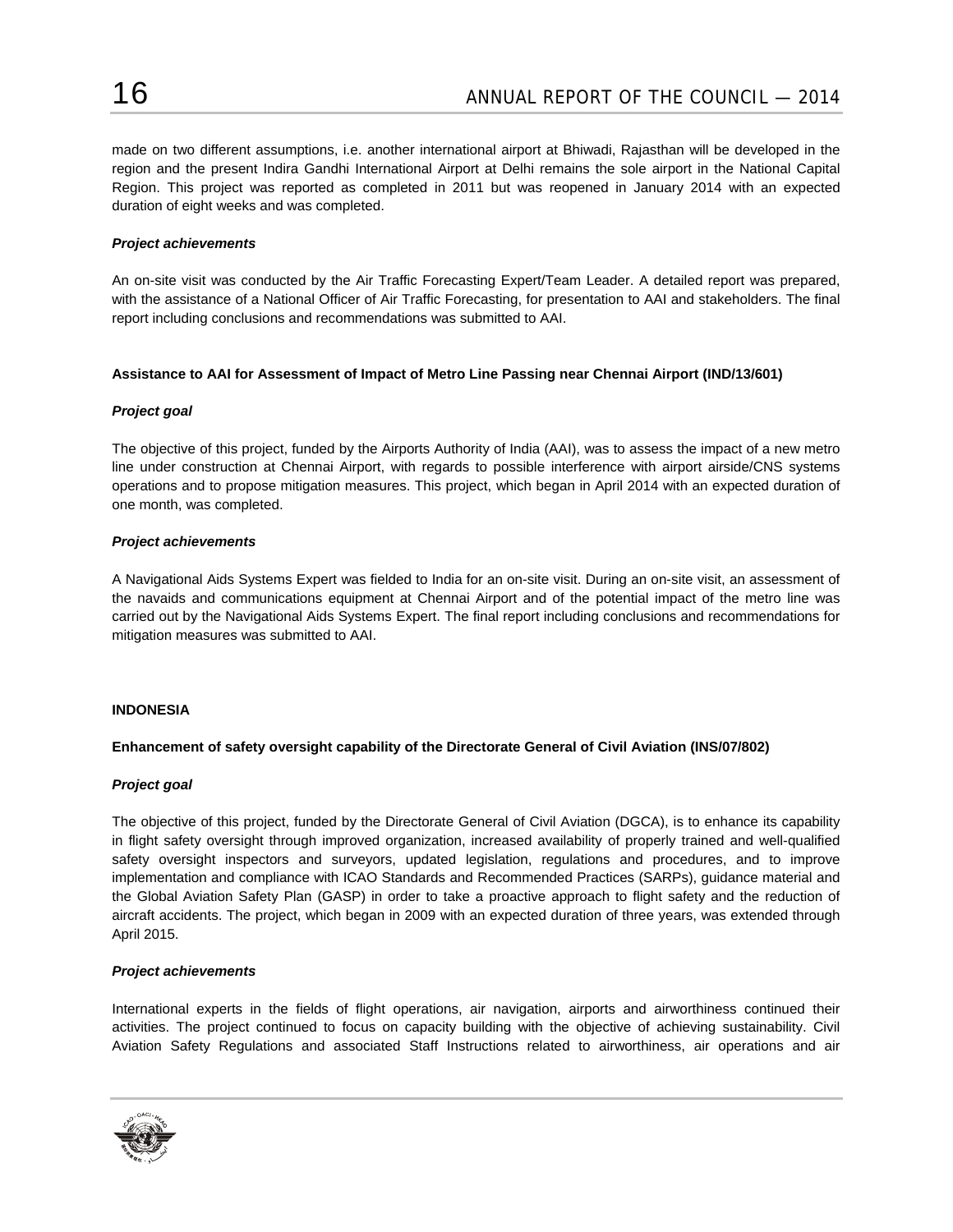navigation were reviewed and amended. Documentation required for the implementation of automatic dependent surveillance-broadcast (ADS-B), performance-based navigation (PBN) and required navigation performance (RNP) was prepared. Three national experts, two in airworthiness and one in flight operations, carried out a revision of the Indonesian Civil Aviation Safety Regulations (CASRs). Assistance in the preparation for the ICAO Universal Safety Oversight Audit Programme (USOAP) audit was provided. Following the audit, project staff assisted in the preparation of the draft Corrective Action Plan (CAP). Project team members participated in safety oversight inspections and audits conducted by DGCA counterparts. The Project Coordinator acted as the civil aviation advisor to the Director General and provided advice to the Air Navigation and Airports Directorates.

# **Institutional strengthening of the Indonesian Civil Aviation Institute (ICAI) Curug, Indonesia (INS/11/801)**

# *Project goal*

The objectives of this project, funded by the Indonesian Government's Human Resource Development in Transportation Agency (HRDTA), are the modernization of all aspects of training provided by the Indonesian Civil Aviation Institute (ICAI) in the fields of aeronautical information service (AIS), air traffic management (ATM), communication, navigation, surveillance (CNS) and quality management and that a quality management section be established with a view to enabling the institute to provide efficient and effective training to national and international students in these disciplines. The project, which began in 2012 with an expected duration of 12 months, was extended through March 2015.

# *Project achievements*

An action plan for the implementation of the modernization plan of ICAI was prepared. A proposal for a quality management system was submitted to ICAI for approval and implementation. Support to ICAI for institutional strengthening, e.g. TRAINAIR PLUS accreditation as an Associate Member and instructor training, continued.

# **Assistance in the Development and Implementation of Environmental Measures for Civil Aviation (INS/13/801)**

# *Project goal*

The objectives of this project, funded by the Directorate General of Civil Aviation (DGCA), are to assist in strengthening the DGCA organizational structure for the sustainable development and implementation of the Indonesian response measures relating to climate change and carbon reduction emissions, including the preparation of a detailed proposal for implementing a related national action plan. This project began in November 2014 with an expected duration of three years.

#### *Project achievements*

A work plan was prepared by the Senior Aviation and Environmental Expert/Project Coordinator and coordinated with stakeholders.

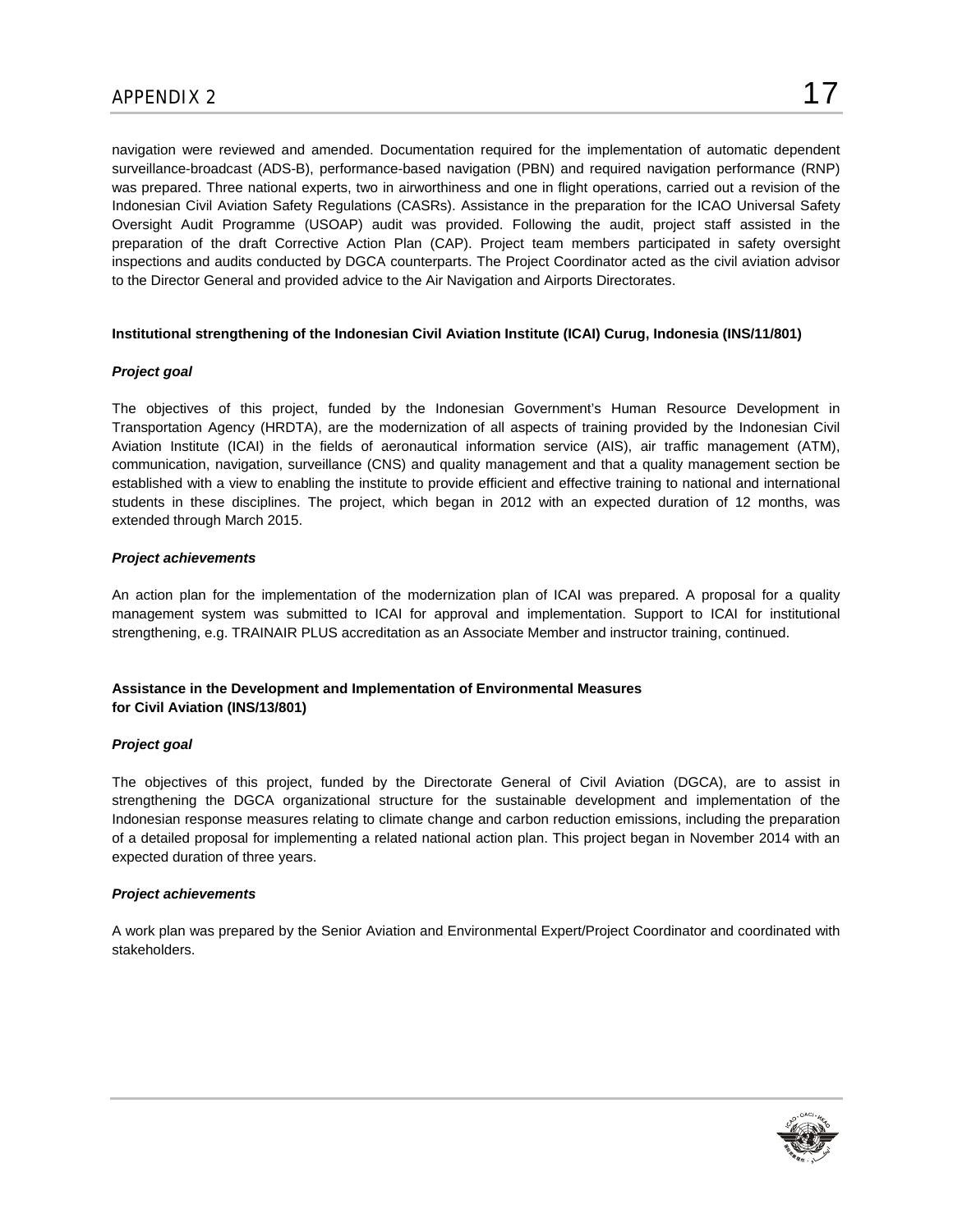# **JAMAICA**

# **Assessment and advice on efficient economic regulatory oversight of Jamaica's Airports for Jamaica's Civil Aviation Authority (JAM/13/801)**

### *Project goal*

The objective of this project, funded by the Government of Jamaica, is to conduct an economic regulatory review of airport charges to be levied at Norman Manley and Sangster International Airports. The project will facilitate consultations and engagement with all relevant stakeholders and provide expert guidance in order to, inter alia, develop a proposal for airport charges, determine price-caps, regulatory models and templates and review airport submissions in accordance with ICAO's policies and guidance material on the subject. This project began in March 2014 with an expected duration of nine months.

#### *Project achievements*

Meetings were conducted with a variety of stakeholders including airlines, the International Air Transport Association (IATA), handling companies, hoteliers, the chamber of commerce, tourism authorities, the International Monetary Fund (IMF) and economic authorities. Operational and financial data, related guidance material as well as the existing legislation were reviewed. A review of the first regulatory period (12 years) was conducted for each airport. Relevant issues with potential impact in the new regulatory period (5 years) were identified and discussed. A report with the review of the airports' proposals was submitted to the Government.

### **KAZAKHSTAN**

#### **Strengthening of Kazakhstan civil aviation capacity (KAZ/12/801)**

#### *Project goal*

The objectives of this project, which was funded by the Kazakhstani State enterprise "Kazaeronavigatsia", were: to review air operator certificates (AOCs) and associated operations specifications, maintenance organization certificates (MOCs), and all certificates of airworthiness (C of As) to ensure full compliance with national regulations and applicable ICAO provisions; to implement the State's Corrective Action Plan in the areas of operations (OPS) and airworthiness (AIR), with particular emphasis on resolving two significant safety concerns (SSCs); and to assist the State to adequately prepare to receive an ICAO Coordinated Validation Mission. This project, which began in December 2012, was completed.

#### *Project achievements*

Assistance was provided to the Civil Aviation Committee (CAC) to review air operator certificates and associated operations specifications, maintenance organization certificates and certificates of airworthiness. The Corrective Action Plan related to the Universal Safety Oversight Audit Programme-Continuous Monitoring Approach (USOAP-CMA) audit was updated. Assistance was also provided in addressing the audit findings including those related to two Significant Safety Concerns in the areas of Flight Operations and Airworthiness, the latter of which was resolved. Onthe-job training in the areas of Flight Operations and Airworthiness was provided to 30 CAC experts.

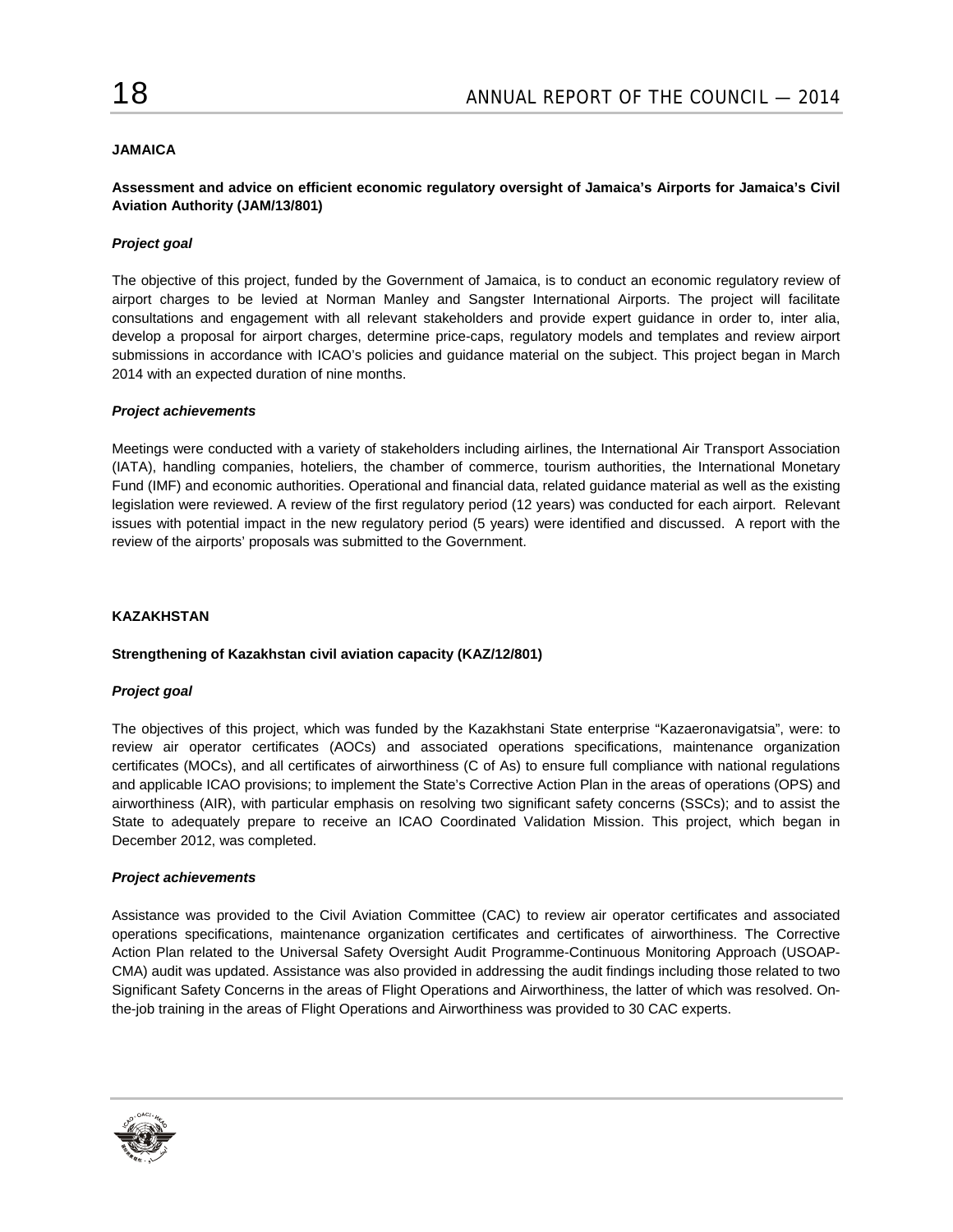# **Strengthening of Kazakhstan civil aviation capacity (KAZ/14/801)**

### *Project goal*

The objectives of this project, which is funded by the Kazakhstani State enterprise "Kazaeronavigatsia", are: to strengthen the institutional and operational capabilities of the Civil Aviation Committee (CAC) and the Accident and Incident Investigation Department (AIID) of Kazakhstan by safeguarding and building on the results of the project KAZ/12/801; to assist in the capacity building of the CAC and the AIID mainly through training, with the aim of strengthening on a sustainable basis their capacity to effectively carry out their safety oversight and investigation responsibilities. This project began in May 2014 with an expected duration of 13 months.

# *Project achievements*

Assistance was provided to CAC to address Universal Safety Oversight Audit Programme (USOAP) Protocol Questions (PQs). An ICAO Coordinated Validation Mission (ICVM) was conducted in Kazakhstan from 27 May to 4 June 2014. The ICVM team reviewed the progress in addressing 366 PQs in the areas of Legislation (LEG), Organization (ORG), Licensing (PEL), Operations (OPS), Airworthiness (AIR), Air Navigation Services (ANS) and Aerodromes (AGA). Following this review, the status of 126 PQs was changed to satisfactory and 13 PQs were considered as not applicable. This resulted in an improvement of the Lack of Effective Implementation (LEI) from 52.53 per cent to 35.56 per cent. In addition, ICAO recognized that Kazakhstan has implemented corrective actions to resolve the SSC on the issuance of certificates of airworthiness of aircraft. The related SSC has been considered resolved. Assistance was provided to the CAC to develop a corrective action plan in order to address the findings identified by the ICVM. Fifteen CAC experts completed their induction, basic and on-the-job training and were assigned inspector tasks and responsibilities.

#### **KUWAIT**

### **Assistance in airport development and certification in Kuwait (KUW/13/801)**

#### *Project goal*

The objective of this project, funded by the Government of Kuwait, is to assist the Directorate General of Civil Aviation (DGCA) in reviewing and evaluating proposals and initiatives for the development and modernization of Kuwait Airport and in preparing contractual documents and evaluating tenders received from consultants and contractors. It also aims at assisting the DGCA in the development and implementation of effective aerodrome certification and safety management systems for the airports. This project began in July 2013 with an expected duration of five years.

#### *Project achievements*

A team of five international experts, namely an Aerodrome Planning Engineer/Team Leader, a Legal and Financial Expert, an Aerodrome Certification Expert, an Aviation Security Expert and a Flight Safety Regulations Expert were recruited. The first four experts were deployed to Kuwait in May 2014 and the fifth in early October 2014. A review was conducted of the National Civil Aviation Security Programme, the Kuwait Airways Security Programme, Security Legislation, proposals of detection capabilities of security detection equipment and the Kuwait Civil Aviation Safety Regulations on Aerodromes. Assistance was provided in the establishment of overflight charges and on the methodology and materials used to repair airfield pavements.

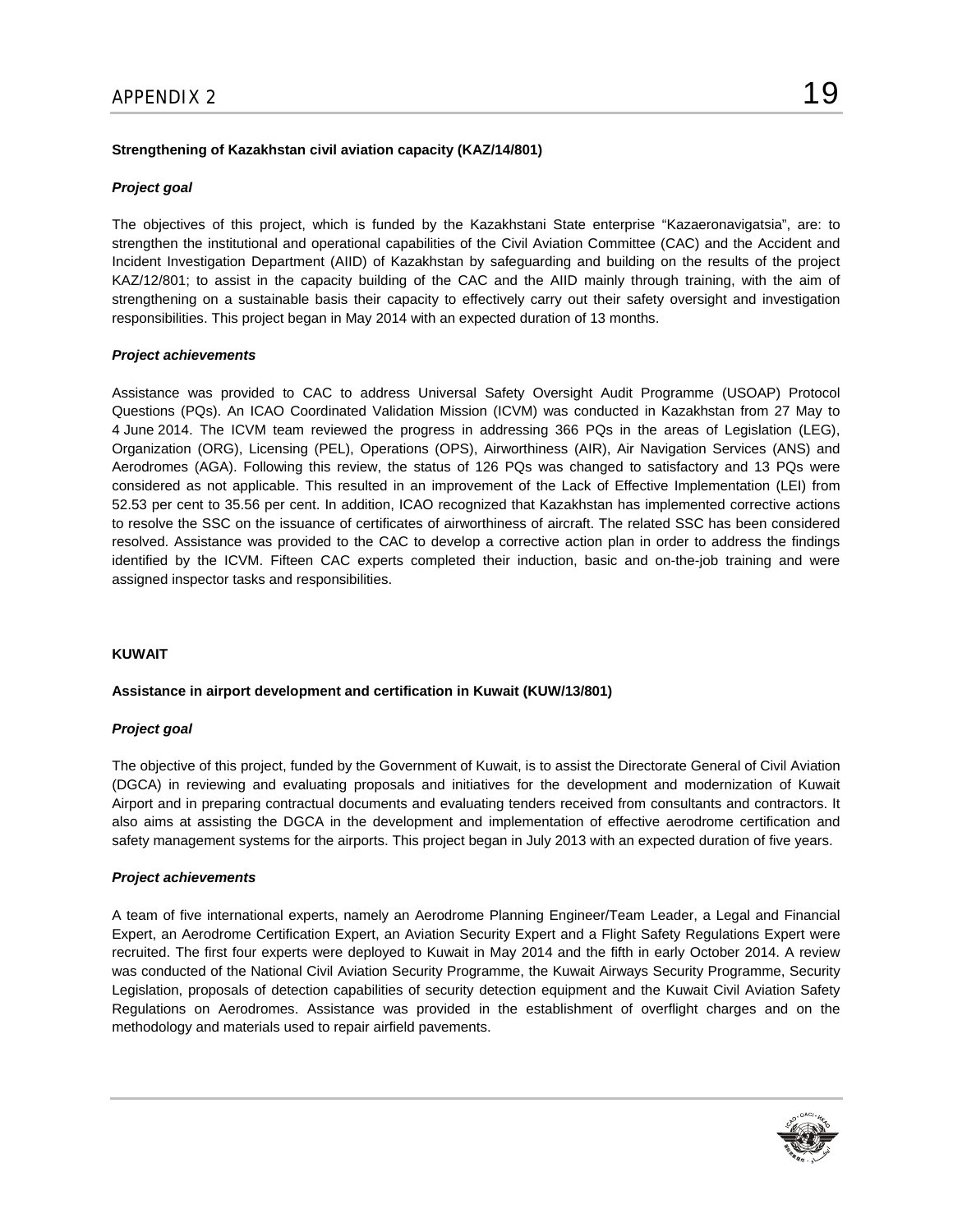# **LEBANON**

# **Reactivation of the Civil Aviation Safety Centre (CASC) (LEB/02/801)**

# *Project goal*

The objective of this project, funded by the Government of Lebanon, is the reactivation of the Civil Aviation Safety Centre (CASC). The project addresses directly issues related to human resources development and transfer of technology to Lebanon. This project, which began in 2002, has been extended through December 2015.

# *Project achievements*

Expert services continued to be provided by national professionals, namely, one Dangerous Goods inspector, four Flight Operations inspectors, one Personnel Licensing expert and one national Air Transport expert.

# **Strengthening of the civil aviation sector (LEB/04/801)**

# *Project goal*

The objectives of this project, funded by the Government of Lebanon, are to strengthen the safety oversight capability of the Flight Safety Directorate, to enhance the safety and efficiency of Beirut International Airport, to update safety oversight regulations, procedures and manuals ensuring their compliance with international requirements, as well as to reactivate the Civil Aviation Safety Centre (CASC). This project, which began in 2004, has been extended through December 2015.

#### *Project achievements*

ICAO continued to provide administrative support. One national staff is currently deployed.

# **MADAGASCAR**

#### **CAPS – Provision of technical assistance to the Malagasy Civil Aviation Authority (MDG/14/701)**

# *Project goal*

The objective of this project, funded by a contribution from France to the ICAO Safety Fund (SAFE), is to implement a civil aviation safety oversight system. This project began in May 2014 and is ongoing.

# *Project achievements*

A contract was awarded for the procurement of services, including assistance in addressing safety deficiencies, capacity building, establishment and implementation of a safety oversight system as well as establishment and implementation of a system to monitor corrective actions of service providers, maintenance organizations and training organizations.

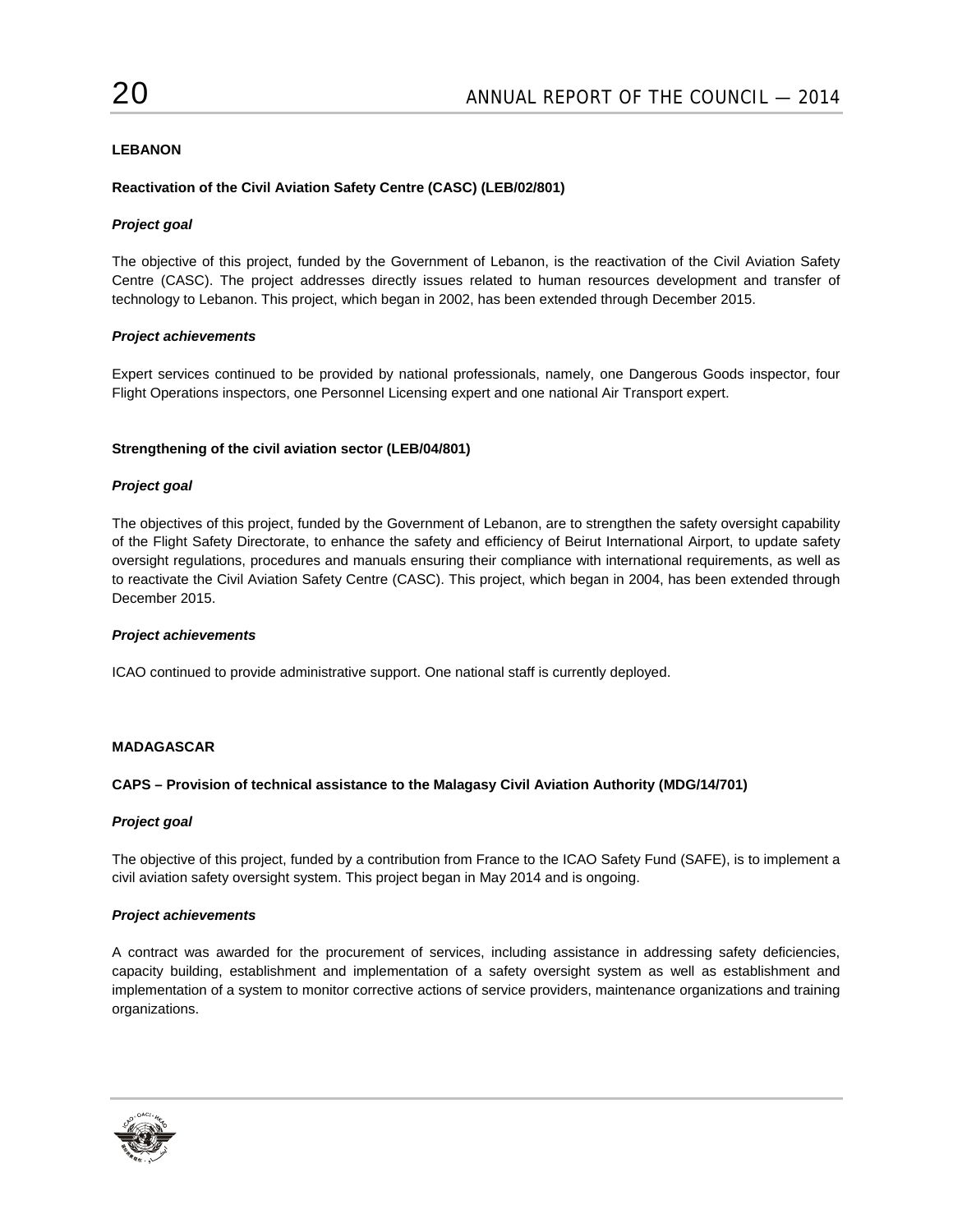# **MALAYSIA**

**Assessment of runway, taxiway and apron, as well as all associated manoeuvring and movement areas of KLIA 2 Terminal Complex (MYS/14/601)** 

### *Project goal*

The objective of this project, funded by the Department of Civil Aviation of Malaysia, was to assess the runway, taxiway and apron, as well as all associated manoeuvring and movement areas of Kuala Lumpur International Airport (KLIA) 2 Terminal Complex and provide a report on the compliance with relevant ICAO SARPs. This project, which began in April 2014 with an expected duration of eight days, was completed.

#### *Project achievements*

An on-site assessment was carried out by an Aerodrome/Airport Civil Engineer, deployed to Kuala Lumpur. A report on the activities performed and analysis conducted, including conclusions and recommendations, was submitted to the Department of Civil Aviation of Malaysia.

# **MAURITANIA**

#### **Assistance in the field of Aerodromes and Ground Aids (AGA) (MAU/12/601)**

#### *Project goal*

The objective of this project, funded by the Government of Mauritania, is to analyse and evaluate documentation related to the construction of a new airport and to assess its compliance with ICAO Annex 14 — *Aerodromes*. This project, which began in May 2013 with an expected duration of one month, has been extended through June 2015.

#### *Project achievements*

The recruitment of an aerodromes expert was initiated, however deployment is still pending a response from the State.

#### **MEXICO**

#### **TRAINAIR PLUS Programme for the Aeropuertos y Servicios Auxiliares (ASA) (MEX/07/801)**

#### *Project goal*

The objective of this project, funded by the Government of Mexico, is to advise and assist the "Centro Internacional de Instrucción de Aeropuertos y Servicios Auxiliares" (CIIASA) in the delivery of the TRAINAIR Plus Training Developers Course and to advise on the development of Standardized Training Packages (STPs). This project, which began in 2008 with an expected duration of 12 months, assisted ASA to achieve full membership in the ICAO TRAINAIR Programme in 2009 and has been extended through December 2015 with a revised objective.

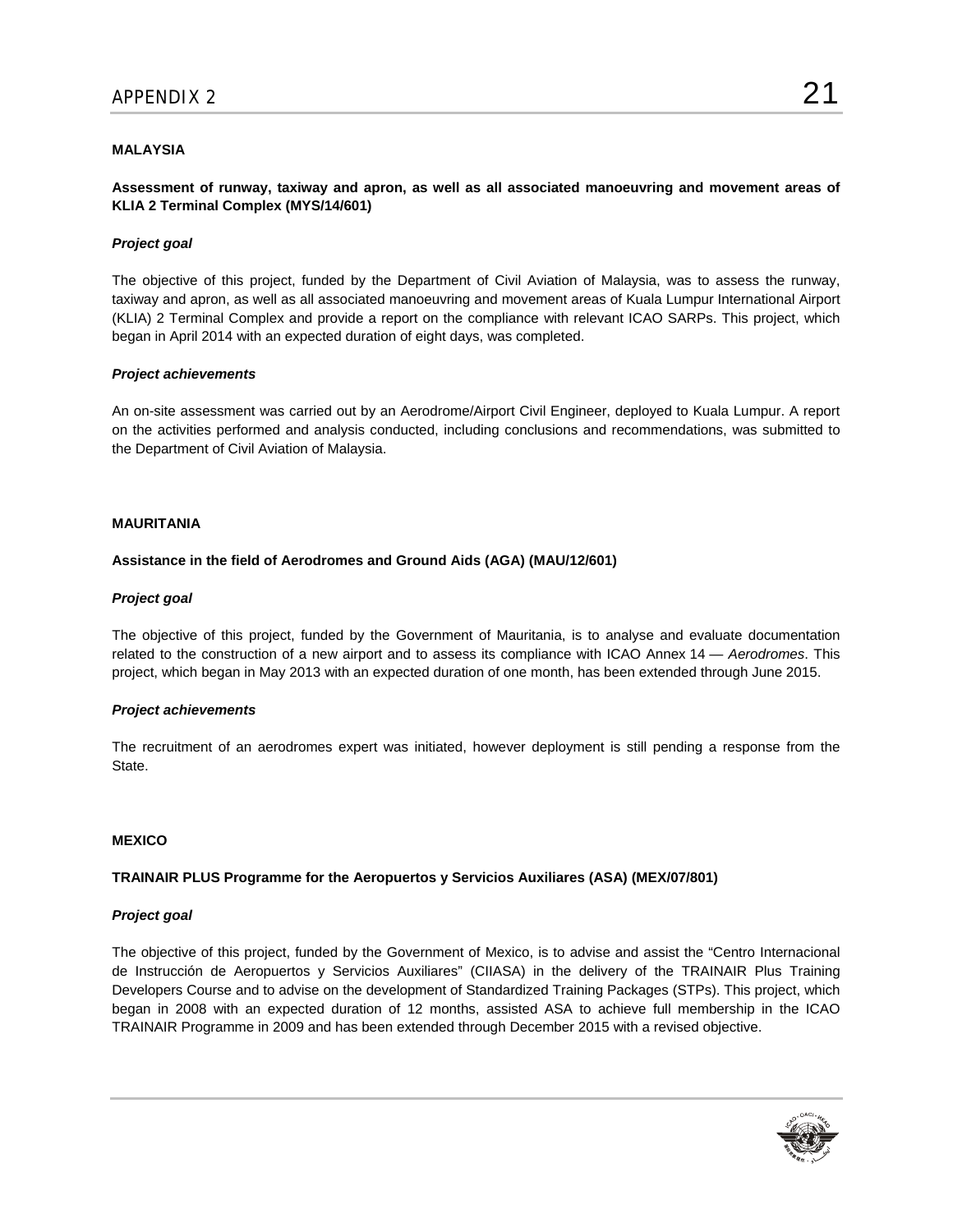# *Project achievements*

The "Centro Internacional de Instrucción de Aeropuertos y Servicios Auxiliares" (CIIASA) was recertified as a TRAINAIR PLUS Centre, which is valid until 2017. A Training Developers Course was delivered to 14 participants. Standardized Training Packages (STPs) were developed on the subjects of Fundamentals of Airport Certification and Airport Operations Coordination. A Training Instructors course to certify CIASSA personnel was delivered.

# **Technical Cooperation Assistance – Training Personnel of the Directorate General of Civil Aviation (DGCA) (MEX/14/901)**

# *Project goal*

The objective of this project, funded by the Government of Mexico, is to provide the Directorate General of Civil Aviation (DGCA) the necessary assistance to train DGCA personnel and pilots. The project, which began in September 2012 with an expected duration of five months, has been extended through December 2015.

# *Project achievements*

The project continued to provide the required training and technical assistance to 1 374 DGCA personnel and pilots in order to strengthen their capacity and knowledge in civil aviation matters related to Air Traffic Management (ATM), aimed at enhancing the DGCA's safety oversight capabilities. The 2014 training plan has been completed .

# **MOZAMBIQUE**

#### **Support to the Government of Mozambique on aviation safety and security (MOZ/11/801)**

#### *Project goal*

The objective of this project, funded by the Government of the Republic of Mozambique, is to provide technical support and to assist the Government in enhancing its aviation safety and security oversight capabilities on the basis of the findings and recommendations of the Universal Security Audit Programme (USAP) and the Universal Safety Oversight Audit Programme (USOAP). It aims at improving the safety, security, regularity and efficiency of air transport operations in Mozambique in order to better meet the country's air transportation needs and promote its economic, human and social development, as well as encourage the growth of trade and tourism and attract business and investment to the country. This project, which began in March 2012 with an expected duration of two years, was extended through January 2015.

#### *Project achievements*

Guidance material and manuals for both the civil aviation authorities and industry were developed and updated. The civil aviation regulations and related procedures were reviewed and updated. A total of 139 course-days of training was delivered to national inspectors and industry staff. Training covered the areas of aerodromes, air navigation services and aviation security. On-the-job training continued for national inspectors in the areas of aerodrome operator and air navigation service provider certification, and corresponding inspections were carried out. Two air operator certificate (AOC) holders and one aircraft maintenance organization (AMO) were audited for the renewal of their certificates. Aviation Security (AVSEC) systems oversight was implemented, as well as AVSEC programme

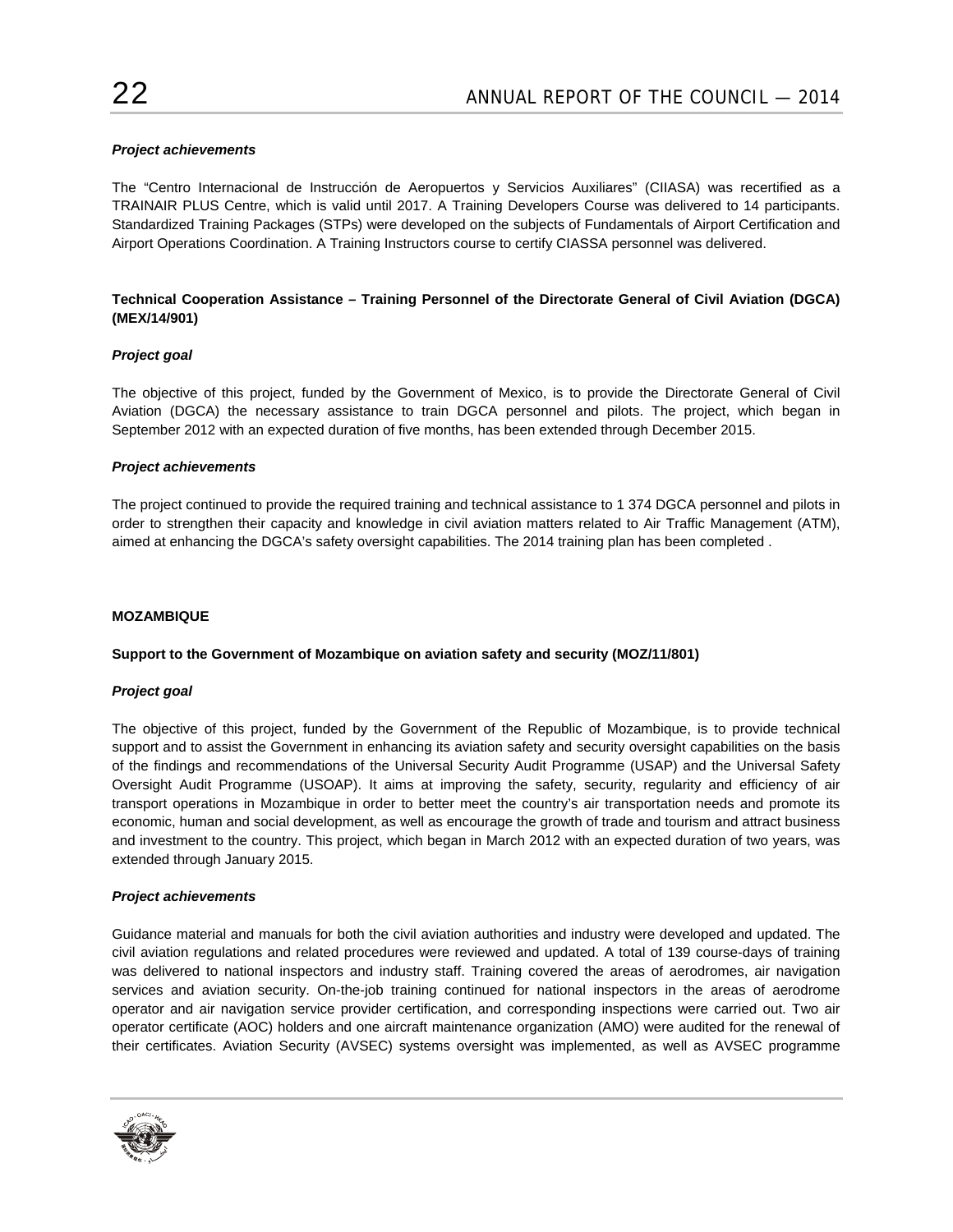implementation for industry. AVSEC regulations and training programmes were developed. Annual surveillance plans were developed for the various areas of aviation safety and security.

# **NAMIBIA**

# **Assistance to Namibia Civil Aviation – Safety Oversight and Security (NAM/08/801)**

# *Project goal*

The objective of this project, funded by the Government of Namibia, is to assist the Directorate of Civil Aviation (DCA) in the reinforcement of its safety and security oversight capabilities. It comprises an assessment phase to identify remaining shortfalls after the ICAO Universal Safety Oversight Audit Programme (USOAP) audit conducted in 2006, followed by the implementation of corrective actions to address these shortfalls, and a second phase to establish a sustainable certification and surveillance system. This project, which began in 2009, was extended through January 2015.

#### *Project achievements*

A strategy for the safety oversight of Namibia's air navigation services was developed and approved. Support was provided to the DCA in the preparation and completion of the ICAO Coordinated Validation Mission (ICVM). Training programmes for national staff were updated and implemented, including more than 30 fellowships and on-the-job training. Continued support was provided in the recertification of air operator certificate (AOC) holders and aircraft maintenance organizations (AMOs). The development of a business plan for the establishment of an independent civil aviation authority was initiated. National professional staff were recruited in the areas of ICAO affairs and aviation law, and the recruitment of a Performance-based Navigation (PBN) implementation expert was completed. The majority of the guidance materials were completed and are being implemented.

#### **PANAMA**

#### **Strengthening of the Tocumen International Airport of Panama (PAN/03/902)**

#### *Project goal*

The objectives of this project, funded by Tocumen International Airport, are to assist the Government of Panama in the modernization of airport facilities, including the management of projects for the expansion of the airport and the procurement of equipment necessary for its operation, and to ensure that airport operations are carried out in accordance with ICAO Standards and Recommended Practices (SARPs). The project, which began 2003 with an expected duration of one year, has been extended through December 2015.

#### *Project achievements*

The project assisted in the expansion of the existing baggage handling system incorporating three new carousels in the North Pier terminal, as well as improved flows and times of baggage handling. The project also assisted with the provision of expert consultancy services in the safety area and put into operation 12 new passenger boarding bridges for the new North Pier Terminal.



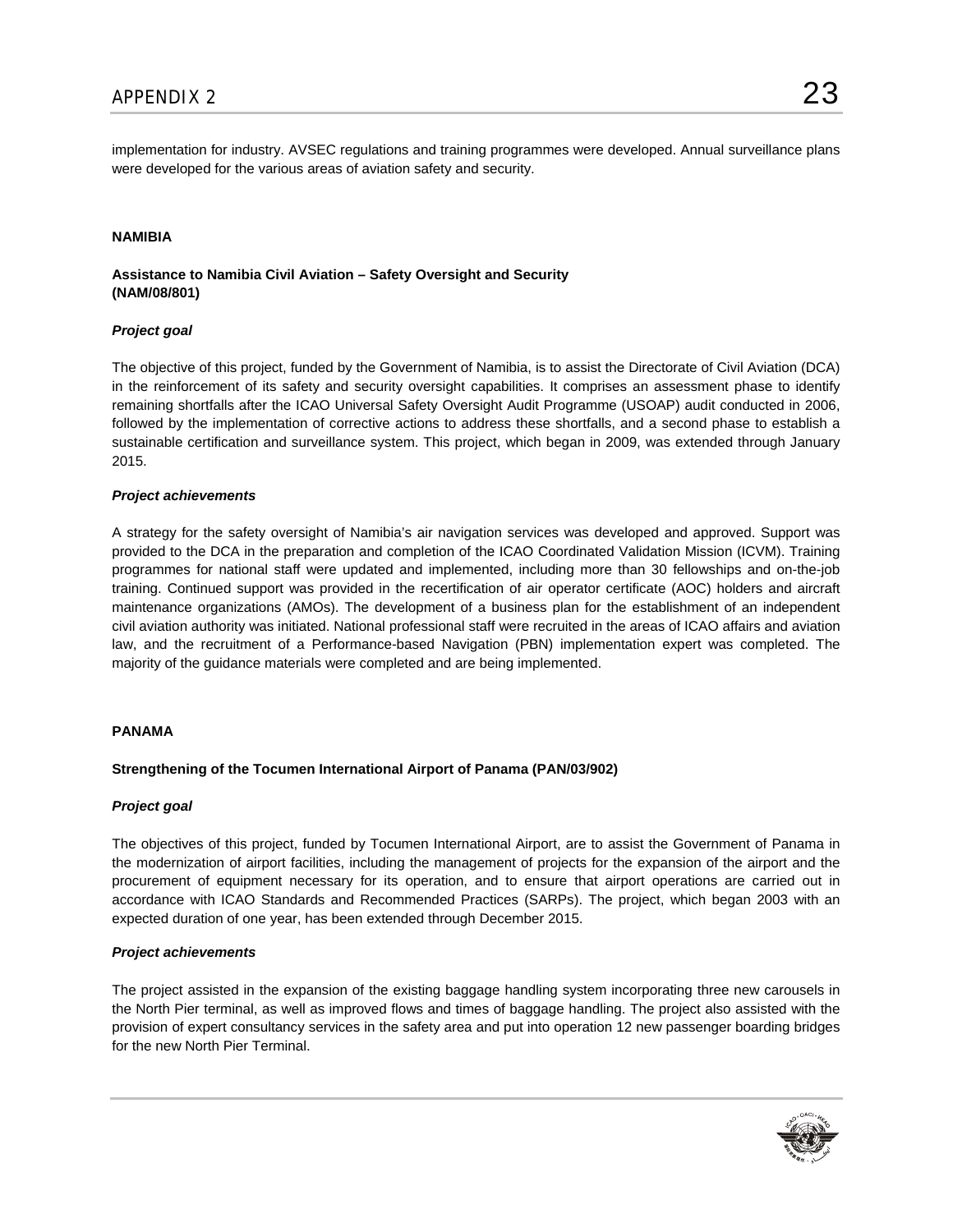**Operational and Technical Strengthening of the Civil Aviation Authority of the Republic of Panama (PAN/12/801)** 

# *Project goal*

The objective of this project, which is funded by the Government of Panama, is to assist the Civil Aviation Authority (CAA) to acquire technical, operational and management expertise in the areas of air navigation and aerodromes including communications, navigation and surveillance, safety and aviation security through the training of specialized technical and operational personnel, expert advice, procurement of equipment for the provision of services, and strengthening of the administrative and executive management of air navigation services and airport operations. The project began in 2009 with an expected duration of three years and has been extended until June 2015.

# *Project achievements*

Assistance was provided in integrating the Republic of Panama into the Latin America Regional Safety Oversight System and the regional Air Traffic Management System. Equipment was acquired for the Institute of Aviation Training Panama. Training was provided to project staff in the areas of airworthiness, safety, air navigation and airport aimed at their absorption into the structure of the Civil Aviation Authority.

# **PARAGUAY**

# **Airports development (PAR/08/801)**

# *Project goal*

The objective of this project, funded by the Government of Paraguay, is to assist the National Civil Aviation Directorate (DINAC) in the strengthening of the administrative and technical management of airport services as well as in the revision of the structure and legal framework of DINAC. It also includes ICAO assistance in the supervision and management of the improvement of Silvio Pettirossi International Airport (AISP). This project began in May 2014 with an expected duration of four years.

#### *Project Achievements*

Progress was made in the development of a Corrective Action Plan to address some of the deficiencies identified through the ICAO Universal Safety Oversight Audit Programme (USOAP) as well as recommendations for the enhancement of the DINAC structure. Assistance was provided with the supervision of a Pre-Feasibility Study as well as a Feasibility Study for Silvio Pettirossi International Airport carried out by third parties. The preparation of a Master Plan for the airport continued.

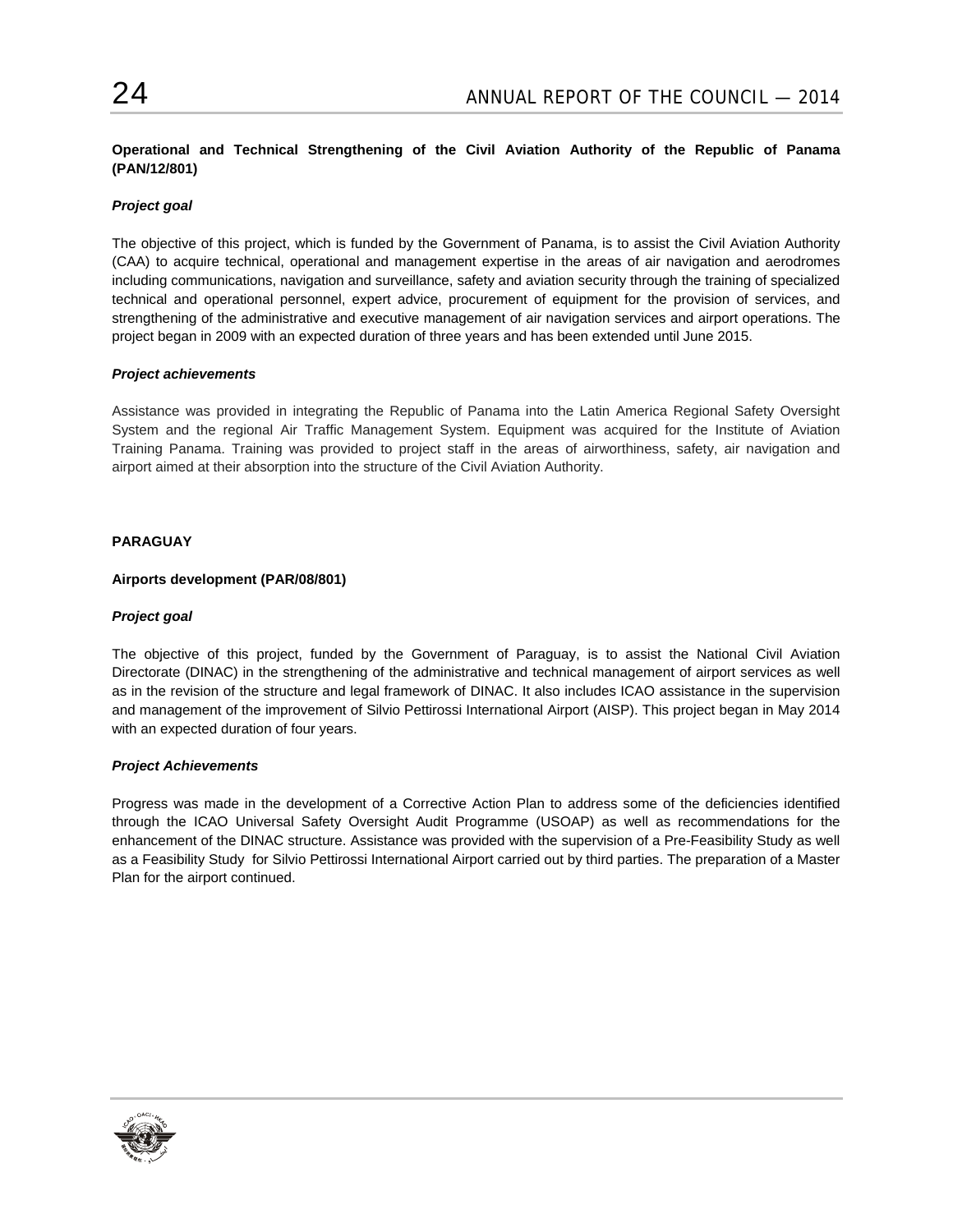# **PERU**

### **Modernization of Air Traffic Management (PER/08/802)**

### *Project goal*

The objective of this project, funded by the "Corporación Peruana de Aeropuertos y Aviación Comercial" (CORPAC S.A.), through the Government of Peru, was to modernize air traffic services in order to develop the necessary infrastructure to implement the air traffic management (ATM) system. The project included human resources training, renewal of the area control centre (ACC), installation of a secondary surveillance radar (SSR) Mode S and implementation of air traffic services. This project, which began in July 2009 with an expected duration of five years, has been completed.

#### *Project achievements*

During 2014 the activities pertaining to this project were related to the closure of the project.

# **Aeronautical Strengthening and Continuous Improvement of Safety (PER/12/801)**

#### *Project goal*

The objective of this project, funded by the Directorate General of Civil Aviation (DGCA) of Peru, is to ensure the necessary technical and professional means for the DGAC to adequately fulfil its responsibilities, including the strengthening of the civil aviation system and continuous improvement of safety levels according to National Civil Aviation regulations and ICAO Standards and Recommended Practices (SARPs). This project began in February 2012 with an expected duration of five years.

#### *Project achievements*

The implementation of activities according to the contingency plan continued. A total of 135 professionals and skilled technical staff were recruited and provided assistance for various local and international training. Missions were carried out to other regions to participate in meetings and seminars and to assist other States in the area of safety. The project assisted in the follow-up audit for the ISO 9001:2008 certification as well as in the Universal Safety Oversight Audit Programme (USOAP). A study for the relocation of Chachapoyas Airport was carried out. The project supported The Grupo de Expertos en Estudios Políticos, Económicos y Jurídicos del Transporte Aéreo (GEPEJTA) meeting, a seminar on ramp safety inspection data exchange and an Incident Investigation Workshop on the Safety Management System. Support was provided for the development of the National Air Navigation Plan of Peru.

# **REPUBLIC OF KOREA**

# **Republic of Korea – ICAO Developing Countries Training Programme (ROK/12/801)**

#### *Project goal*

The objective of this project, which was funded by the Government of the Republic of Korea, was for ICAO to assist the Ministry of Land, Transport and Maritime Affairs of the Republic of Korea (MLTM) in the administration of a

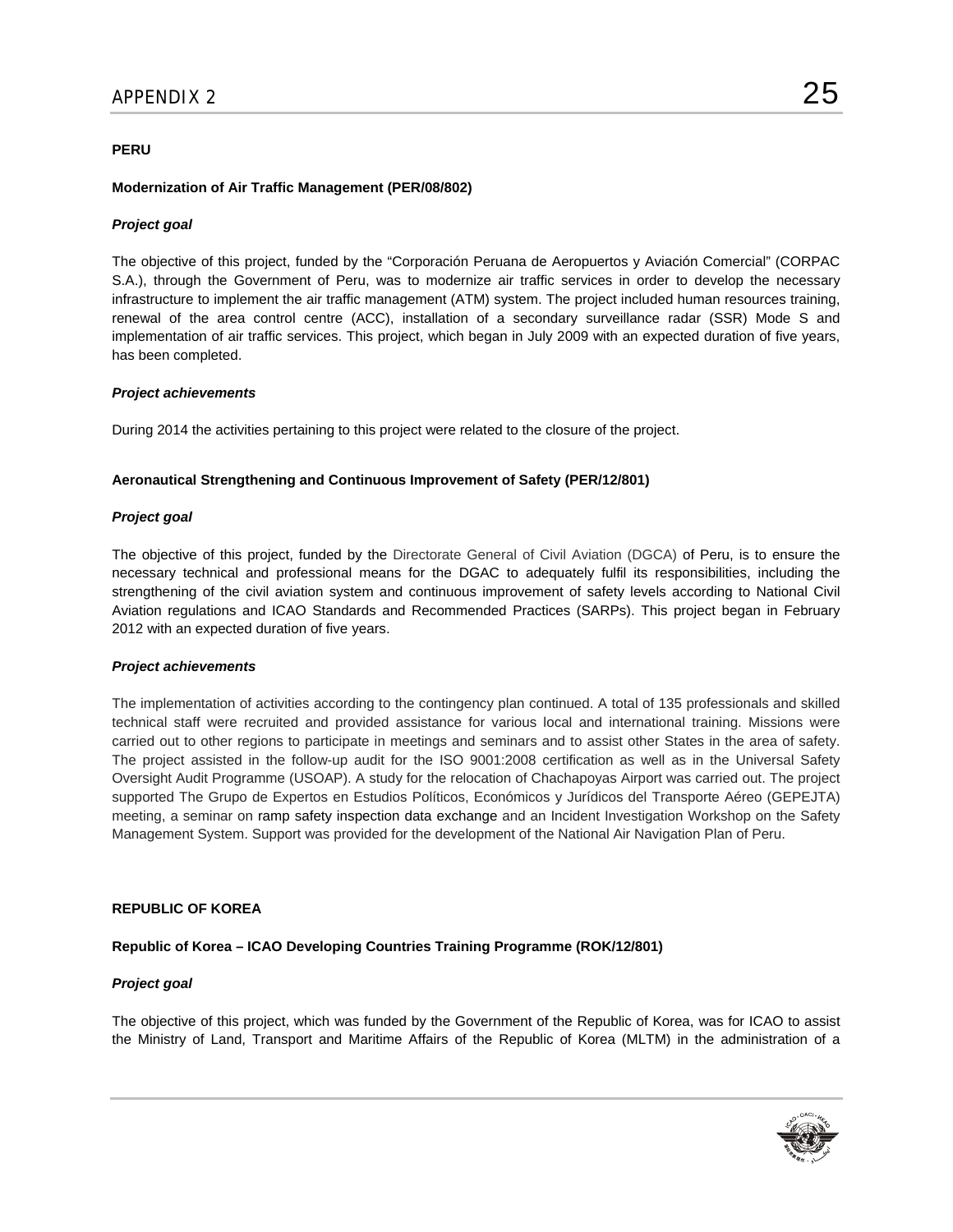programme to train participants from developing countries selected by the MLTM. This assistance covered the distribution of information to ICAO Member States and the issuance of letters of fellowship awards and letters of rejection. This project, which began in 2012 for an expected duration of one year, was extended through December 2014 and has been completed.

### *Project achievements*

A total of 236 fellowship awards were issued by ICAO to participants from 59 developing countries for training conducted at the Korea Civil Aviation Training Centre (KCATC) and the Incheon International Airport Corporation Aviation Academy in the disciplines of air navigation policy, airport greenhouse gas management, airport operations, airport terminal operation, aviation policy for executives, aviation security (AVSEC) and safety, AVSEC national inspectors, Doppler VOR/Distance Measuring Equipment (DME), electronic safety tools, instrument landing systems (ILS) maintenance, radar approach control, automatic radar terminal system (ARTS), airport lighting operation and management, and NAVAIDS installation and operation.

#### **SAUDI ARABIA**

# **General Authority of Civil Aviation (SAU/97/802 and SAU/97/801)**

#### *Project goal*

The objectives of this project, funded by the Kingdom of Saudi Arabia, are to support the General Authority of Civil Aviation (GACA) in providing safe, efficient and cost-effective aviation services; keep the GACA up to date on changes in the civil aviation environment; prepare the GACA for the introduction of new technologies; and assist the GACA in replacing foreign experts with national experts through professional training of qualified Saudi Arabian counterparts. This project, which began in 1997 with an initial duration of six years, was extended through June 2015.

#### *Project achievements*

Twenty ICAO operational assistance (OPAS) officers worked on this project in 2014. ICAO's participation lies in the endorsement of development of appropriate standards, procedures and a long-term programme for civil aviation safety services. Consultancy services were provided to GACA and Saudi counterparts as required, in support of ongoing capital work projects. The ICAO OPAS officers, together with Saudi national instructors, provided GACA personnel with complementary training courses in the areas of communications, navigation and surveillance/air traffic management (CNS/ATM), radar/non-radar and simulator. Expertise was provided to GACA to execute an overall inspection programme of Saudi-registered aircraft to ensure airworthiness compliance with the recommended procedures and required practices. Base inspections were performed of air carriers and operators and to provide safety oversight for GACA-certified repair stations. Air Navigation Services experts continue to promote a high degree of effectiveness and professionalism in all facets of the development, upgrading, monitoring and commissioning of systems and procedures. Air Traffic Service Instructor experts continue to review, update and enhance training curriculum and instructional delivery techniques, ensuring students are receiving the most accurate and up-to-date information pertaining to their professional requirements. The Project continued to assist the Government in replacing foreign experts with Government national employees recruited to most civil aviation professional positions within the GACA organization.

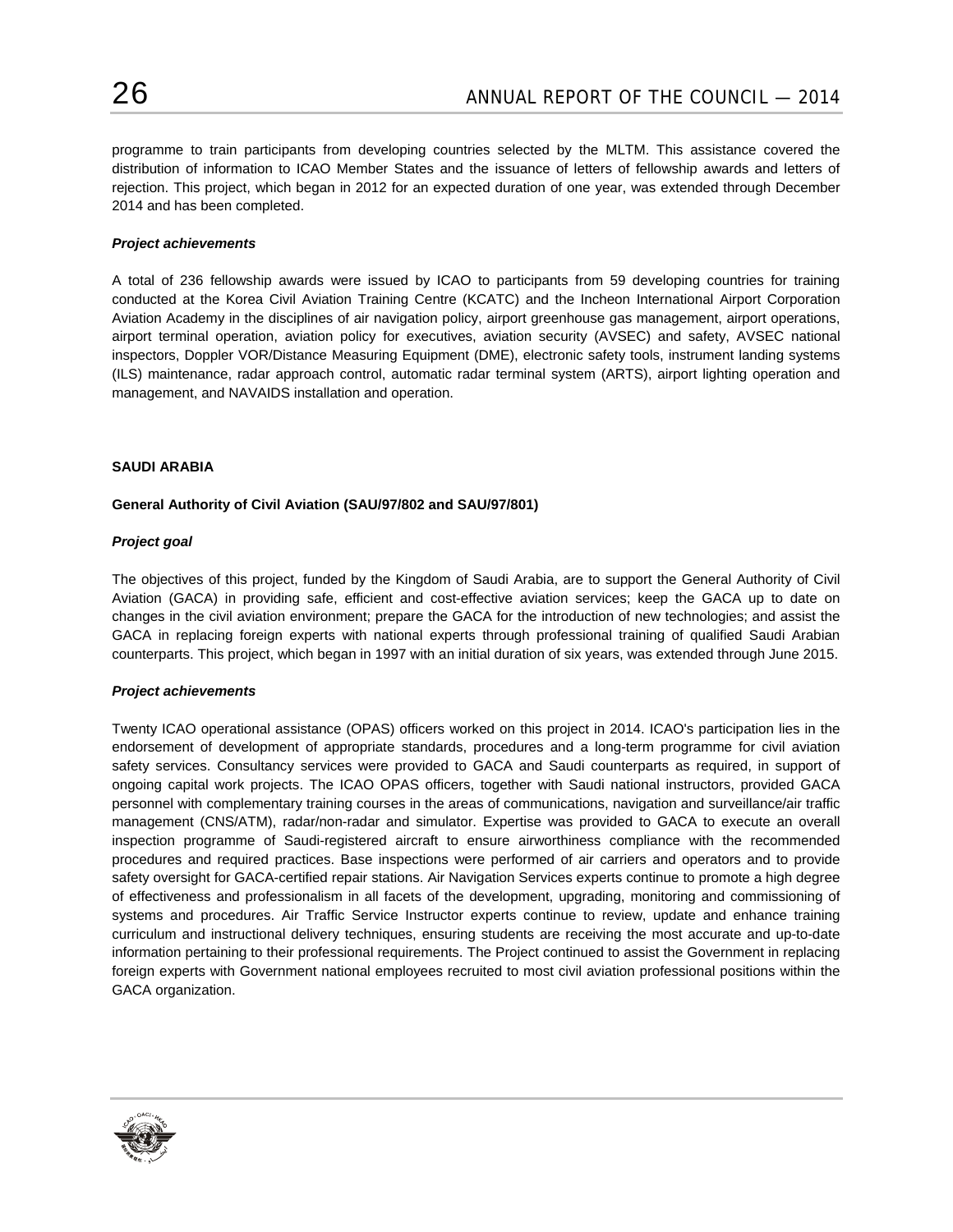### **SINGAPORE**

# **Singapore-ICAO Developing Countries Training Programme (SIN/12/801)**

### *Project goal*

The objective of this project, funded by the Civil Aviation Authority of Singapore (CAAS), is to assist with the administration of a programme to train participants from developing countries, as selected by the Singapore Aviation Academy (SAA). The assistance covers the distribution of information to ICAO Member States and the issuance of letters of fellowship and scholarship awards and letters of rejection. This project began in 2012 for an expected duration of one year and was reported as completed in 2012, but was reopened in April 2013 and extended through April 2016.

#### *Project achievements*

Ninety participants from 53 developing countries were selected for participation in ten courses which were conducted at the SAA in the disciplines of aviation security: auditing techniques and developing security manuals; civil aviation management programme; State safety programme; safety audits of air traffic services; safety oversight inspectors (airworthiness); safety oversight inspectors (flight operations); safety oversight inspectors (air navigation services); safety oversight managers; communications, navigation, surveillance/air traffic management (CNS/ATM); and a Singapore–ICAO aviation security leadership and management seminar.

#### **Consultancy on CAAS' Aerodrome Recertification Process for Changi and Seletar Airports (SIN/13/801)**

### *Project goal*

The objective of this project, funded by the Civil Aviation Authority of Singapore (CAAS), was to assist CAAS in conducting the recertification of both Changi and Seletar airports operated by Changi Airport Group (Singapore) Pte Ltd. This project, which began in October 2013 with an expected duration of three months, was completed.

#### *Project achievements*

One ICAO expert assisted with the review of airport manuals and other related documentation in connection with audits undertaken by the CAAS regarding Changi airport. A two-week period on site followed, covering, with assistance provided to the CAAS aerodrome certification team, both certification and best practice opportunities for improvement in the airport procedures and CAAS' certification process. A report was provided to the CAAS.

# **Assistance to the Changi Airport Group (Singapore) Pte Ltd (CAG) in improving Airside Safety Management at Changi Airport (SIN/13/802)**

# *Project goal*

The objective of this project, funded by the Changi Airport Group (CAG), is to assist the CAG in improving airside safety management at Changi airport. In particular, the project objectives are to review accident/incident trends and statistics to determine a comprehensive airside safety management plan and to develop a safety culture in ramp operations and to improve management of Foreign Objects Damage (FOD) risk. This project began in December 2014 with an expected duration of five months.



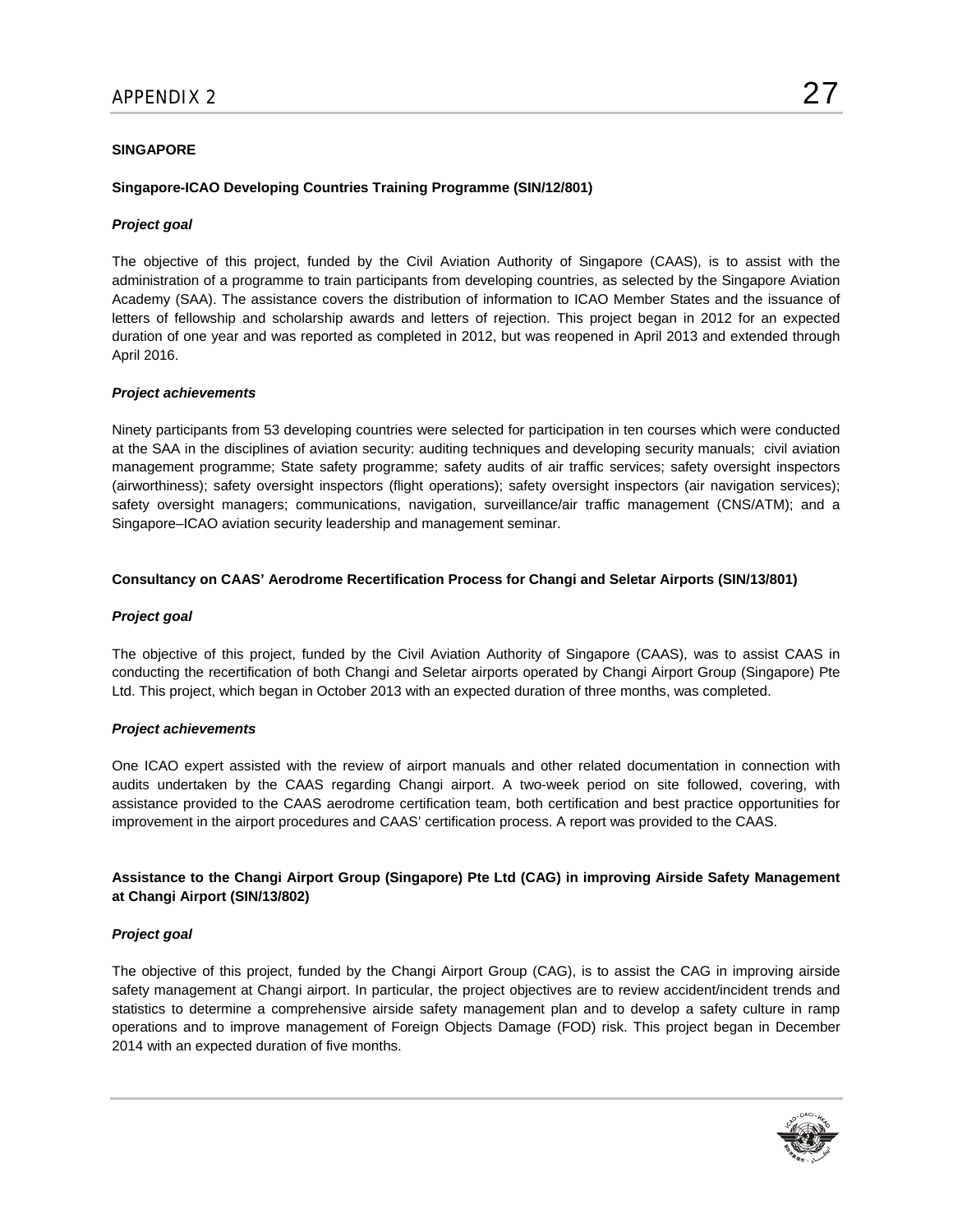### *Project achievements*

An Airport Operations Expert conducted an on-site assessment of current ramp operations and FOD and prepared a proposal to improve FOD risk management in conformity with all international standards and best practices.

### **SOMALIA**

# **Civil Aviation Caretaker Authority for Somalia (CACAS)/Flight Information Services for Somalia (FISS) (SOM/95/901)**

# *Project goal*

This project, which is funded from aeronautical charges collected through the International Air Transport Association (IATA), was based on the authorization given to ICAO by the United Nations Secretary-General to act upon civil aviation matters with respect to Somalia. Its objective is to provide assistance, under the supervision of the Director of the Technical Cooperation Bureau of ICAO, in the operation and maintenance of essential facilities, equipment and services for international air transport operations. This includes humanitarian and relief flights and local flight operations within the Mogadishu Flight Information Region (FIR), as far as feasible, in order to meet immediate requirements for safety; to assist in the rehabilitation and development of the aviation infrastructure, where feasible and provided these activities are financed from sources other than air navigation charges; and to plan, programme and develop an essential nucleus for the establishment of a functional civil aviation administration structure for the Government of Somalia. This project, which began in 1996 with an expected duration of seven years, was initially extended through 2006. Due to the continuing political instability of the country and non-availability of a functional national government, it was subsequently extended through 2012. In view of the expiry of the United Nations mandate, and further to an agreement with the Federal Government of Somalia, the project has transitioned from a UN environment to a bilateral project between ICAO and the Federal Government of Somalia (FGS) and has been extended through April 2015.

#### *Project achievements*

The FISS project has continued to provide flight information services (FIS), including aeronautical information services (AIS), aeronautical communication (AEROCOM) and aeronautical meteorological services (AEROMET) on a 24-hour basis to flights over the Mogadishu Flight Information Region (FIR) from the project office located in Nairobi. Fellowship training was provided to a selection of Somali project staff members in various operational areas. Assistance was provided in the form of advice on various airport infrastructure improvement projects within Somalia at the request of the civil aviation administrations concerned. A contract for the implementation of a Controller-Pilot Data Link Communications (CPDLC) and Automatic Dependent Surveillance – Contract (ADS-C) system to be installed at the FIC in Nairobi was suspended at the request of the Federal Government of Somalia. Following an evaluation mission carried out in June 2014, a transition plan for the transfer of services from the FISS project to the Government of Somalia was developed. The associated project document for implementation of the transition plan was also developed.

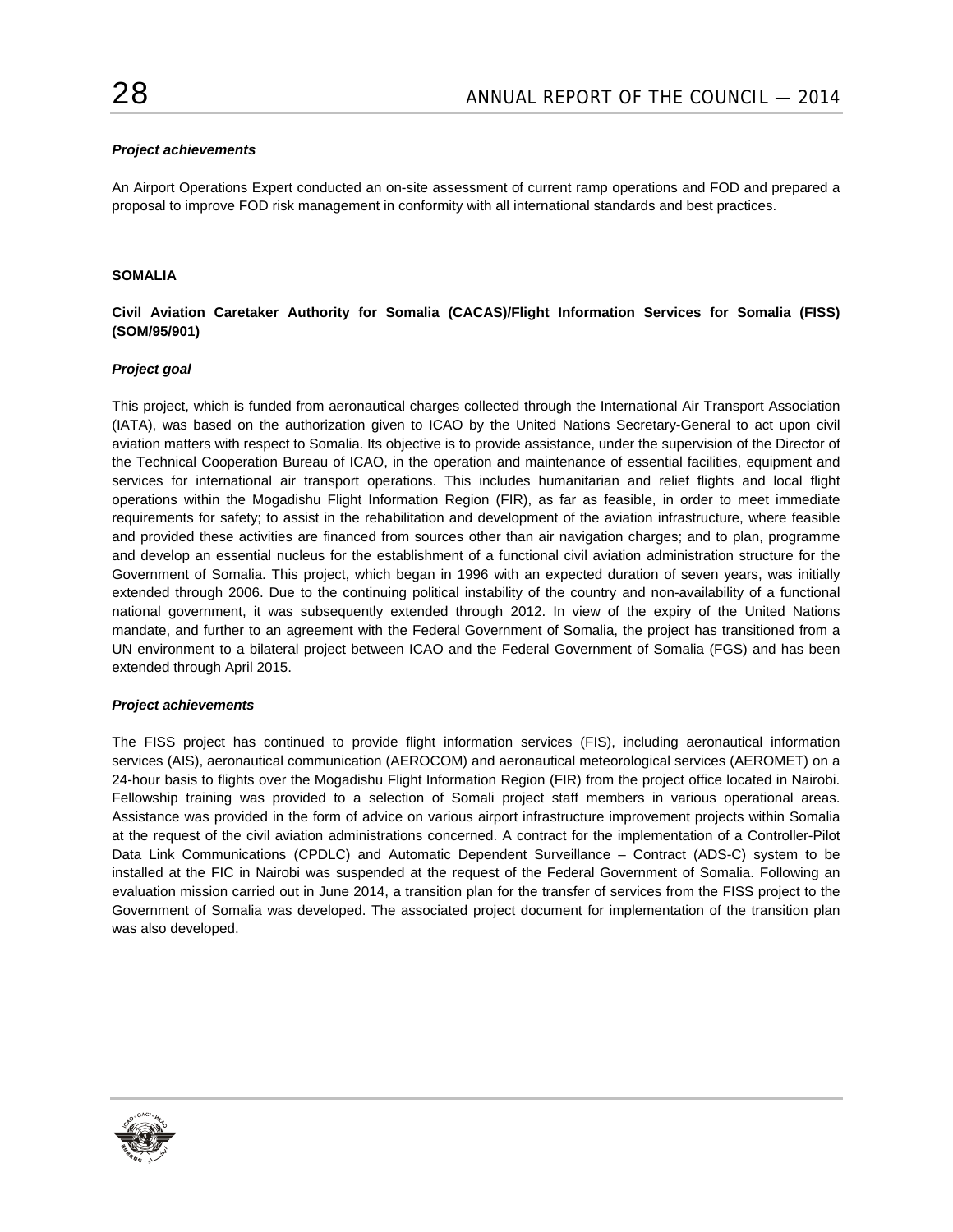# **SOUTH SUDAN**

### **Assistance to the United Nations Mission in South Sudan (UNMISS) (SUD/09/801)**

### *Project goal*

The objective of this project, funded by the United Nations Department of Peacekeeping Operations (UNDPKO), was to provide technical advice to UNMISS and oversight for the construction of an aircraft parking asphalt paved apron and adjoining taxiways at Juba International Airport. This project, which began in July 2014 with an expected duration of two months, was completed.

# *Project achievements*

An aerodromes expert was recruited and deployed to Juba, and technical advice and oversight were provided to UNMISS. An intermediate report covering the first two months of the project was submitted.

#### **SUDAN**

#### **Consultancy services for the Civil Aviation Authority of Sudan (SUD/11/801)**

#### *Project goal*

The objective of this project, funded by the Government of Sudan, is to ensure compliance of the Sudan Civil Aviation Authority (SCAA) with the international aviation Conventions, ICAO Standards and Recommended Practices (SARPs) and related guidance material and to enhance SCAA capability to review, update and apply effectively, safety oversight, air traffic management (ATM) and personnel licensing regulations, procedures, documents and manuals according to national and international requirements and standards. The project, which began in September 2011 with an expected duration of twelve months, was extended through January 2015.

#### *Project achievements*

Services continued to be provided by one international aviation medicine expert. Consultancy services were provided to SCAA for the procurement of four automatic external defibrillators.

#### **SWAZILAND**

#### **Assistance to the Swaziland Civil Aviation Authority in the area of safety oversight (SWA/12/801)**

#### *Project goal*

The objective of this project, funded by the Government of Swaziland, was to provide assistance in addressing the deficiencies identified during the ICAO Universal Safety Oversight Audit Programme (USOAP) audit conducted in 2007 and to build capacity within the civil aviation authority. This project, which began in June 2013 with an expected duration of 12 months, was completed.

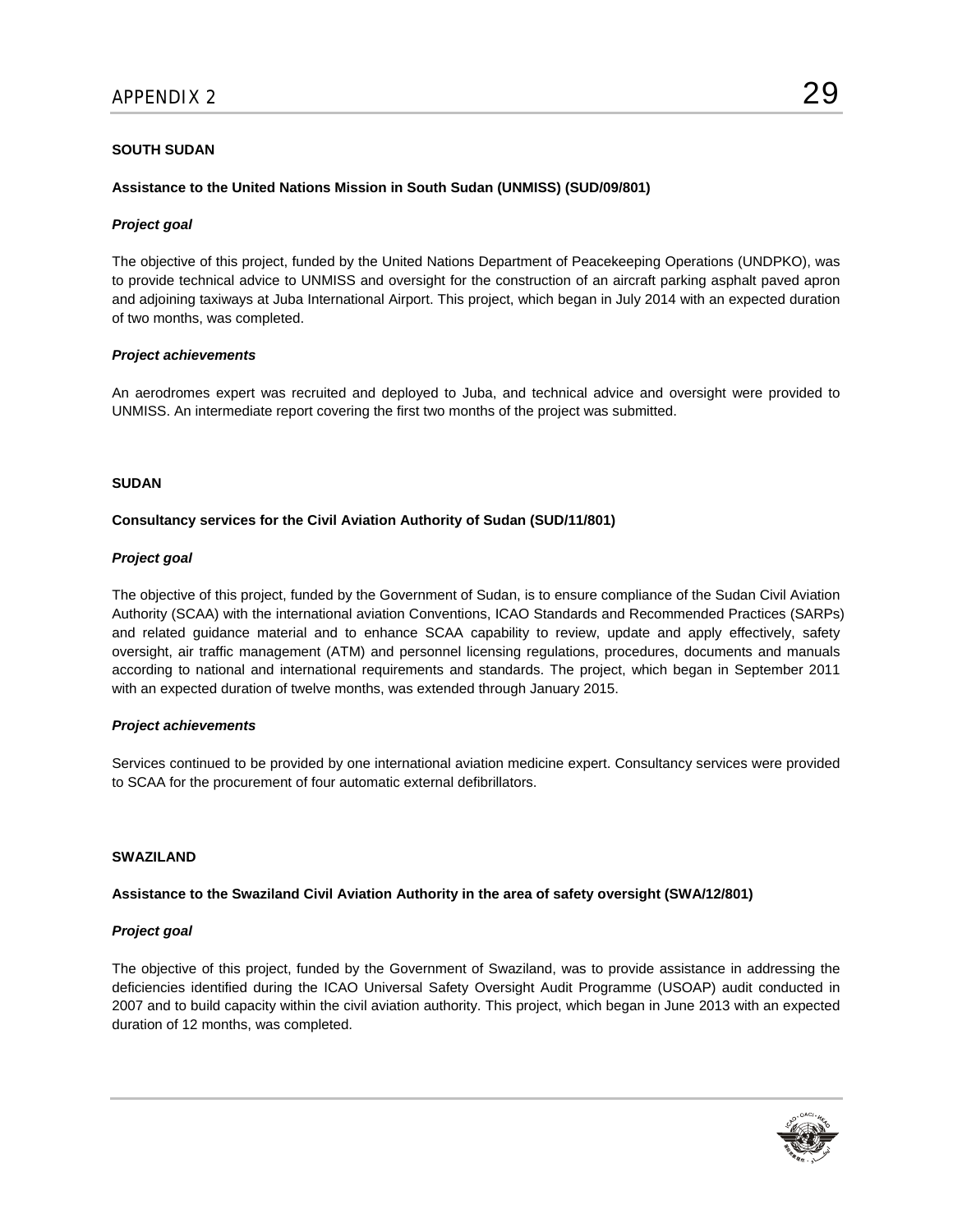# *Project achievements*

Assistance was provided in the resolution of deficiencies identified through the USOAP audit in the areas of Flight Operations, Airworthiness and Personnel Licencing, in the implementation of mitigation actions and in the review of training plans. On-the-job training was delivered to national inspectors, and guidance material was amended and updated. Additional support and assistance was provided to the State in the coordination of civil aviation matters and in the areas of aerodromes and aviation law.

# **THAILAND**

# **Assistance for Training in ATS Audit Course (THA/13/602)**

# *Project goal*

The objective of this project, funded by the Aeronautical Radio of Thailand Ltd., was to provide assistance in the delivery of training on Air Traffic Services (ATS) auditing, including classroom and on-the-job training on ICAO's Standards, regulations and procedures for an ATS Audit. This project, which began in 2014 with an expected duration of one month, was completed.

# *Project achievements*

An Air Traffic Services Inspection/Certification Expert/Instructor conducted a five-day ICAO ATS audit course and five days on-the-job training that provided course participants' with knowledge on various aspects of Air Traffic Service auditing.

# **UGANDA**

#### **Assistance for the development of a 20-year Civil Aviation Master Plan (CAMP) for Uganda (UGA/11/801)**

#### *Project goal*

The objective of this project, funded by the Civil Aviation Authority (CAA) of Uganda, is to assist Uganda in the development of a Civil Aviation Master Plan (CAMP) for the period 2012-2031 to serve as a guide and road map for the development of the sector. The objectives of the project were revised to include the provision of a detailed design for the new airport at Kabaale. This project, which began in May 2012 with an expected duration of 11 months, has been extended through December 2015.

#### *Project achievements*

The Civil Aviation Master Plan was submitted to the State. A contract was issued for the detailed design of the new airport at Kabaale.

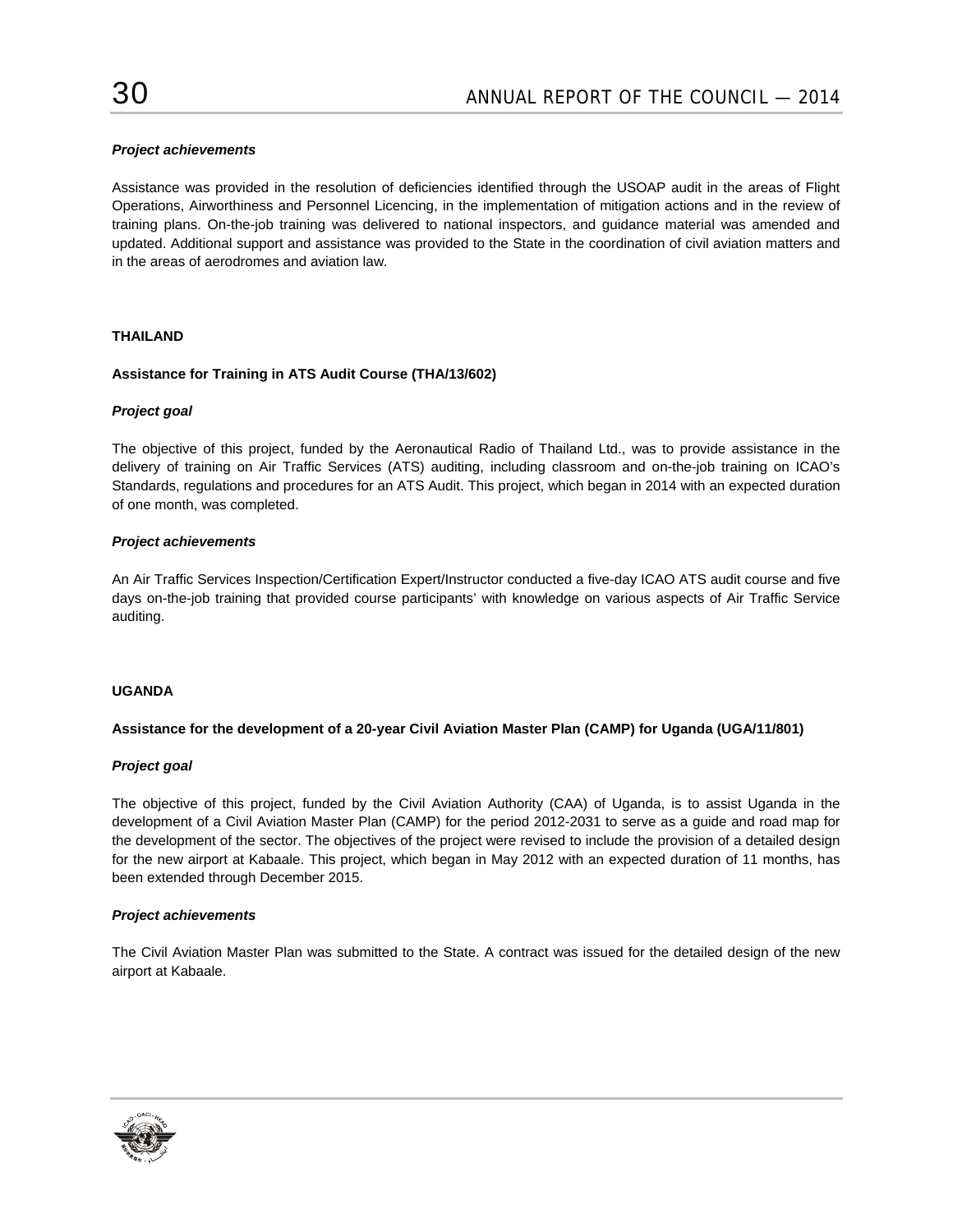**Assistance to the Uganda Civil Aviation Authority in reviewing the implementation status of the Universal Safety Oversight Audit Programme (USOAP) Corrective Action Plan (CAP) (UGA/14/801)** 

# *Project goal*

The objective of this project, funded by the Civil Aviation Authority (CAA) of Uganda, was to provide assistance in the review of the implementation status of the State's Corrective Action Plan (CAP). This project, which began in April 2014 with an expected duration of three months, was completed.

# *Project achievements*

The State's CAP was reviewed and recommendations for implementation provided to the State.

# **URUGUAY**

# **Civil Aviation Purchasing Service (CAPS) (URU/05/701)**

# *Project goal*

The objective of this project, funded by the Directorate of Civil Aviation and Infrastructure (DINACIA), is to procure equipment to strengthen the aeronautical authorities. This project, which began in 2005, is ongoing.

# *Project achievements*

A contract was signed for the procurement of a fire-fighting vehicle.

#### **Strengthening of the Directorate of Civil Aviation and Infrastructure (DINACIA) (URU/08/801)**

#### *Project goal*

The objectives of this project, funded by the Government of Uruguay, are to ensure the provision of technical, administrative and professional resources enabling the aviation authority to exercise its safety oversight responsibilities in accordance with ICAO Standards and Recommended Practices (SARPs) and Latin American Aeronautical Regulations (LARs), as well as to modernize air traffic services. The project, which began in 2009 with an expected duration of four years, was extended until August 2015.

#### *Project achievements*

Assistance was provided in the implementation of a comprehensive "Continuous Monitoring Plan for Safety Oversight", through the recruitment of 18 national and international inspectors. The project also complemented the technical assistance provided by the Sistema Regional de Cooperación para la Vigilancia de la Seguridad Operacional (SRVSOPS) to improve safety oversight levels. Continuous support was provided to the local authorities through the recruitment of 12 national professionals. Training was carried out in the areas of operations, airworthiness and aviation security. Sixty-six personnel of DINACIA participated in international seminars and workshops. The project also supported the reorganization of DINACIA by contracting international experts in the

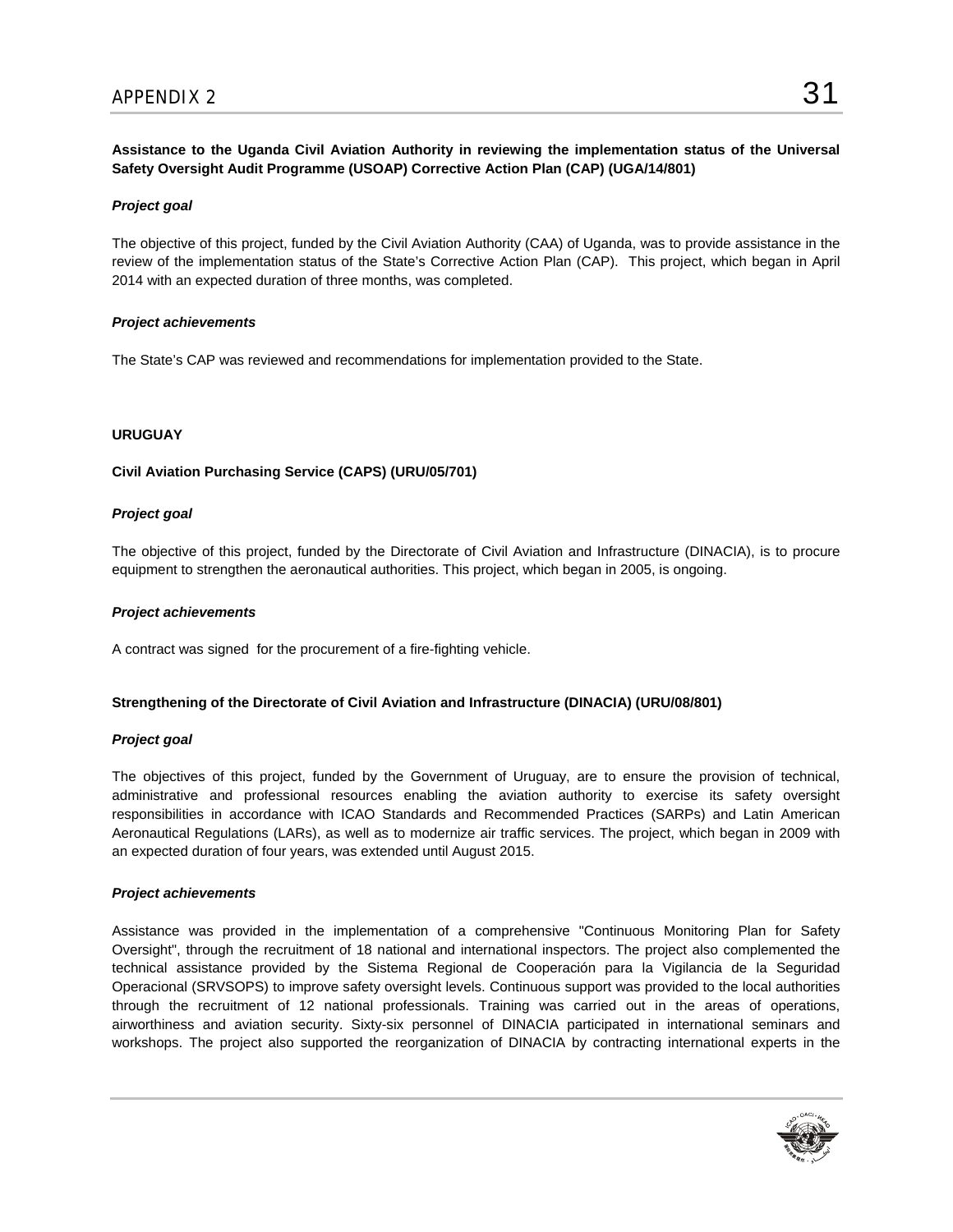areas of institutional reinforcement and human resource management. The procurement of a radar for Carrasco Airport was completed.

# **UNITED NATIONS**

**Assistance to the United Nations for the transition of solicitation process from Invitation to Bid (ITB) to Request for Proposal (RFP) for air charter services (UNP/12/801)** 

#### *Project goal*

The objective of this project, funded by the United Nations Secretariat (UN), was to provide assistance to the UN with the shift to a new solicitation method for the provision of air charter services required to support the UN's field missions. This project, which began in July 2012 with an expected duration of eight months and which was extended through December 2014, has been completed.

#### *Project achievements*

Assistance was provided in the development of Statement of Works for a pilot Request for Proposal (RFP) and with the evaluation of bids. A final report has been submitted.

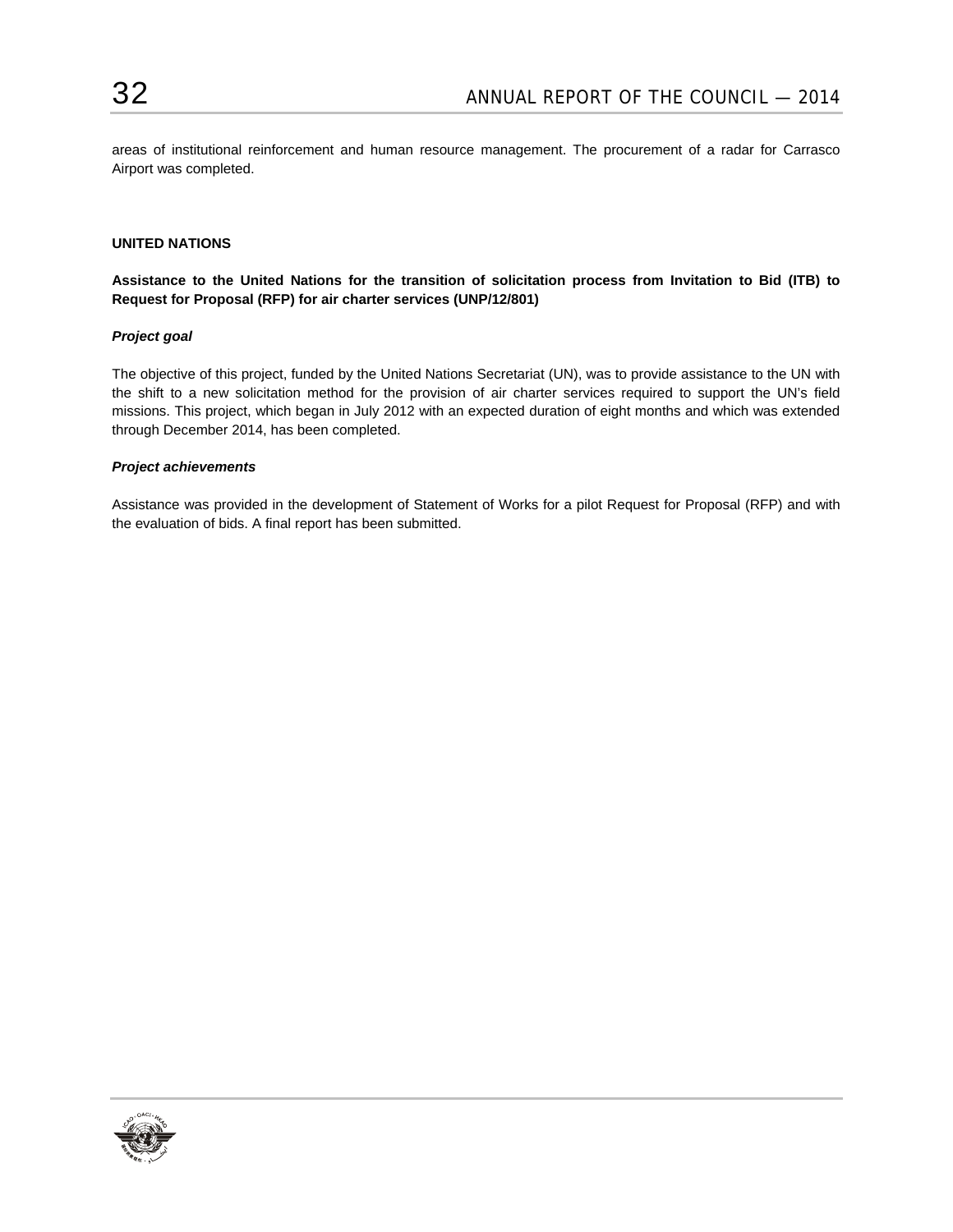# **INTER-COUNTRY AND INTER-REGIONAL LISTINGS**

### **AFRICA REGION**

#### **African Flight Procedure Programme (AFPP) (RAF/14/801)**

#### *Project goal*

The objective of this project, funded by Burkina Faso, Comoros, Congo, Côte d'Ivoire, Djibouti, the Democratic Republic of the Congo, Gabon, Gambia, Ghana, Guinea, Mali, Mauritania, Niger, Nigeria, Senegal, Togo, Uganda and the United Republic of Tanzania, is to develop sustainable capability in the instrument flight procedure (IFP) domain so as to meet their commitments under Assembly Resolution A37-11 for Performance-based Navigation (PBN) implementation and their obligations for the quality of their IFPs. This project began in June 2014 with an expected duration of three years.

#### *Project achievements*

A total of 150 course-days of training was delivered to 10 national staff of Member States in the areas of operational approval and Procedures for Air Navigation Services – Aircraft Operations (PANS-OPS) flight procedure design. Two workshops were held on Performance-based Navigation (PBN) implementation. Assistance was provided to Member States in the areas of regulatory approval of PBN procedures, flight procedures design, and the review and development of a PBN implementation plan.

# **Assistance to the African and Malagasy Civil Aviation Authorities (AAMAC) for the establishment of an International Safety Oversight Entity (RAF/10/801)**

#### *Project goal*

The objective of this project, funded by the AAMAC, which is composed of the ASECNA Member States, (i.e. Benin, Burkina Faso, Cameroon, Central African Republic, Chad, Comoros, Congo, Côte d'Ivoire, Equatorial Guinea, Gabon, Guinea-Bissau, Madagascar, Mali, Mauritania, Niger, Senegal and Togo) is to assist in the migration of AAMAC from its current cooperative framework to an International Organization (Regional Safety Oversight Organization) that will assist its Member States in the performance of their safety oversight functions, as required. This project, which began in September 2010 with an expected duration of 12 months, was extended through June 2015.

#### *Project achievements*

Continuous assistance was provided in the establishment of the AAMAC Executive Secretariat. The advertisement of the Executive Secretary's position was completed. Support was provided to the AAMAC Council in the evaluation of applications and the selection of a candidate.

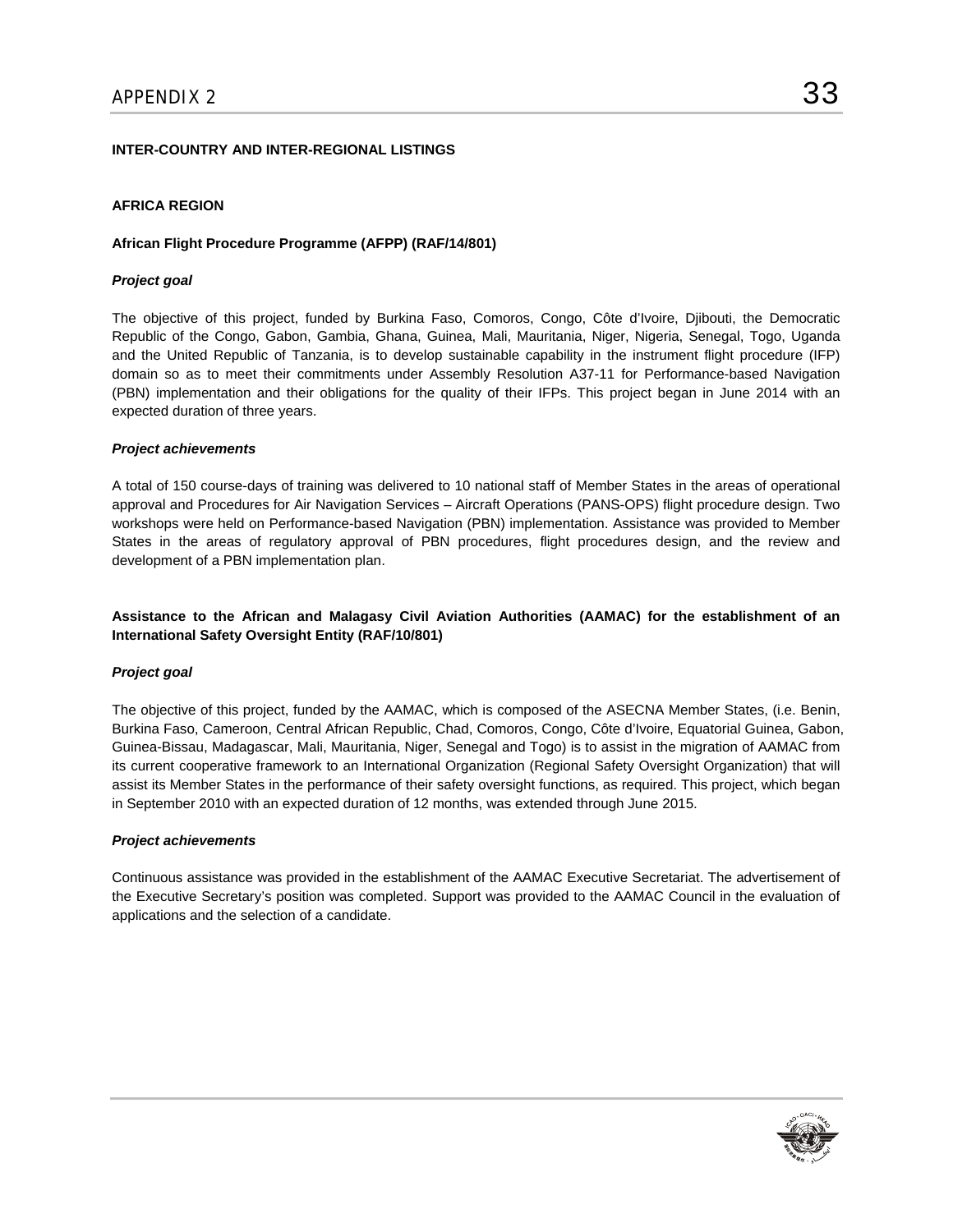# **Assistance to the Agency for Air Navigation Safety in Africa and Madagascar (ASECNA) (RAF/11/801)**

# *Project goal*

The objective of this project, funded by the Agency for Air Navigation Safety in Africa and Madagascar (ASECNA which is composed of Benin, Burkina Faso, Cameroon, Central African Republic, Chad, Comoros, Congo, Côte d'Ivoire, Equatorial Guinea, Gabon, Guinea-Bissau, Madagascar, Mali, Mauritania, Niger, Senegal and Togo) and France is to assist in the procurement of monopulse secondary surveillance radar (MSSR) systems with Mode S functionality and air traffic management (ATM) systems to support area, approach and tower air traffic control operations and related services including all necessary civil works to be supplied to ASECNA within the framework of its surveillance extension project. This project, which began in December 2011 with an expected duration of 18 months, has been extended through August 2015.

#### *Project achievements*

Factory Acceptance Tests were completed to cover the entire scope of the project. ICAO and ASECNA attended the last MSSR Factory Acceptance Tests (FAT). The tested equipment was subsequently shipped to the concerned sites. The last MSSR factory training of three was delivered to ASECNA maintenance staff. The equipment installation was satisfactorily completed for the following air traffic management (ATM) or area control centre (ACC) upgrade sites: Antananarivo (Madagascar), Cotonou (Benin), Lomé (Togo), Moroni (Comoros), N'Djamena (Chad), Niamey (Niger), Nouakchott (Mauritania) and Ouagadougou (Burkina Faso). The equipment installation was partially completed (with only one motor instead of the two required) for the following sites: Antananarivo (Madagascar), Cotonou (Benin), Douala (Cameroon), Moroni (Comoros), Niamtougou (Togo), Nouakchott (Mauritania) and Ouagadougou (Burkina Faso). An amendment to the contract was signed and came into force in November 2014 to cover a change in the scope of supply for the project sites that are yet to be installed as well as the inclusion of an additional MSSR and the related ancillary equipment, services and civil work for N'Djamena (Chad).

# **Assistance for the establishment of the Banjul Accord Group Accident Investigation Agency (BAGAIA) (BGA/09/801)**

#### *Project goal*

The objective of this project, funded by Member States of the Banjul Accord Group (BAG) (Cabo Verde, Gambia, Ghana, Guinea, Liberia, Nigeria and Sierra Leone) and with in-kind and financial support from the African Development Bank and the United States Federal Aviation Administration (FAA), is to assist Banjul Accord Group Member States to establish the BAG Accident and Investigation Agency (BAGAIA), whose mission is to assist, in particular, the BAG Member States in the conduct of independent investigations of aircraft accidents and serious incidents in compliance with international standards. This project, which began in September 2012 for an initial duration of 12 months, has been extended through December 2015.

# *Project achievements*

A two-week Aircraft Accident Investigation (AAI) course, the second BAGAIA training course, was held in Ghana. Conducted by the BAGAIA Commissioner and two other instructors, the course was attended by 53 participants from BAG Member States. A preliminary informal BAGAIA Commission meeting was held during the AAI course. The nomination of the BAGAIA Commission members was initiated, and the position of the BAGAIA Deputy Commissioner was advertised.

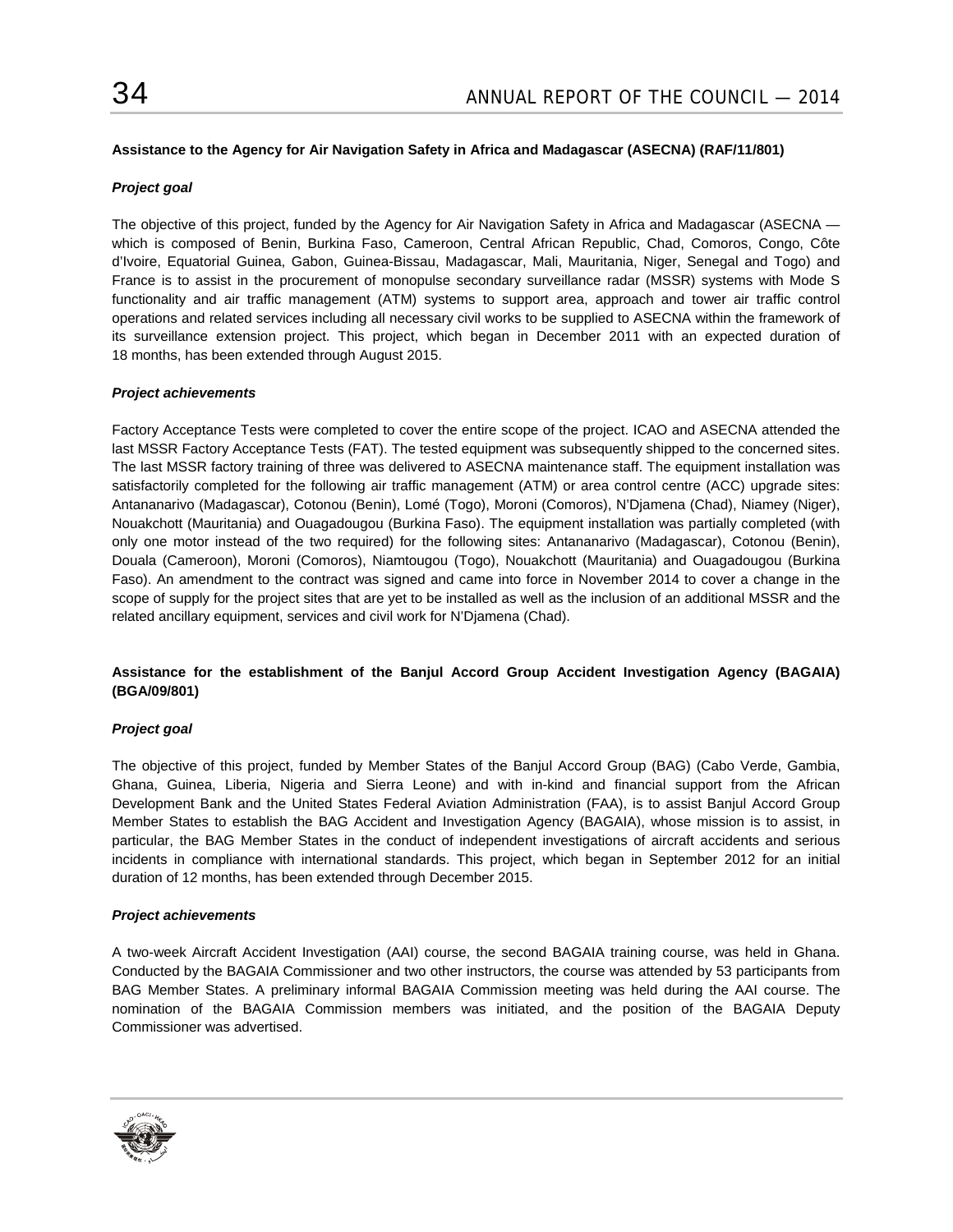# **Technical and operational audit of the Africa Indian Ocean Region Satellite Network (AFISNET) (RAF/13/602)**

# *Project goal*

The objective of this project, funded by the Satellite Network Management Committee (SNMC) Member States and Organizations, i.e. the Agency for Air Navigation Safety in Africa and Madagascar (ASECNA), the Ghana Civil Aviation Authority, the Nigerian Airspace Management Agency (NAMA) and the Roberts FIR, is to assist in the performance of a technical and operational audit of the Africa Indian Ocean Region Satellite Network (AFISNET) and to provide a report on identified deficiencies with recommendations for corrective actions, as well as a detailed network development plan (architecture, protocol, access techniques, cost) with a phased implementation strategy. This project, which began in December 2013 with an expected duration of four months, has been extended through June 2015.

# *Project achievements*

Following the revision of the implementation strategy by the SNMC, the recruitment of experts was cancelled, and a call for tender was launched on the procurement website of ICAO. Technical specifications were developed. A Request for Proposal was issued. The offers received were evaluated, and a contract was signed in December.

# **Banjul Accord Group Aviation Safety Oversight Organisation (BAGASOO) (BGS/09/801)**

# *Project goal*

The objective of this project, funded by Member States of the Banjul Accord Group (BAG — which is composed of Cabo Verde, Gambia, Ghana, Guinea, Liberia, Nigeria and Sierra Leone) and with in-kind and financial support from the African Development Bank, The Boeing Company, the European Aviation Safety Agency (EASA) and the United States Federal Aviation Administration (FAA), was to assist Banjul Accord Group Member States to establish the BAG Aviation Safety Oversight Organization (BAGASOO) whose mission is to enhance the safety and efficiency of air transport in the subregion. This project, which began in July 2010 with an expected duration of one year, was completed.

# *Project achievements*

The Foreign Aircraft Safety Assessment Programme (FASAP) was launched. Related activities included the development of guidance material, training of designated FASAP national coordinators, the signature of the Memorandum of Understanding (MOU) by the Member States and the development of a web-based application for the collection, exchange and generation of reports on findings arising from foreign aircraft safety assessment. In collaboration with the United States Federal Aviation Administration (FAA), the United States Department of Transportation (DoT) and the European Aviation Safety Agency (EASA), a total of 344 course-days of training was delivered to 74 aviation personnel. Training covered various areas including Operations Specification (OPSpecs) Special Approval (by EASA), Resolution of Safety Concerns (by FAA) and Foreign Aircraft Safety Assessment Programme (FASAP) (by BAGASOO). BAGASOO extended the concept as well as its training recording software currently employed for the training and qualification of flight operations, airworthiness and aerodrome inspectors to air navigation services. To this end, framework documents, comprising formal course standards, inspector training profiles and job task analysis have been developed. Technical assistance was provided to Sierra Leone in preparation for the ICAO Coordinated Validation Mission (ICVM). Following the results of the ICVM, Corrective Action Plans (CAPs) were developed and further assistance was provided in successfully resolving two of three Significant

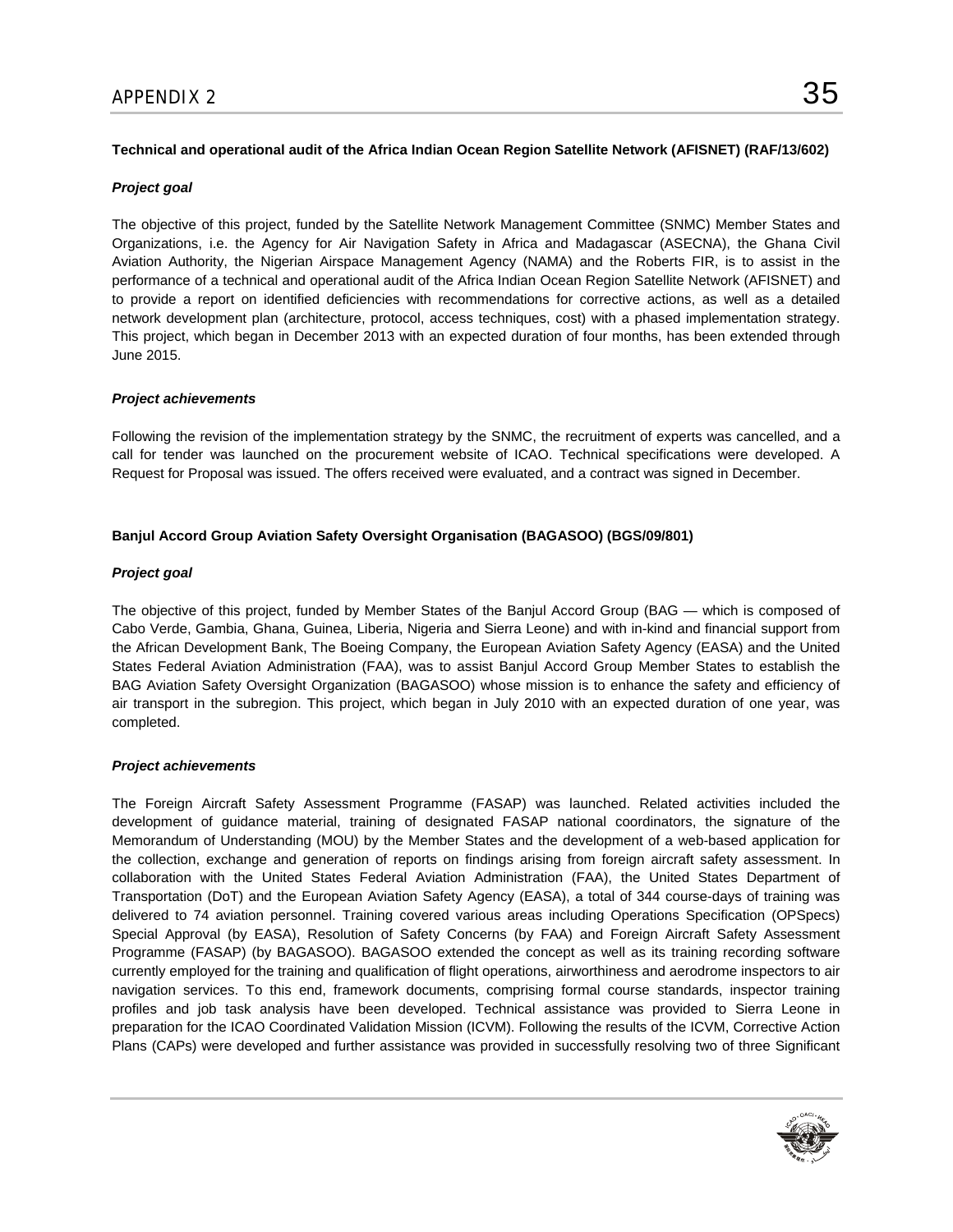Safety Concerns (SSCs). A web-based Inspector Activity Tracking System (ISATS) was developed for the recording of surveillance activities conducted by the national inspectors of Member States.

# **Cooperative Development of Operational Safety and Continuing Airworthiness Programme – UEMOA (COSCAP-UEMOA) (RAF/01/807)**

# *Project goal*

The objective of this project, funded by Union Économique et Monétaire Ouest Africaine (UEMOA) Member States (Benin, Burkina Faso, Côte d'Ivoire, Guinea-Bissau, Mali, Niger, Senegal and Togo), Mauritania, and with financial and in-kind contributions from the African Development Bank, The Boeing Company, the European Aviation Safety Agency (EASA), the European Commission and the French Cooperation, is to enhance the safety of air transport operations; augment technical knowledge and qualifications of national inspectors by providing theoretical and onthe-job training; perform air operator certification and surveillance tasks on behalf of the civil aviation authorities; and establish an aerodrome inspection and certification programme which will lead to the creation of an aviation safety organization among the Member States. This project, which began in 2004 with an expected duration of three years, was extended through December 2015.

#### *Project achievements*

The common aviation safety regulations were further reviewed, updated and validated, with the active participation of Member States' national aviation safety inspectors. Guidance material was developed for national inspectors. Assistance was provided in the establishment of the Agence Communautaire de Supervision de la sécurité et de la sûreté de l'Aviation Civile (ACSAC) through the development of internal procedures and rules for the future agency. Training was delivered to 54 national aviation safety inspectors in the areas of flight operations, personnel licensing and aerodromes, as well as on the application of the developed guidance material. Project staff assisted in the preparation and conduct of the tenth meeting of the COSCAP-UEMOA Steering Committee and participated in various events, such as a working session with the Satellite Navigation Services for African Region (SAFIR) and symposia organized by ICAO. Assistance missions were conducted in Guinea-Bissau, Mali, Niger and Togo in the areas of flight operations, personnel licensing and aerodrome certification.

# **Cooperative Development of Aeronautical Meteorological Services in WACAF Region – Pilot Project (RAF/10/802)**

#### *Project goal*

The objective of this project, which was funded by Cabo Verde, Gambia, Ghana, Nigeria and Senegal, was to enhance the capability of the States' regulatory authorities in carrying out safety oversight of aeronautical meteorological services through the adoption of a comprehensive system approach. At the end of this pilot project, the enhanced capability and expertise within the region will be the basis for either a continuation of the programme or the establishment of a successor organization. This project, which began in October 2012 with an expected duration of eight months, was completed.

#### *Project achievements*

The project terminal report (PTR) was finalized and submitted to funding Member States after approval by the Steering Committee. The closing of the project was initiated.

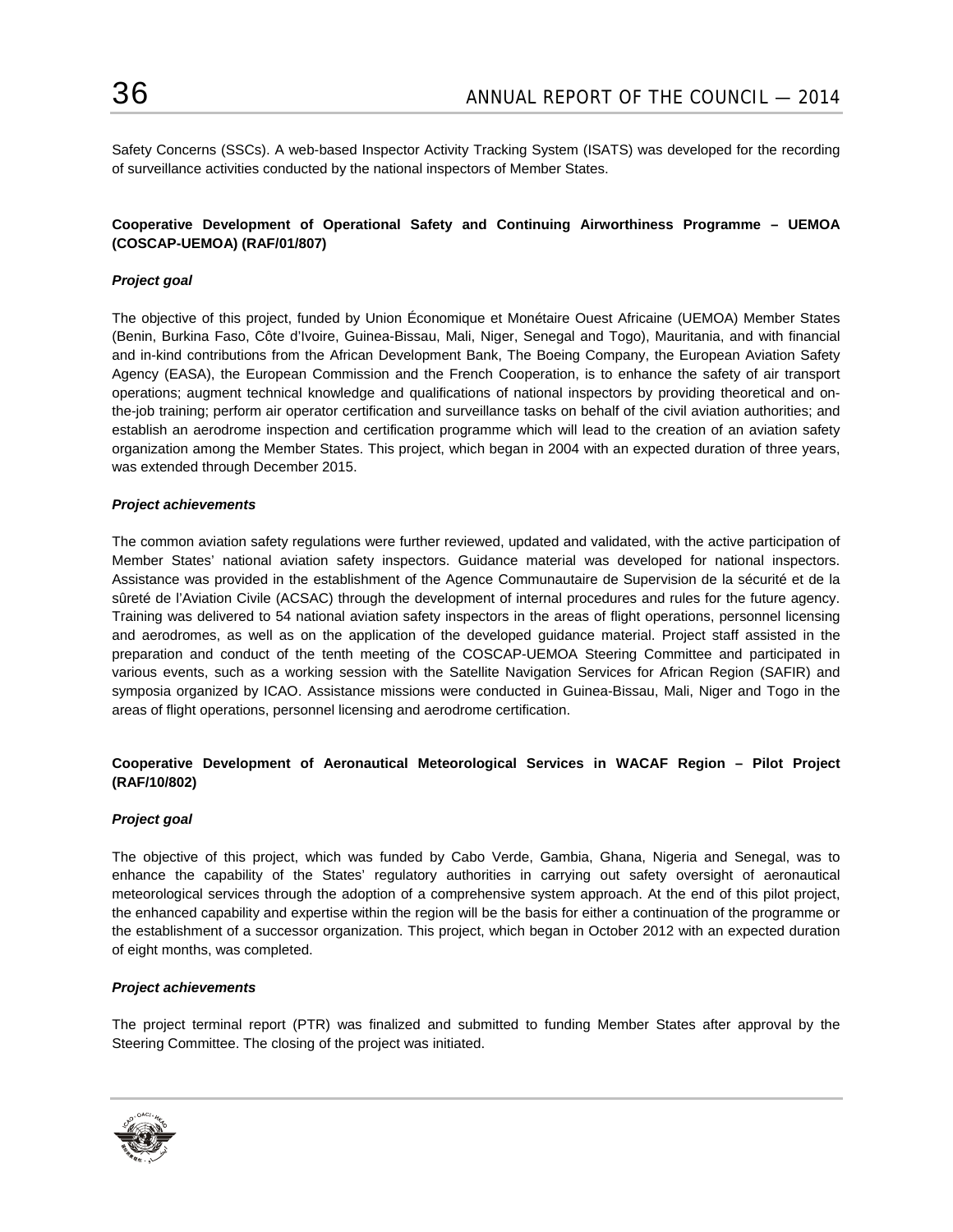# **Cooperative Development of Operational Safety and Continuing Airworthiness Programme – SADC (COSCAP-SADC) (RAF/01/802)**

# *Project goal*

The objective of this project, funded by Member States of the Southern African Development Community (SADC) (Angola, Botswana, Democratic Republic of the Congo, Lesotho, Madagascar, Malawi, Mauritius, Mozambique, Namibia, Seychelles, South Africa, Swaziland, United Republic of Tanzania, Zambia and Zimbabwe), with financial and in-kind input from the European Aviation Safety Agency (EASA) and the United States Federal Aviation Administration (FAA), is to establish a semi-permanent or permanent regional cooperative organization referred to as the SADC Aviation Safety Organization (SASO) whose mandate is to carry out the full range, or part as required, of certification and surveillance functions on behalf of SADC Member States and to establish a training resource centre in these areas. This project, which began in April 2008, has been extended through December 2015.

#### *Project achievements*

Continued assistance was provided in the establishment of the SASO, and the legal and institutional framework was developed. A total of 58 course-days of training was provided to 38 national staff of SADC Member States. The training covered the operations specifications for air operator certificate (AOC) holders and the impact of technology evolution on airworthiness. Technical assistance was provided to Member States in the implementation of Corrective Action Plans (CAPs) and in the preparation for upcoming ICAO Coordinated Validation Missions (ICVMs).

# **Translation of the Civil Aviation Bill of the Communauté Économique des États de l'Afrique Centrale (CEEAC) (RAF/13/601)**

#### *Project goal*

The objective of this project, which was funded by the Communauté Economique des États de l'Afrique Centrale (CEEAC), was to provide assistance in the translation of the Civil Aviation Bill of the CEEAC Member States. This project, which began in February 2014, was completed.

#### *Project achievements*

The translated text was provided to CEEAC in English, Spanish and Portuguese.

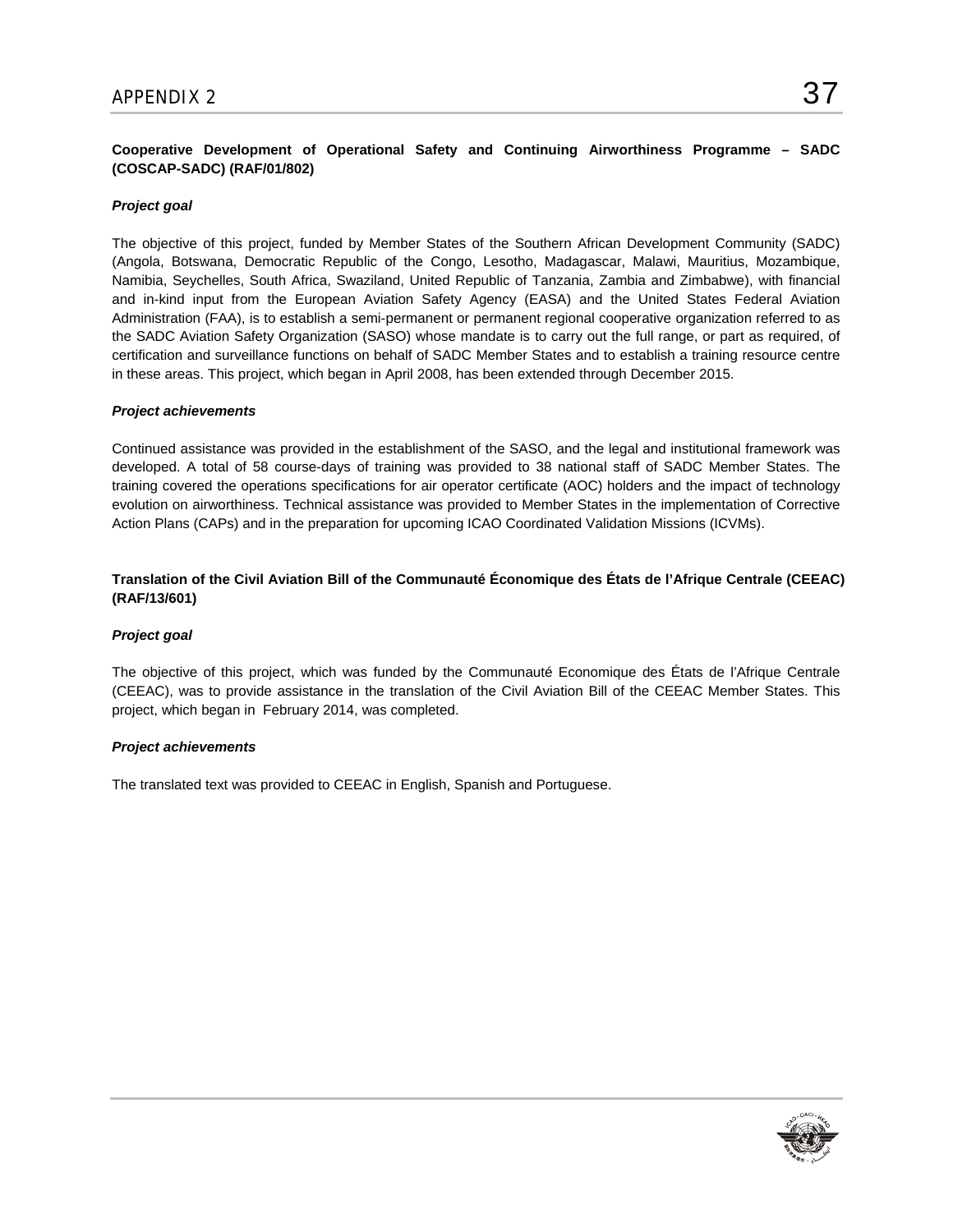# **AMERICAS REGION**

### **Training of Aeronautical Personnel in the CAR/SAM Region (RLA/97/903)**

### *Project goal*

The objective of this project, funded by the Government of Spain, was to improve the operational management of air navigation services providers, airport operators and other services providers, through participation in conferences, seminars and fellowship programmes. The project, which began in 1997 and was extended through December 2014, was completed.

#### *Project achievements*

Two international seminars were delivered on Airport Emergency Planning and on Structuring and Financing of an Airport Project with the participation of 59 and 49 officials, respectively, from civil aviation administrations in the region. In the field of international cooperation, 40 fellowships, each with a duration of two weeks, were awarded for an airport Master's programme, which covered areas such as airport operations, air navigation services and airport management.

#### **Regional Safety Oversight System (RLA/99/901)**

#### *Project goal*

The objective of this project, funded by the Governments of Argentina, Bolivia (Plurinational State of), Brazil, Chile, Colombia, Cuba, Ecuador, Panama, Paraguay, Peru, Uruguay and Venezuela (Bolivarian Republic of), with the participation of Airbus with observer status, is to establish and operate a regional safety oversight system with the required technical, logistical and administrative support. This project, which began in 2001 with an expected duration of five years, was extended through 2016.

#### *Project achievements*

This project continued to manage the harmonization of the Latin American Aviation Regulations (LARs) and associated procedures, as well as meetings of experts, multinational certification and surveillance activities, training programmes and technical support to Member States. Training was provided for 525 participants, including courses on personnel licensing, aerodrome certification**,** operations and airworthiness inspectors, approval of aircraft and operators for area navigation and required navigation performance (RNAV/RNP) operations, courses on the ramp safety inspection data exchange programme and dangerous goods. LARs on personnel licensing, airworthiness, operations and aerodrome, as well as supporting documentation, were published for five States. Translation of LARs into English and Portuguese continued. The process of adoption or adaptation/harmonization of LARs as national regulations by Member States continued with different levels of implementation. Two Aircraft Maintenance Operators (AMO) were certified and four AMOs started the multinational certification process.

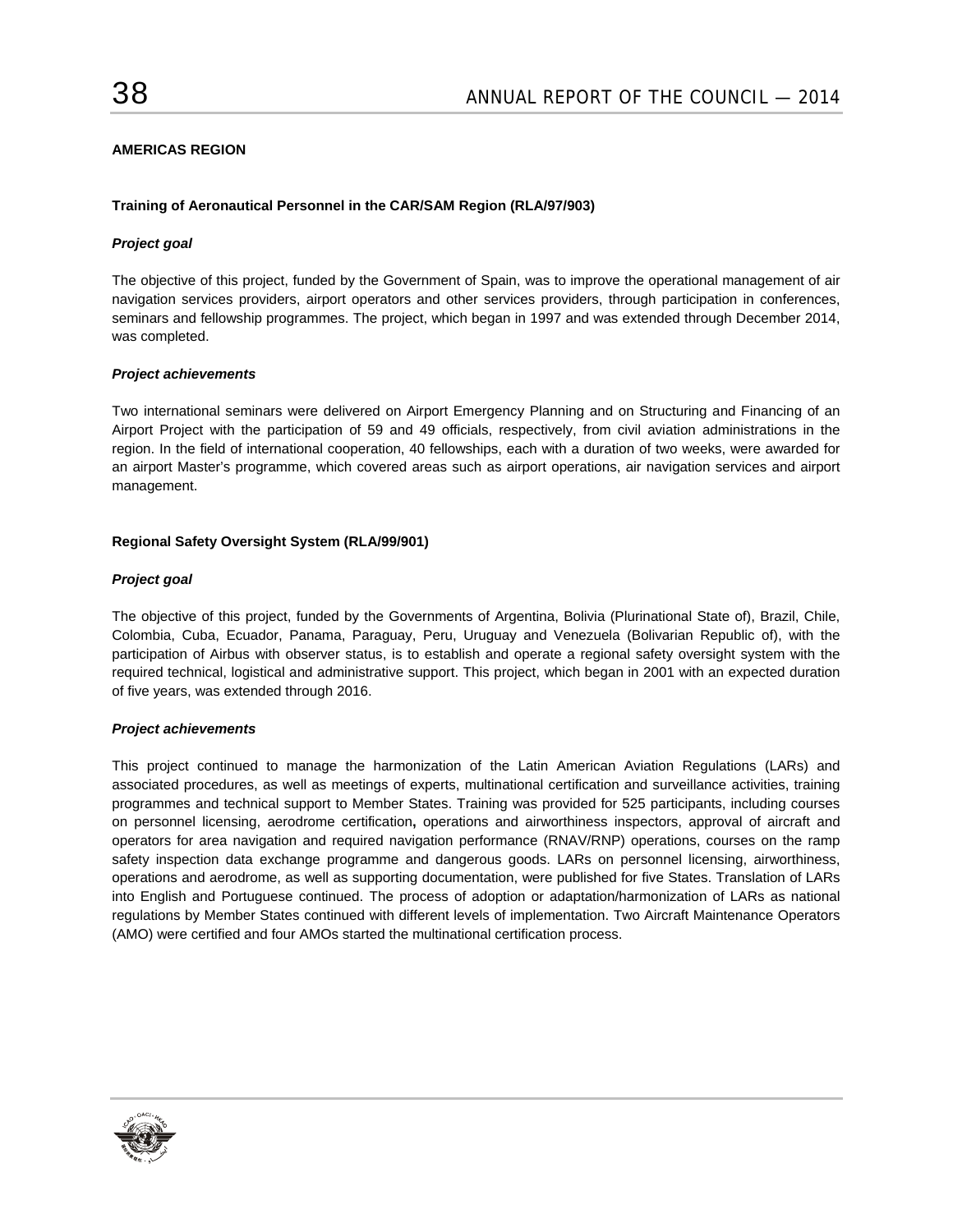**Communications, Navigation and Surveillance (CNS) Digital Network – Management of the South American Digital Network (REDDIG) and Administration of the Satellite Segment (RLA/03/901)**

# *Project goal*

The objective of this project, funded by the Governments of Argentina, Bolivia (Plurinational State of), Brazil, Chile, Colombia, Ecuador, France, Guyana, Paraguay, Peru, Suriname, Trinidad and Tobago, Uruguay and Venezuela (Bolivarian Republic of), is to establish a multinational mechanism to manage the communication, navigation and surveillance (CNS) digital network through the REDDIG and modernize the aeronautical fixed-service communications, so as to make it homogeneous, interconnectable and interoperable with other digital networks within the Caribbean and South American (CAR/SAM) Region. Since the establishment of the multinational mechanism, the project temporarily manages the REDDIG and implements applications in the CNS/ATM sector in accordance with the requirements of the Regional Air Navigation Plan – Facilities and Services Implementation Document (FASID) for the CAR/SAM Region. This project, which began in 2003 with an expected duration of five years, was extended to December 2018.

#### *Project achievements*

The project continued to efficiently manage the REDDIG network and administer the satellite segment providing all Member States with a sound and reliable network that supports the aeronautical telecommunications services within the Region with the highest standards of quality and availability, and to assist with the implementation of new services. Spare parts were shipped to Member States. Implementation of REDDIG II was initiated. Fifty technical staff were trained in five training courses to operate and maintain REDDIG.

# **Global Navigation Satellite System (GNSS) transition in the Caribbean and South American (CAR/SAM) Region – Augmentation solution for the Caribbean, Central America and South America (SACCSA) (RLA/03/902)**

#### *Project goal*

The objective of this project, funded by the Governments of Colombia, Costa Rica, Panama, Spain, Trinidad and Tobago, Venezuela (Bolivarian Republic of) and the Central American Corporation for Air Navigation Services (COCESNA), is to plan the development of the technical, financial and operational aspects of a pre-operational Satellite-Based Augmentation System (SBAS) for the Caribbean and South American (CAR/SAM) Region, taking into account the evolutionary development of the GNSS, recommendations of the Eleventh Air Navigation Conference and the conclusions of the CAR/SAM Regional Planning and Implementation Group (GREPECAS). This project, which began in 2003 with an expected duration of four years, was extended through December 2015.

#### *Project achievements*

The commission phase for the operation of the SBAS-SACCSA prototype was completed, as well as the analysis of degraded performance areas under a regional SBAS system. The definition of complementary solutions has been completed. The technical coordination of the project was transferred from AENA (Spain) to AEROCIVIL (Colombia).

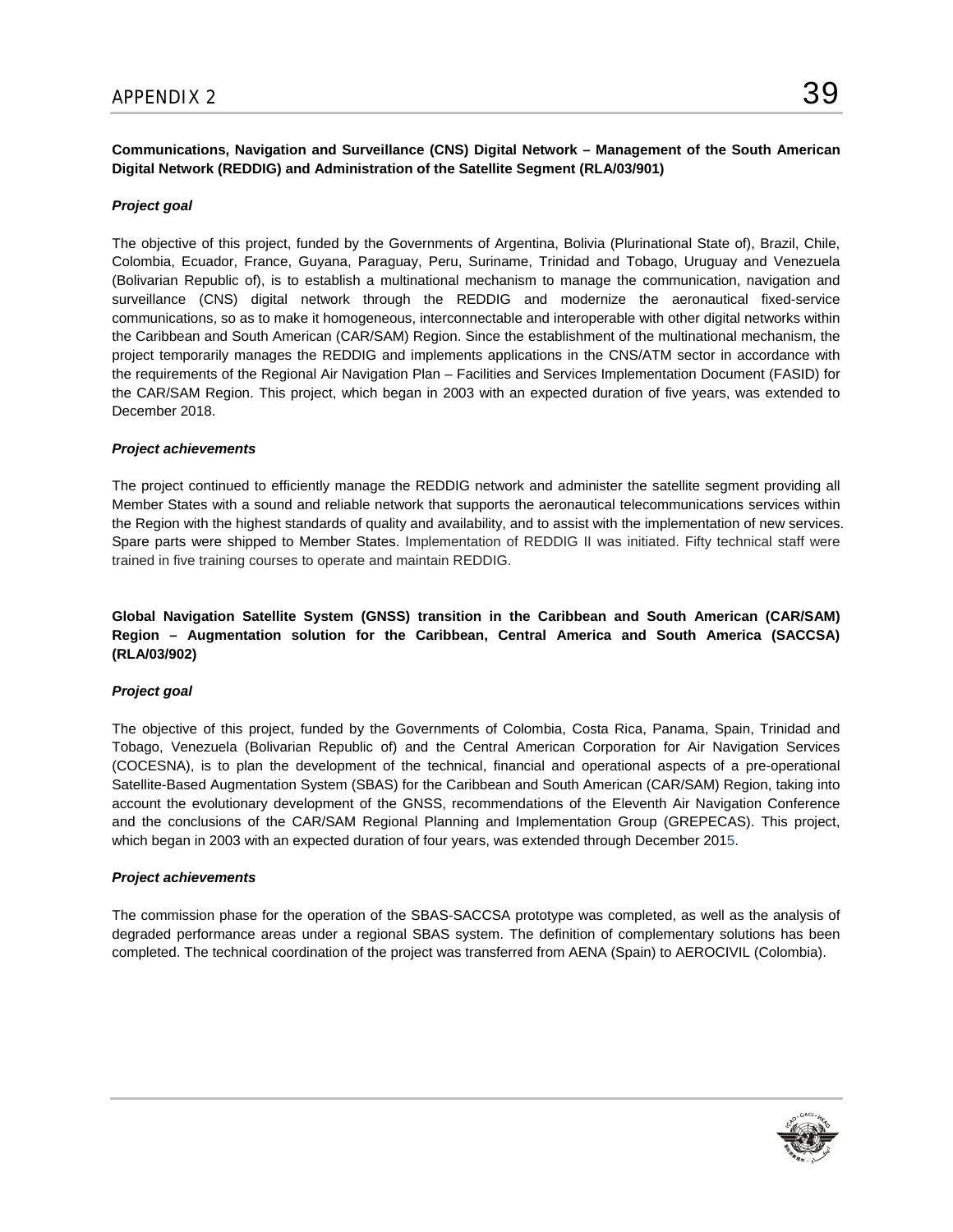# **Technical Cooperation to the Latin American Civil Aviation Commission (LACAC) (RLA/06/801)**

# *Project goal*

The objective of this project, funded by 22 participating States of the Latin American Civil Aviation Commission (LACAC), is to provide administrative assistance in the management of the LACAC secretariat. This project originated from the new working arrangements signed between the President of the ICAO Council and the President of LACAC on 21 December 2005, taking into consideration the managerial and financial autonomy of the regional organization. These working arrangements became effective on 1 January 2007. The project, which began in January 2007, will be extended through December 2015.

# *Project achievements*

Continuous support was provided through activities such as administrative management training, meetings, seminars, processing of fellowships and travel arrangements.

# **Air Traffic Management (ATM) Operational Concept and the corresponding technological support for communications, navigation and surveillance (CNS) (RLA/06/901)**

# *Project goal*

The objectives of this project, funded by the Governments of Argentina, Bolivia (Plurinational State of), Brazil, Chile, Colombia, Ecuador, Panama, Paraguay, Peru, Uruguay and Venezuela (Bolivarian Republic of), are the development and implementation of global air navigation plan initiatives, which will lead to the transition from an air traffic management system based on ground aids to a system based on aircraft performance; the implementation of aeronautical information services quality assurance and safety management systems in accordance with international Standards; and the development of a strategy for the implementation and integration of automated air traffic management systems in the SAM Region to facilitate the exchange of information and collaborative decision-making with respect to all components of the ATM system. This project, which began in 2007 with an expected duration of five years, was extended to December 2017.

# *Project achievements*

Action plans aimed at the development of ATS routes network Version 3 were developed; ATC automated systems and airspace design focused on PBN were implemented, and assistance in the certification of aerodromes and heliports was provided. The project supported the convening of two meetings of the SAM implementation group and sponsored the delivery of seven training programmes and working meetings related to the above-mentioned subject matters, with the participation of 464 specialists from 14 States of the SAM Region, 2 States of the CAR Region and 10 international organizations, awarding 120 fellowships. Also the project implemented the Receiver Autonomous Integrity Monitoring (RAIM) Prediction Service for the Region, named as SATDIS.

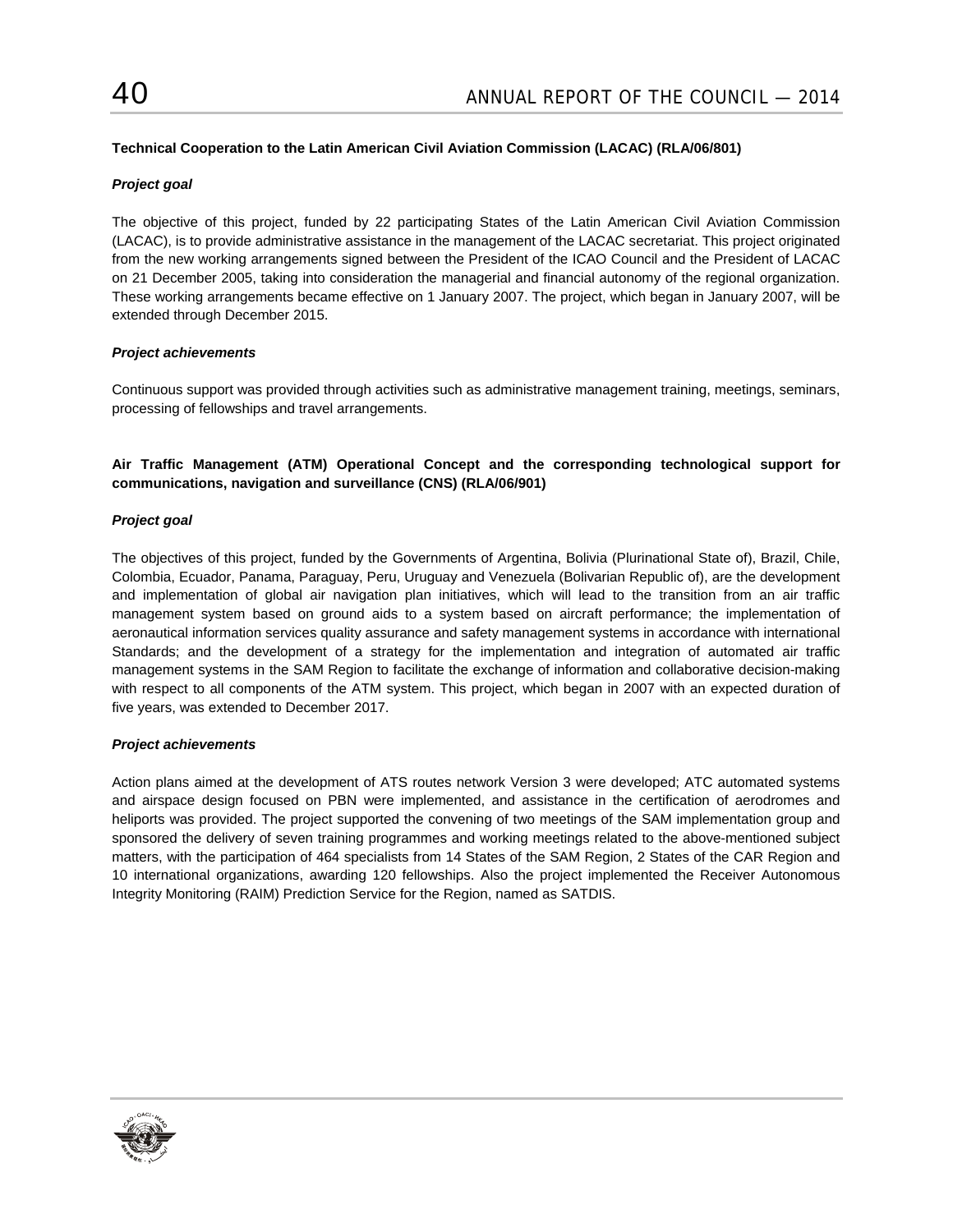# **Implementation of Performance-Based Air Navigation Systems in the Caribbean Region (RLA/09/801)**

#### *Project goal*

The objective of this project, funded by participating States/Territories and organizations (Antigua and Barbuda, Aruba, Bahamas, Barbados, Belize, Costa Rica, Cuba, Dominica, Dominican Republic, El Salvador, France (French Antilles), Grenada, Guatemala, Haiti, Honduras, Jamaica, Mexico, Netherlands Antilles, Nicaragua, Saint Kitts and Nevis, Saint Lucia, Saint Vincent and the Grenadines, Trinidad and Tobago, United Kingdom (Anguilla, Bermuda, British Virgin Islands, Cayman Islands, Montserrat and Turks and Caicos Islands), United States, the Caribbean Aviation Safety and Security Oversight System (CASSOS), the Central American Corporation for Air Navigation Services (COCESNA) and the Eastern Caribbean Civil Aviation Authority (ECCAA)), is to provide assistance to States/Territories/Organizations of the Caribbean (CAR) Region to foster the implementation of performance-based air navigation systems leading to a seamless global ATM system. The air navigation systems will be operationally suitable, technically feasible and economically viable and will be harmonized with the Global Air Navigation Plan (GANP), CAR/SAM Regional Air Navigation Plan (ANP) and NAM/CAR Regional Performance Based Air Navigation Implementation Plan (NAM/CAR RPBANIP). This project, which began in 2009 with an expected duration of four years, has been extended through December 2016.

#### *Project achievements*

Safety and efficiency of en-route, terminal airspace, and aerodrome operations have been enhanced for all ATM community members including States, aerodrome operators, airspace providers, airspace users, ATM service providers, ATM support industry and regulatory authorities through the implementation of performance-based air navigation systems. These benefits were assessed through performance monitoring and collection of data for the corresponding performance metrics. States were informed on the implementation status of aerodrome certification.

#### **Procurement assistance for the MEVA III Transition tender process (RLA/12/902)**

#### *Project goal*

The objective of this project, which is funded by Aruba, Bahamas, Belize, Costa Rica, Cuba, Dominican Republic, Guatemala, Haiti, Honduras, Jamaica, Mexico, Nicaragua and United Kingdom (Cayman Islands), is to provide assistance in the MEVA III Transition procurement process. This project began in 2012 with an expected duration of 18 weeks and has been extended through December 2015.

#### *Project achievements*

The evaluation criteria were published together with the tender package.

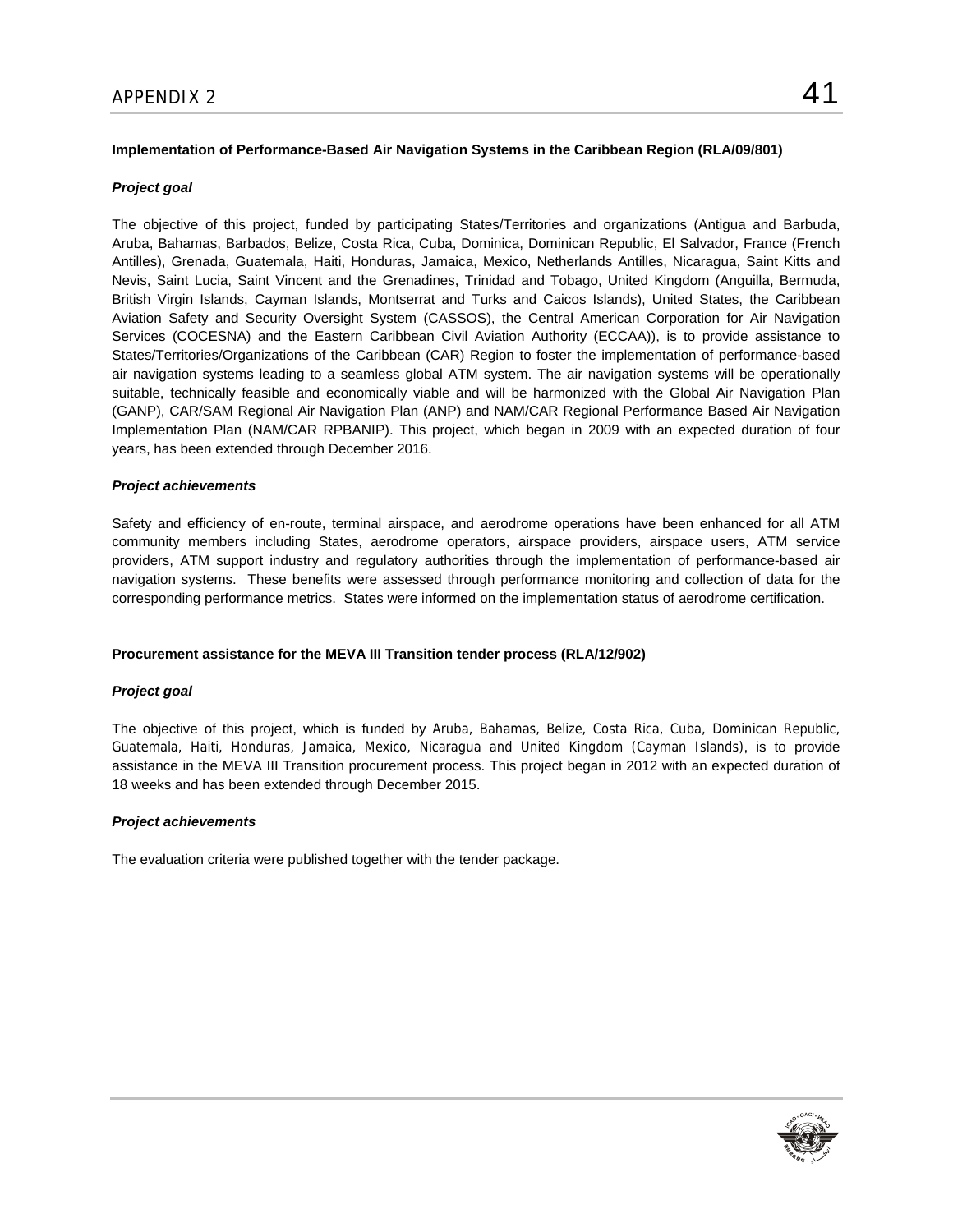# **COCESNA — Technical assistance in the monitoring of the air traffic control centres refurbishment project in Central America (RLA/13/801)**

# *Project goal*

The objective of this project, funded by the Central American Corporation for Air Navigation Services (COCESNA), is to support COCESNA in the on-site monitoring and oversight of activities carried out under a contract for the refurbishment of air traffic control centres, a secondary radar, and aeronautical mobile service/high frequency (AMS/HF) communications systems. This project, which began in September 2013 with an expected duration of 18 weeks, has been extended through December 2015.

# *Project achievements*

An ICAO expert reviewed the reports of 18 sites and provided conclusions and recommendations.

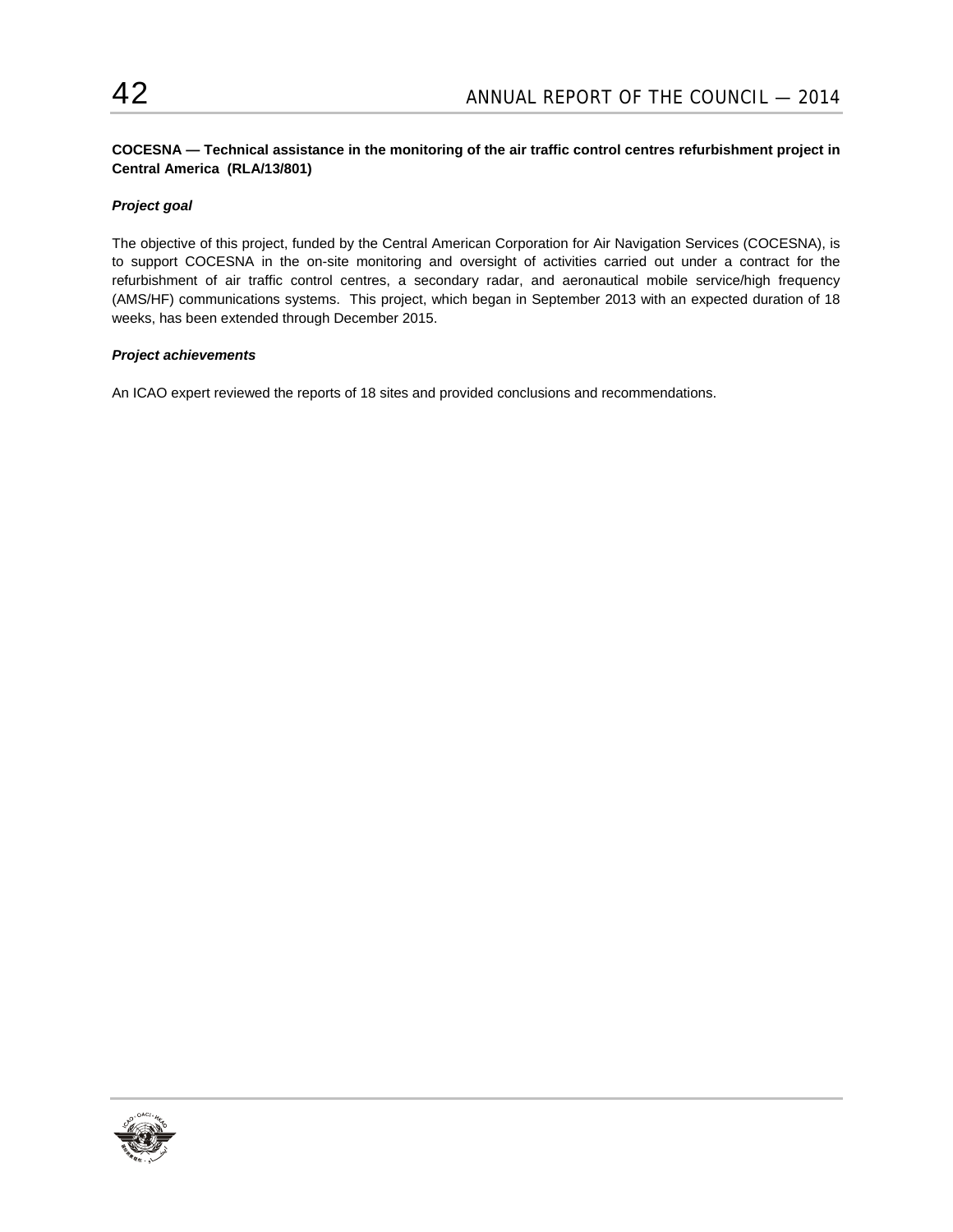# **ASIA AND THE PACIFIC REGION**

# **Cooperative Development of Operational Safety and Continuing Airworthiness Programme – South Asia (COSCAP-SA) (RAS/97/902)**

# *Project goal*

The objective of this project, funded by the Governments of Afghanistan, Bangladesh, Bhutan, India, Maldives, Nepal, Pakistan and Sri Lanka, and supported by financial contributions from Airbus and The Boeing Company and in-kind contributions from the Department of Civil Aviation (DGAC) France and Member States, is to enhance the safety and efficiency of air transport in the subregion. The main objectives of Phase IV include strengthening the regional institutional framework for aviation; assisting in the development of a harmonized regulatory framework; promoting a comprehensive system approach to conduct safety oversight activities based on effective implementation of ICAO Standards and Recommended Practices (SARPs) and efficient oversight capabilities; developing a regional information sharing system to improve access to safety-related information; assisting civil aviation authorities of Member States in their efforts to comply with international and national civil aviation standards; and supporting human resources development in the field of civil aviation. This project, which began in 1997 with an expected duration of five years, was extended through September 2018.

#### *Project achievements*

The 16th South-Asia Regional Aviation Safety Team (SARAST) meeting, held in Manila, Philippines, was attended by 14 participants from five Member States. The SARAST participated in the ICAO Asia-Pacific Regional Aviation Safety Team (APRAST) meeting to identify safety issues and propose actions for the consideration of the COSCAP-SA Steering Committee. The 23rd Steering Committee Meeting was held in Bhutan. Training was provided to personnel of seven Member States in the areas of cabin safety inspector, flight operations audit procedures and State Safety Programme (SSP). Technical assistance missions were undertaken to Maldives, Nepal, and Sri Lanka in the areas of air operator certification, regulatory oversight related to USOAP audit results and the review of the corrective action implementation associated with the Serious Safety Concerns.

# **Cooperative Development of Operational Safety and Continuing Airworthiness Programme – South-East Asia (COSCAP-SEA) (RAS/97/903)**

#### *Project goal*

The objectives of this project, funded by the Governments of Brunei Darussalam, Cambodia, China (Hong Kong SAR and Macao SAR), Indonesia, Lao People's Democratic Republic, Malaysia, Myanmar, Philippines, Singapore, Thailand, Timor-Leste and Viet Nam, and supported by financial contributions from Airbus and The Boeing Company and in-kind contributions from the State Secretariat of Civil Aviation (SSCA) Cambodia, the Civil Aviation Authority (CAA) Singapore, the Directorate of Civil Aviation (DCA) Thailand and other Member States, are to: enhance the safety and efficiency of air transport operations in the region and the training and professional development of national inspectors; harmonize policies and regulations; provide certification and inspection assistance to States currently unable to meet regulatory obligations; coordinate technical assistance programmes; and establish a regional aviation safety team to implement globally developed solutions for safety concerns. This project, which began in 2001 with an expected duration of five years, was extended through June 2016.

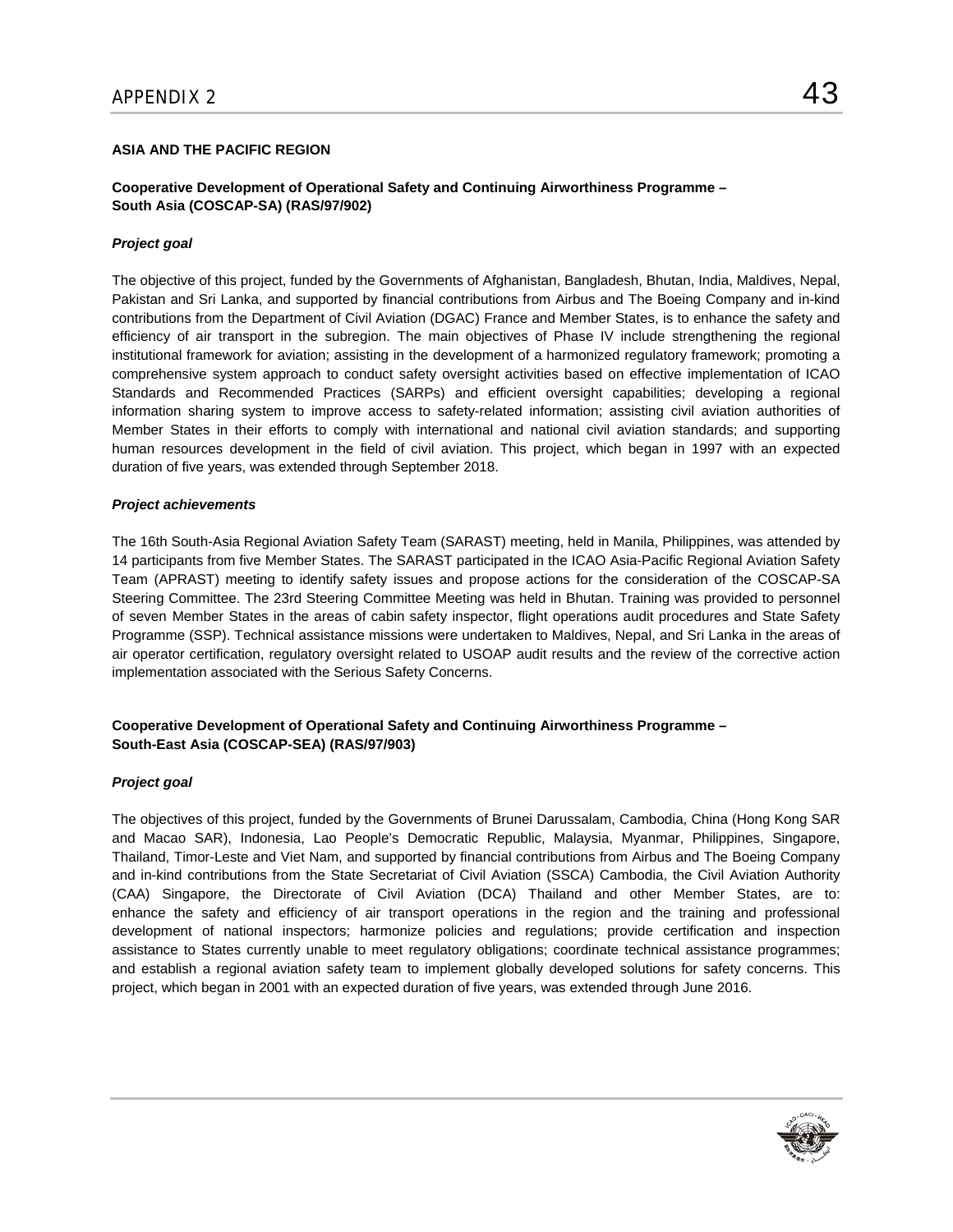# *Project achievements*

Recommendations related to safety enhancements by the South-East Asia Regional Aviation Safety Team (SEARAST) were implemented through the provision of ten workshops and training events for 197 persons. The 17th Meeting of the SEARAST took place in Bangkok. The lists of safety enhancements for SEARAST was updated. The Project conducted eleven missions to Cambodia, Indonesia, Lao People's Democratic Republic, Myanmar and Timor-Leste to assist in implementing corrective actions and transition from the USOAP to the continuous monitoring approach (CMA).

# **Cooperative Development of Operational Safety and Continuing Airworthiness Programme – North Asia (COSCAP-NA) (RAS/02/901)**

# *Project goal*

The objectives of this project, funded by China, Democratic People's Republic of Korea, Mongolia and the Republic of Korea, and supported by financial contributions from Airbus, The Boeing Company and Transport Canada and in-kind contributions from the Civil Aviation Administration of China (CAAC), the United States Federal Aviation Administration (FAA) and Member States, are to: enhance the safety and efficiency of air transport operations in the region and the training and professional development of national airworthiness and flight operations inspectors; harmonize policies and regulations; provide certification and inspection assistance to States currently unable to meet regulatory obligations; coordinate technical assistance programmes; and establish a regional aviation safety team to implement globally developed solutions for safety concerns. This project, which began in February 2003 with an expected duration of five years, was extended through January 2018.

### *Project achievements*

The 2014 COSCAP-NA Steering Committee met in Ulaanbaatar, Mongolia. The North Asia Regional Aviation Safety Team (NARAST) continued to participate in the ICAO Asia-Pacific Regional Aviation Safety Team (APRAST) to identify safety issues and propose actions for the consideration of the COSCAP-NA Steering Committee**.** Ten workshops, seven seminars, one safety forum and complementary training were provided in support of the implementation of the Steering Committee priorities: 17 training programmes were provided to 799 participants of seven States and 16 operators covering dangerous goods, cabin safety, state safety programme (SSP), continuous monitoring approach (CMA), safety performance measurements, fatigue risk management system (FRMS), winter aircraft operations, hazard identification and risk assessment, flight data analysis (FDA), aerodrome electrical systems, aerodrome pavement, the safe execution of a "go-around" safety forum, and safety management systems. Fourteen missions were conducted to China, the Democratic People's Republic of Korea, Mongolia and Republic of Korea, which included delivering various training workshops/seminars, participation in authority/industry forums, support for CMA activities and for the continued development and implementation of SSPs.

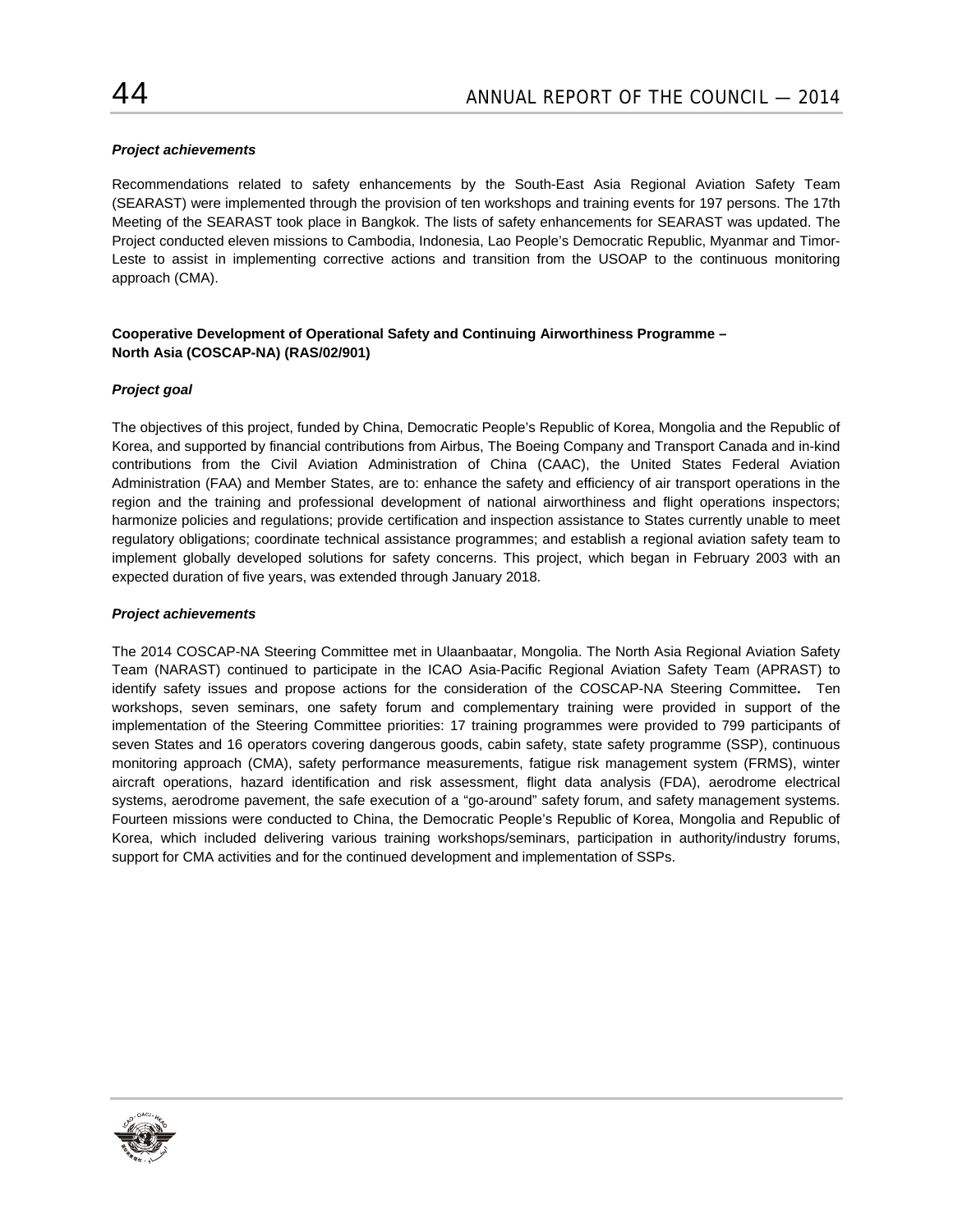# **Cooperative Aviation Security Programme – Asia and Pacific Region (CASP-AP) (RAS/04/901)**

# *Project goal*

The objective of this programme, funded by participating States (Afghanistan, Bangladesh, Bhutan, Brunei Darussalam, Cambodia, China (Hong Kong SAR and Macao SAR), Fiji, India, Indonesia, Japan, Kiribati, Lao People's Democratic Republic, Malaysia, Maldives, Mongolia, Myanmar, Nepal, Philippines, Republic of Korea, Singapore, Sri Lanka, Timor-Leste and Viet Nam), as well as by a grant from the Government of Canada and the ICAO Aviation Security Plan of Action Fund is to ensure compliance with international conventions, ICAO Standards and Recommended Practices (SARPs), in particular Annex 17 — *Security*, and the security-related provisions of Annex 9 — *Facilitation*, and guidance material contained in ICAO's *Aviation Security Manual* (Restricted). The programme is aimed at enhancing the aviation security capabilities of participating States and administrations by creating a regional structure for cooperation and coordination in aviation security matters and training of aviation security personnel. This project, which began in 2004 with an expected duration of five years, was extended through June 2019.

#### *Project achievements*

Technical assistance missions were undertaken to Cambodia and Mongolia for the rectification of deficiencies identified through the Universal Security Audit Programme (USAP) audit and other aviation security related findings. Many members were assisted with their revision of National Civil Aviation Security Programmes. Four ICAO or CASP-AP training courses and workshops were conducted for 68 participants, covering cargo/mail security, certification, national Instructors and aviation security legal awareness. The implementation of aviation security quality control in Bangladesh, Bhutan, Cambodia, Lao People's Democratic Republic, Myanmar and Nepal progressed. The annual technical and operational meeting (ATOM) of the CASP-AP was held to increase the routine exchange of information and communication between CASP-AP member States/Administrations and to promote collaboration in international aviation security. A Special Meeting of the 10th Steering Committee Meeting (SCM) of CASP-AP was hosted by the Civil Aviation Authority of Singapore to advance information sharing prior to the commencement of Phase III of the Programme. The Eleventh SCM, conducted at Macao SAR, China, was attended by 45 participants from 14 Member States and Administrations and approved the programme for Phase III (2014- 2019), which commenced on 1 July 2014. An additional National Officer was recruited, increasing the programme staffing from 1.5 persons to 2.5.

# **Collaborative Arrangement for the Prevention and Management of Public Health Events in Civil Aviation (CAPSCA) – Asia and the Pacific (RAS/06/801)**

#### *Project goal*

The objective of this project, which is funded by the ICAO CAPSCA Efficiency Fund, ICAO Severe Acute Respiratory Syndrome (SARS) programme, a voluntary contribution from Airports of Thailand Public Company Limited and in-kind contributions from the World Health Organization (WHO) and the Singapore Civil Aviation Authority is, through cooperative arrangements between the participating States and administrations (Afghanistan, Brunei Darussalam, China, Hong Kong SAR, India, Indonesia, Macao SAR, Malaysia, Mongolia, Myanmar, New Zealand, Nepal, Papua New Guinea, Philippines, Singapore, Solomon Islands, Sri Lanka, Thailand, Tonga, and Viet Nam) to manage the risk of air travellers spreading communicable diseases, such as influenza, of pandemic potential. This project, which

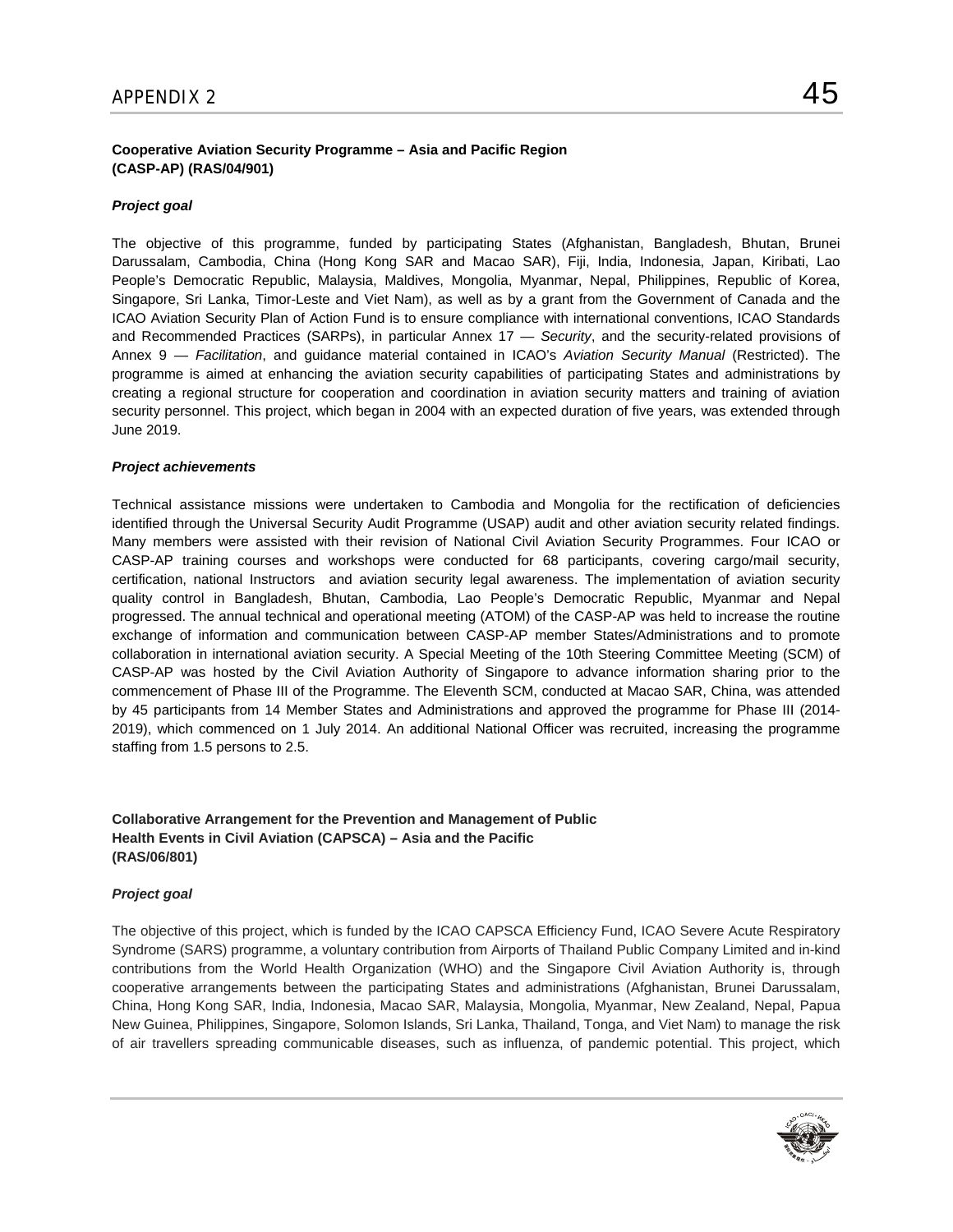began in September 2006 with an expected duration of three months, has been extended until project Member States/Administrations come to the conclusion that regional preparedness planning and response to public health issues in the aviation sector have reached a satisfactory level of maturity.

# *Project achievements*

The 7th Meeting of the CAPSCA-Asia Pacific (CAPSCA-AP) project, which was hosted by the Civil Aviation Authority of Sri Lanka in Colombo, was attended by 70 participants, representing both Civil Aviation and Public Health Authorities and their stakeholders, from 13 States/Administrations of the Asia Pacific Region, i.e., Bangladesh, Brunei Darussalam, China, Hong Kong SAR, Indonesia, Macao SAR, Malaysia, Maldives, Nepal, New Zealand, Singapore, Sri Lanka and Thailand. In addition to ICAO, partner organizations at the meeting included representatives from the World Health Organization (WHO), Airports Council International (ACI), Association of Asia Pacific Airlines (AAPA), and the University of Toronto.

# **Asia-Pacific Flight Procedure Programme (FPP) (RAS/09/801)**

# *Project goal*

The objective of this programme, funded by the active participating States/Administrations of Australia, China (People's Republic of, Hong Kong SAR, and Macao SAR), France (French Polynesia), Republic of Korea, Philippines, Singapore, Sri Lanka and Thailand**,** and co-located with the ICAO APAC Regional Sub-Office, is to assist States to develop sustainable capability in the instrument flight procedure domain so as to meet their commitments under Assembly Resolution A36-23 for performance-based navigation (PBN) implementation and their obligations for the quality of their instrument flight procedures (IFPs) which was reinforced in Assembly Resolution A37-11. Democratic People's Republic of Korea, Fiji, Mongolia, Myanmar, Pakistan, Tonga and Viet Nam participate in the programme as user participating States, but do not make annual contributions. This project, which began in January 2010 with an expected duration of three years, has been extended through December 2017.

#### *Project achievements*

Assistance in training and procedure design was provided to APAC FPP Member States. In cooperation with partner organizations, such as the ICAO Cooperative Development of Operational Safety and Continuing Airworthiness Programmes (COSCAP) and the International Air Transport Association (IATA), eight training courses and workshops with 109 participants from 18 States/Administrations were delivered in China, Myanmar, Mongolia and Sri Lanka including a performance-based navigation (PBN) implementation workshop; an ICAO Procedures for Air Navigation Services — Aircraft Operations (PANS-OPS) initial course for procedure designer; a PBN procedure design course; procedure design on-the-job training; a PBN implementation workshop; and a flight validation for pilots course. Consultations, quality assurance assistance and procedure design support were provided to three Member States.

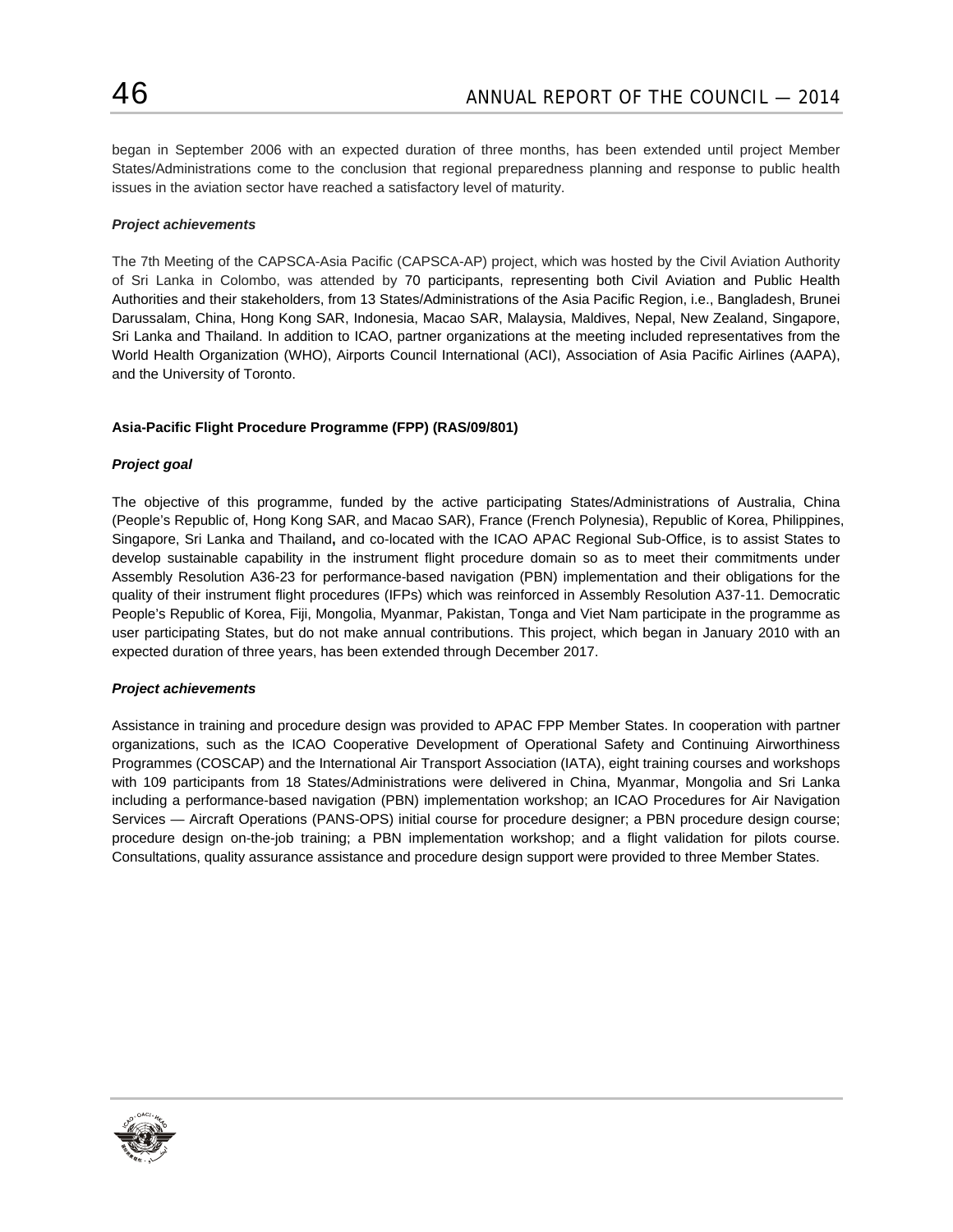# **Assistance for South-West Pacific Small Island States, regarding aerodrome certification and SMS implementation (RAS/10/801)**

# *Project goal*

The objectives of this project, funded by a grant from the International Financial Facility for Aviation Safety (IFFAS) or the participating States of Kiribati, Marshall Islands, Micronesia (Federated States of), Nauru, Papua New Guinea, Samoa, Solomon Islands and Tonga, are to improve the regulatory oversight capability of States and establish the legal basis for aerodrome certification and State Safety Programmes (SSP), so as to ensure that all aerodrome certification activities and Safety Management System (SMS) implementation are conducted in compliance with ICAO Annex 14 — *Aerodromes*, Volume I — *Aerodrome Design and Operations*, and other relevant guidance material, to reinforce the notion of safety management to participating States, and enhance States' capability under the SSP for the acceptance and oversight of aerodrome service providers' SMS plans. This project, which began September 2011 with an expected duration of four months, has been extended through December 2015.

#### *Project achievements*

A tentative mission programme for follow-up missions to Kiribati, Nauru, Papua New Guinea, Samoa, Solomon Islands and Tonga has been prepared and is in the process of being coordinated with these States.

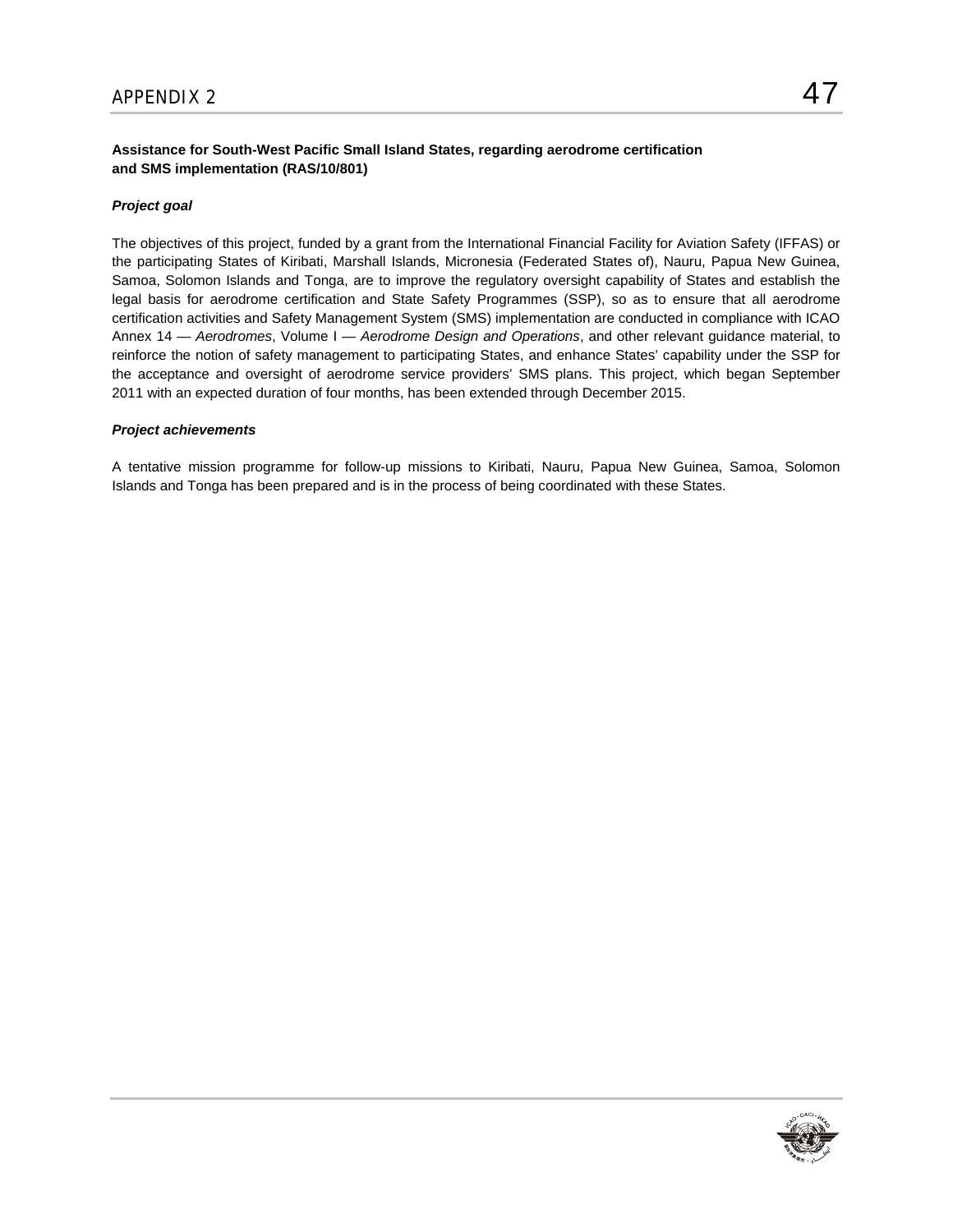# **EUROPE AND THE MIDDLE EAST REGION**

# **Cooperative Development of Operational Safety and Continuing Airworthiness Programme – Gulf States (COSCAP-GS) (RAB/04/801)**

# *Project goal*

The objective of this project, funded by the Governments of Bahrain, Kuwait and the United Arab Emirates with the support of Airbus, The Boeing Company, the European Aviation Safety Agency (EASA), the United States Federal Aviation Administration (FAA) and Etihad Airways of the United Arab Emirates, is to enhance the safety and efficiency of air transport in the Gulf States subregion, through the harmonization and effective application of international standards and national safety oversight provisions, regulations and procedures, thus contributing to the social and economic development of the subregion and promoting greater cooperation among the participating States. It is also aimed at creating a regional structure for cooperation and coordination in aviation security matters, as well as training aviation security personnel. This project, which began in 2005 with an expected duration of five years, was extended through December 2015.

#### *Project achievements*

Six seminars, training sessions and workshops were organized in Kuwait and the United Arab Emirates and attended by 215 participants from four States. These covered updates on Annex 19 to the Chicago Convention and the *Safety Management Manual (SMM)* (Doc 9859); European Union/European Aviation Safety Agency (EU/EASA) Air Operations Regulations and Part M/Part 66/Part 145/Part 147 regulations. A comprehensive training programme, including training for new inspectors and recurrent training, was prepared and disseminated to Member States. A Manual of the CAA Audit Procedures and a CAA training programme for the inspectors were developed.

# **Development of Operational Safety and Continuing Airworthiness in the Commonwealth of Independent States (COSCAP-CIS) (RER/01/901)**

#### *Project goal*

This project is a cooperative agreement between the States of the Commonwealth of Independent States (CIS), (i.e. Armenia, Azerbaijan, Belarus, Kazakhstan, Kyrgyzstan, Republic of Moldova, Russian Federation, Tajikistan, Turkmenistan, Ukraine and Uzbekistan), implemented with in-kind contributions from the Ilyushin Aviation Complex, the Interstate Aviation Committee (IAC) and the United States Federal Aviation Administration (FAA) and with financial contributions from Airbus. The objectives are to enhance the safety oversight capabilities of participating States by establishing a regional flight safety training/advisory centre at the IAC; providing assistance in overcoming deficiencies; providing training to national inspectors; and harmonizing national aeronautical legislation as may be required. This project, which began in 2001 with an expected duration of six years, has been extended through December 2015.

#### *Project achievements*

Meetings, seminars and workshops were attended by a total of 566 participants from 11 States and included: a Safety Assessment of Foreign Aircraft (SAFA) seminar organized by Airbus, IAC and the Federal Authority for Transport Oversight (FATO) of the Russian Federation conducted in Yekaterinburg for the airlines of the Russian Federation; a SAFA seminar organized by Airbus and IAC in St. Petersburg for flight safety inspectors from the Russian Federation; a Technical and Flight Operations Data Review and Training Seminar organized by Airbus and

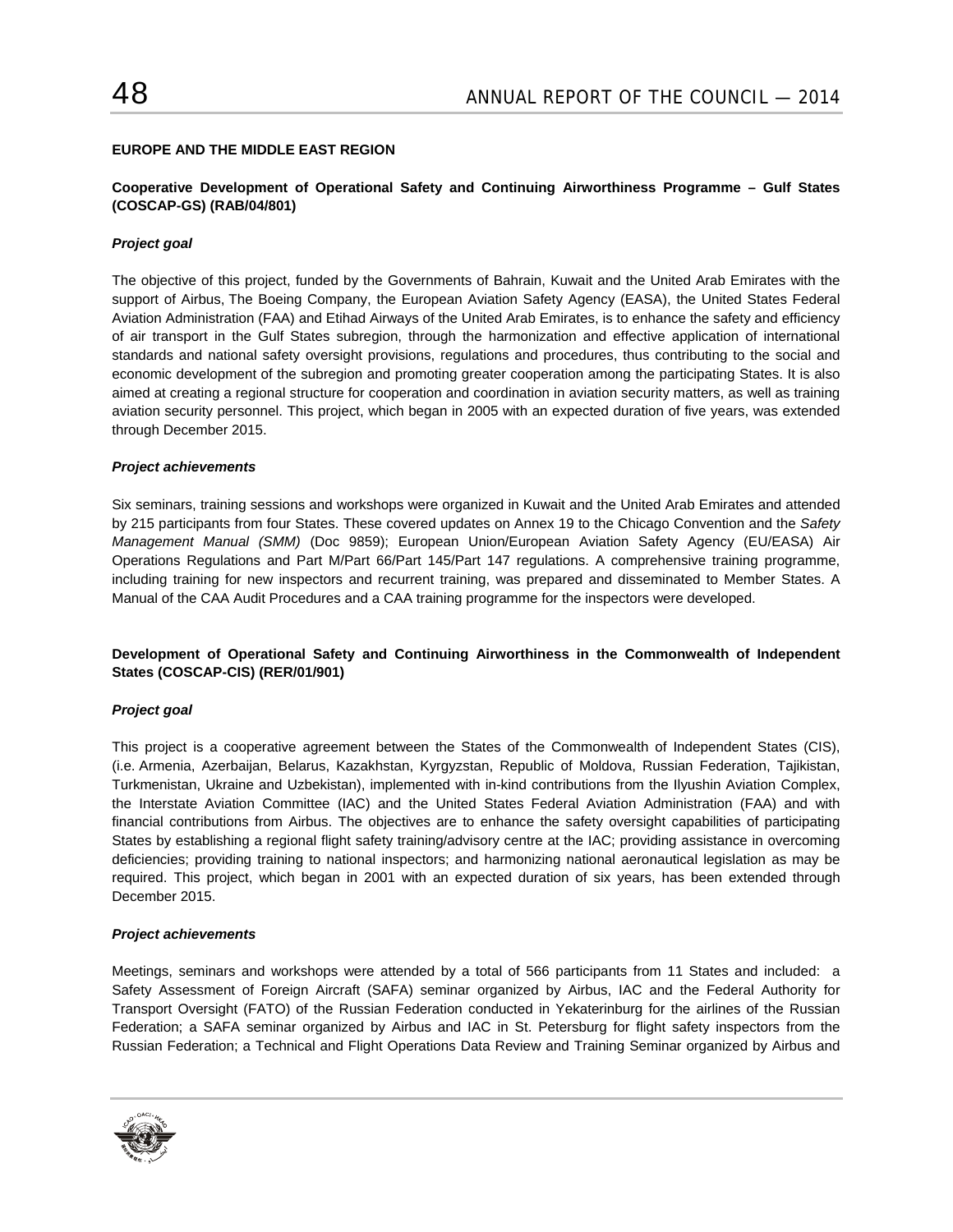IAC in Moscow attended by representatives of aviation administrations and leading airlines of Armenia, Azerbaijan, Kyrgyzstan, the Russian Federation, Ukraine and Tajikistan; Aircraft Accident Investigation and Promotion of Flight Safety courses conducted in Bishkek, Kyrgyzstan by IAC; a seminar on SMS Regional Network Programme organized by the International Air Transport Association (IATA) jointly with IAC in Moscow attended by 86 representatives of 16 airlines of the region; a Flight Data Analysis Seminar organized by IAC in cooperation with Airbus in Moscow and attended by 120 experts from 14 States and five international and regional organizations; and the meeting of the ICAO-European Regional Expert Group on Flight Safety (IE REST) organized at IAC headquarters with the assistance of the project.

# **Cooperative Aviation Security Programme – Middle East Region (CASP-MID) (RAB/13/901)**

# *Project goal*

The objective of this project, funded by the Governments of the participating Member States, i.e. Bahrain, Jordan, Kuwait, Saudi Arabia and Sudan, is to ensure compliance with international Conventions, ICAO Standards and Recommended Practices and guidance material related to aviation security and facilitation by enhancing implementation capabilities of the participating States, creating a regional structure for cooperation and coordination in aviation security and facilitation matters, and for training of aviation security personnel. The project also aims at improvement in the regulation and enforcement of aviation security provisions and of security arrangements and implementation capability at international airports in the participating States; development of a standing aviation security structure in the long term for cooperation and coordination in aviation security matters among the participating States; and provision of assistance to participating States in the development and implementation of a National Facilitation Programme. The project began in July 2013 with an expected duration of three years.

# *Project achievements*

The third Meeting of the CASP-MID Experts Working Group (EWG), held in Manama, Bahrain, discussed technical and operational matters relating to significant aviation security issues facing States in the Middle East Region. The Second Meeting of the Executive Steering Committee (ESC), also held in Bahrain, approved the 2014-2015 Annual Work Plan of CASP-MID. The CASP-MID Programme Coordinator assisted Bahrain Civil Aviation Affairs and the Ministry of Interior in establishing the Gulf Aviation Academy (GAA) as the National Aviation Security Training Centre for the Kingdom of Bahrain. GAA received accreditation as an ICAO Aviation Security Training Centre in April 2014. Eight ICAO Basic Aviation Security Courses were conducted at the Gulf Aviation Academy for 186 students from Civil Aviation Affairs, the Airport Police Directorate, Customs, Bahrain Airport Company, Bahrain Airport Services, Gulf Air, and Gulf Aviation Academy. A CASP-MID Aviation Security Certification Systems Workshop was conducted at the Queen Noor Civil Aviation Technical College in Amman, Jordan, for 17 students from Bahrain, Jordan, Kuwait, Saudi Arabia and Sudan. A CASP-MID National Aviation Security Inspectors Course was conducted at the Gulf Aviation Academy for 16 students from Bahrain, Saudi Arabia and Sudan.

#### **Coordinated action in the aviation sector to control public health threats (AIRSAN) (RER/13/601)**

# *Project goal*

The objective of the AIRSAN Project, funded by the Health Programme of the European Union (EU), is to develop a well-organized and coherent response to public health threats to air transport in Member States, mainly through the development of an AIRSAN network of stakeholders; guidance documents; an AIRSAN website and communication platform; and an AIRSAN training tool. This project began in November 2013 with an expected duration of two years.